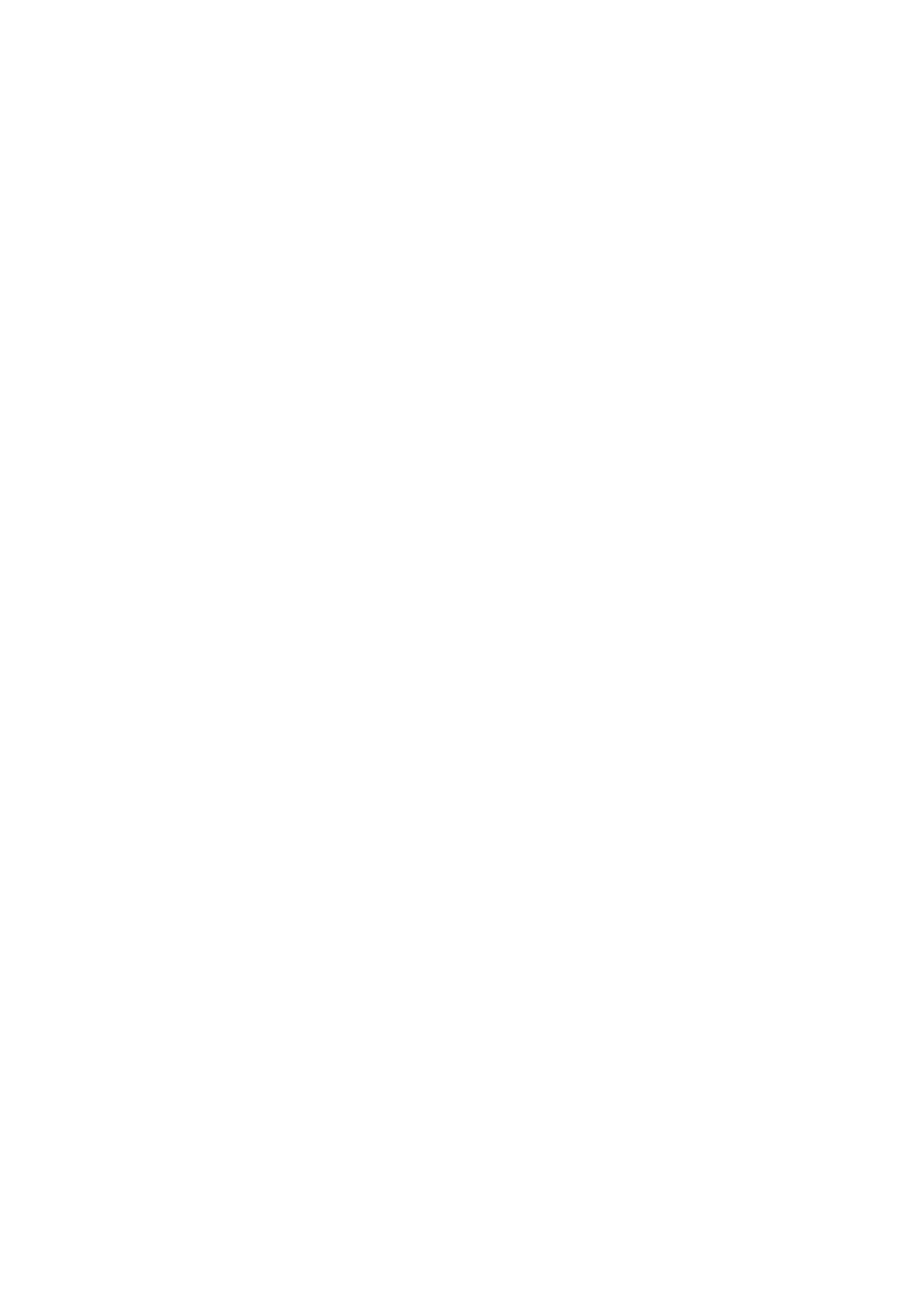# Western Australia

# **Planning and Development Regulations 2009**

# **Contents**

# **Part 1 — Preliminary matters**

| Citation                                          | 1              |
|---------------------------------------------------|----------------|
| Commencement                                      | 1              |
| Terms used                                        | 1              |
| Utility services prescribed $(Act s. 4(1))$       | 1              |
| Part 2 — Activities on certain State              |                |
| land                                              |                |
| Division 1 — Preliminary matters                  |                |
| Terms used                                        | $\overline{c}$ |
| Application of this Part                          | $\overline{2}$ |
| Division 2 — Wardens                              |                |
| Appointment                                       | 3              |
| <b>Functions</b>                                  | $\overline{3}$ |
| Division 3 — General matters                      |                |
| Defences to charges of offences against this Part | 4              |
| Signs and wardens' directions or orders to be     |                |
| obeyed                                            | 4              |
| Camping etc. and fires prohibited                 | 4              |
| Public events prohibited                          | 4              |
| Animals on identified State land                  | 4              |
| Vehicles on identified State land                 | 5              |
| Protection of nature                              | $\overline{5}$ |
| Rubbish and signs prohibited                      | 6              |
| Firearms, weapons and explosives prohibited       | 6              |
| Unauthorised removal of material                  | 6              |
|                                                   |                |

As at 30 Jun 2021 Version 01-j0-00 page i Published on www.legislation.wa.gov.au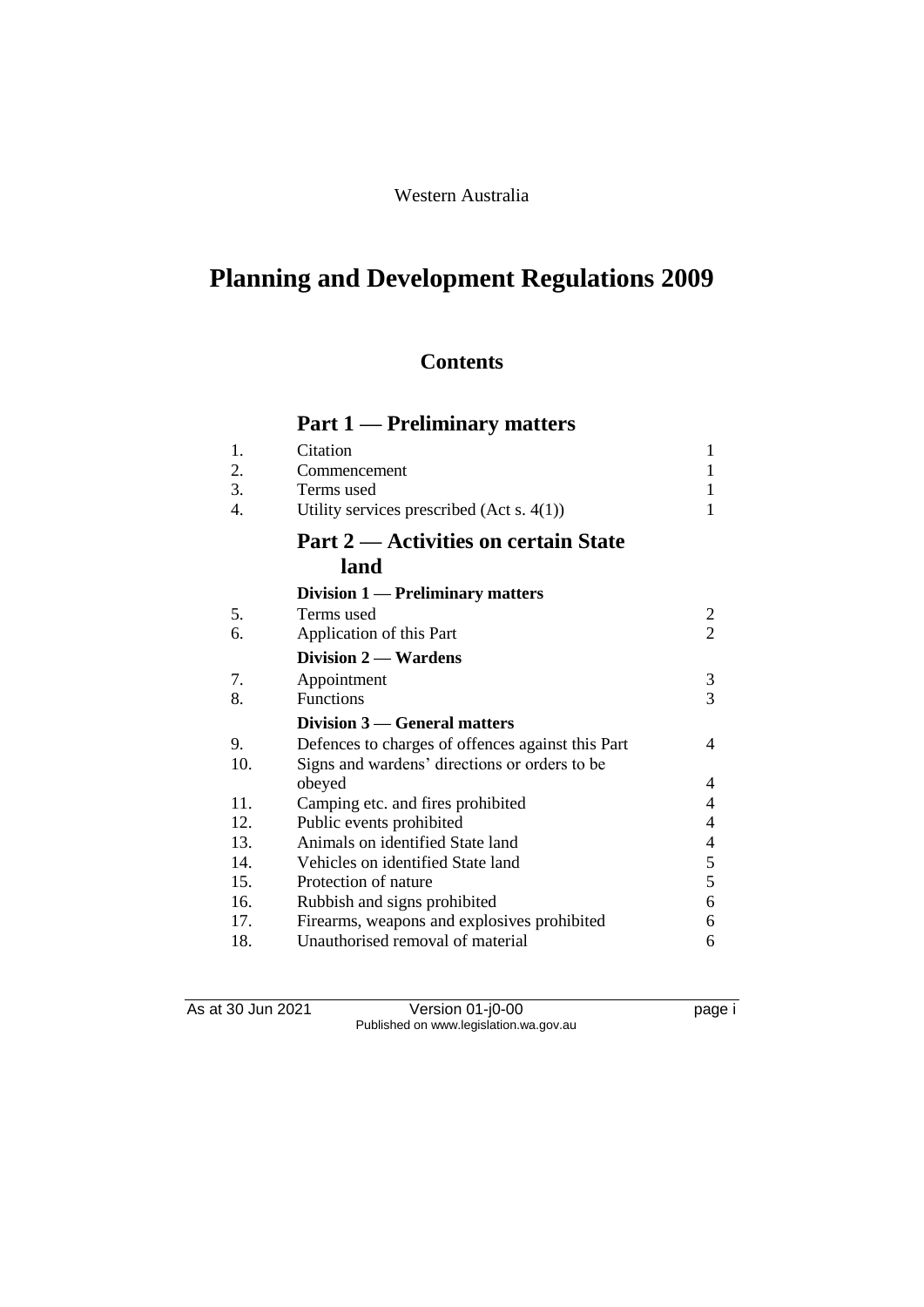**Contents** 

|      | Part 3 — Subdivision and                                           |    |
|------|--------------------------------------------------------------------|----|
|      | development control                                                |    |
|      | Division 1 — Subdivisions and similar matters                      |    |
| 19.  | Term used: section 135 application                                 | 7  |
| 20.  | How to apply for approval under Act s. 135                         | 7  |
| 21.  | Matters to be considered on application for<br>subdivision         | 7  |
| 22.  | Notice of Commission's decision under Act s. 143                   | 8  |
| 23.  | How to apply for approval of diagram or plan of                    |    |
| 24.  | survey (Act s. $145$ )<br>Commission's duties on application under | 8  |
|      | Act s. 145                                                         | 8  |
|      | Division 2 — Applications for approval of                          |    |
|      | certain transactions                                               |    |
| 25.  | How to apply for approval under Act s. 136                         | 8  |
| 26.  | How to apply for approval under Act s. 139                         | 9  |
| 27.  | Commission's duties on applications under                          |    |
|      | Act s. 136 and 139                                                 | 9  |
|      | Division 3 – Road access conditions                                |    |
| 28.  | Terms used                                                         | 9  |
| 29.  | Commission's power to impose conditions not                        |    |
|      | limited                                                            | 10 |
| 30.  | Imposing road access conditions                                    | 10 |
| 31.  | Offences                                                           | 11 |
| 32.  | Modifying and discharging covenants                                | 11 |
|      | Division 3A — Integration of subdivision and                       |    |
|      | development                                                        |    |
| 32A. | Commission or responsible authority to consider                    |    |
|      | policy or position statements                                      | 12 |
|      | <b>Division 4 – Easements</b>                                      |    |
| 33.  | Terms used                                                         | 13 |
| 34.  | Other Acts' operation not affected by this Division                | 14 |
| 35.  | How easements to be depicted on plans                              | 14 |
| 36.  | Rights, powers and privileges under easements                      |    |
|      | (Act s. 167(2))                                                    | 14 |

page ii Version 01-j0-00 As at 30 Jun 2021 Published on www.legislation.wa.gov.au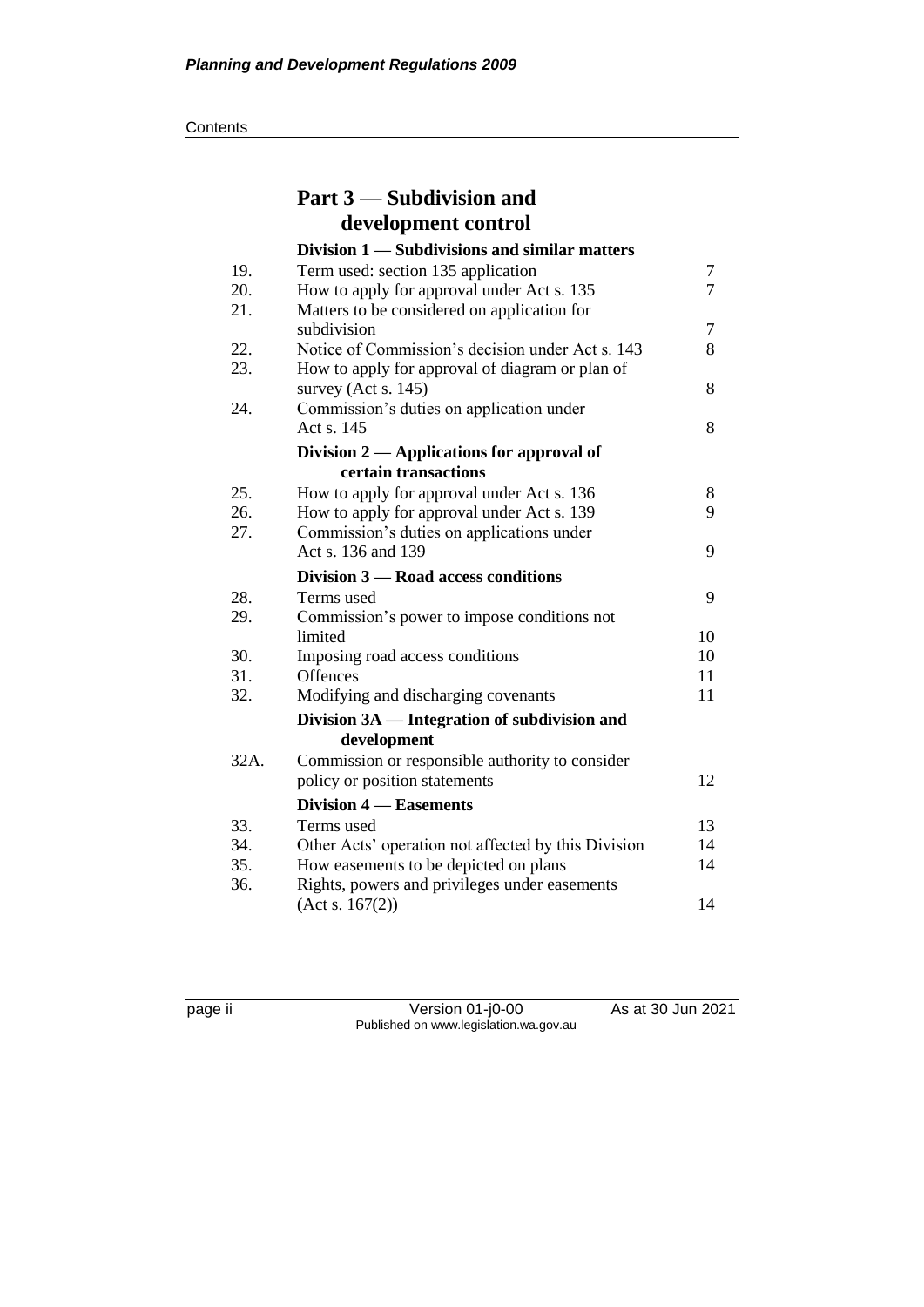# **Part 4 — Compensation and acquisition**

| 37.<br>38.<br>39.<br>40.<br>41. | Term used: Board<br>Notice of intention to sell (Act s. $181(11)$ )<br>Application for valuation (Act s. 183(1))<br>Board of Valuers, procedure for<br>Fees for valuation | 16<br>16<br>16<br>16<br>17 |
|---------------------------------|---------------------------------------------------------------------------------------------------------------------------------------------------------------------------|----------------------------|
|                                 | Part 5 – Enforcement and legal                                                                                                                                            |                            |
|                                 | proceedings                                                                                                                                                               |                            |
| 42.<br>43.                      | Prescribed offences and their modified penalties<br>(Act s. 227)                                                                                                          | 18<br>19                   |
|                                 | Prescribed forms (Act s. 229 and 231)                                                                                                                                     |                            |
|                                 | Part 6 — Applications for review                                                                                                                                          |                            |
| 44.                             | Submissions considered by Minister                                                                                                                                        |                            |
|                                 | (Acts. 246(7))                                                                                                                                                            | 20                         |
| 45.                             | Fee for Minister's reasons (Act s. 247(4))                                                                                                                                | 20                         |
|                                 | Part 7 — Local government planning                                                                                                                                        |                            |
|                                 | charges                                                                                                                                                                   |                            |
|                                 | Division 1 — Preliminary matters                                                                                                                                          |                            |
| 46.                             | Terms used                                                                                                                                                                | 21                         |
|                                 | Division $2$ – Fees and other charges                                                                                                                                     |                            |
| 47.                             | Fees for certain planning services (Sch. 2)                                                                                                                               | 21                         |
| 48A.                            | Fees for DAP applications                                                                                                                                                 | 22                         |
| 48.                             | Fees for scheme amendments, structure plans and                                                                                                                           |                            |
|                                 | local development plans                                                                                                                                                   | 22                         |
| 49.                             | Additional costs and expenses payable by                                                                                                                                  |                            |
|                                 | applicants                                                                                                                                                                | 24                         |
| 50.<br>51.                      | Itemised account to be provided on request                                                                                                                                | 25                         |
| 52.                             | Dispute as to amount payable                                                                                                                                              | 26<br>26                   |
| 53.                             | Local government may waive or refund fee<br>Exemption                                                                                                                     | 26                         |
|                                 |                                                                                                                                                                           |                            |
|                                 | <b>Division 3 – Fees Arbitration Panels</b>                                                                                                                               |                            |
| 54.                             | <b>Fees Arbitration Panels</b>                                                                                                                                            | 27                         |
| 55.                             | Panel meetings                                                                                                                                                            | 27                         |
| 56.                             | Decisions of a Panel                                                                                                                                                      | 28                         |

As at 30 Jun 2021 Version 01-j0-00 page iii Published on www.legislation.wa.gov.au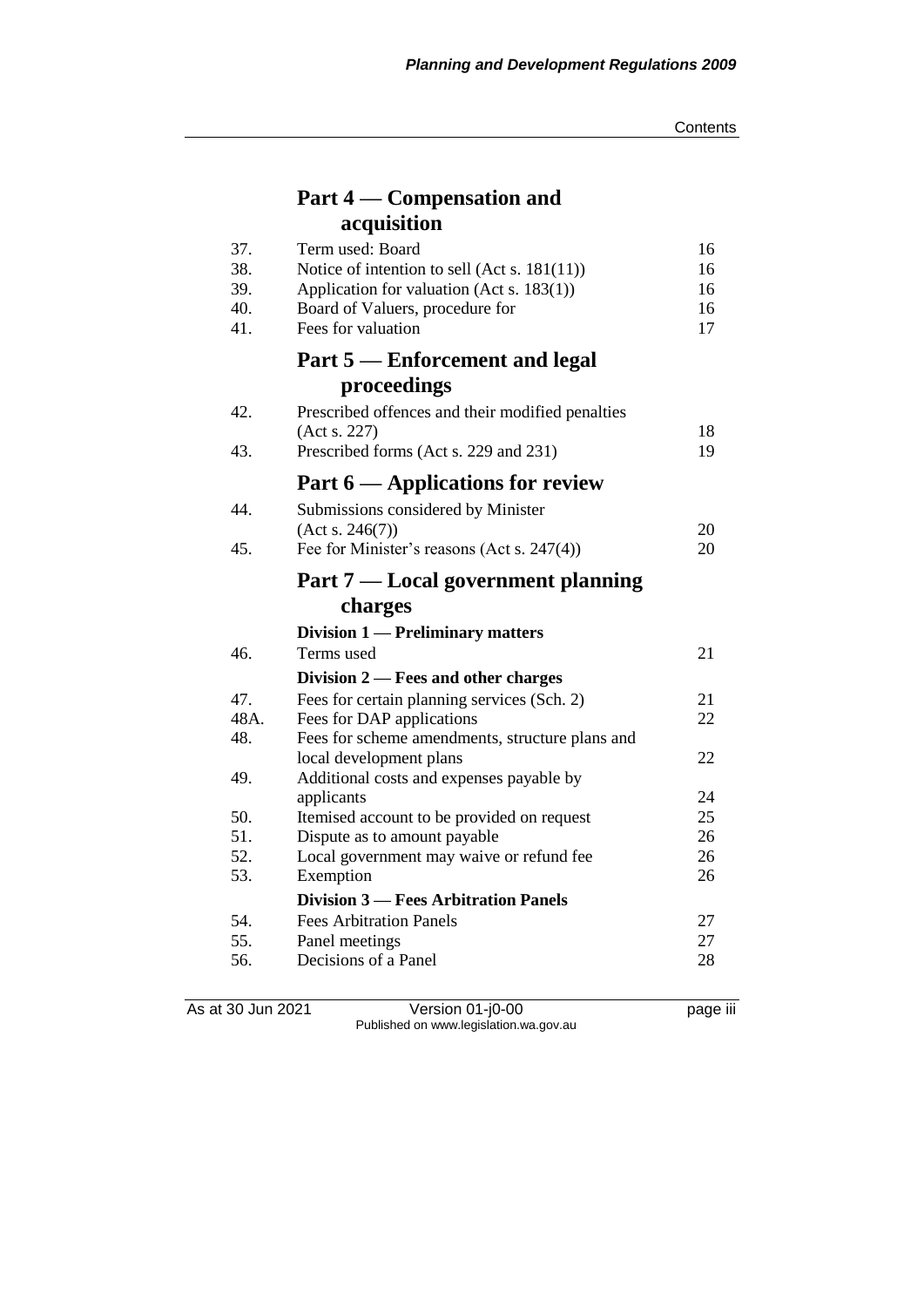#### **Contents**

| <b>Part 8 — Miscellaneous matters</b>                                                                       |          |
|-------------------------------------------------------------------------------------------------------------|----------|
| False or misleading information                                                                             | 29       |
| <b>Part 9 — Transitional matters</b>                                                                        |          |
| Term used: commencement<br>Wardens' appointments continued                                                  | 30<br>30 |
| <b>Schedule 1 — Forms</b>                                                                                   |          |
| Infringement notice $(r. 43(1))$<br>Withdrawal of infringement notice $(r. 43(2))$                          | 31<br>33 |
| Schedule 2 — Maximum fees for<br>certain planning services                                                  |          |
| Schedule 3 – Form of estimate of<br>fees for services for local<br>planning scheme amendments               |          |
| Schedule 4 – Form of estimate of<br>fees for services for structure<br>plans and local development<br>plans |          |
| <b>Notes</b>                                                                                                |          |
| Compilation table<br>Other notes                                                                            | 42<br>43 |
| <b>Defined terms</b>                                                                                        |          |
|                                                                                                             |          |

page iv Version 01-j0-00 As at 30 Jun 2021 Published on www.legislation.wa.gov.au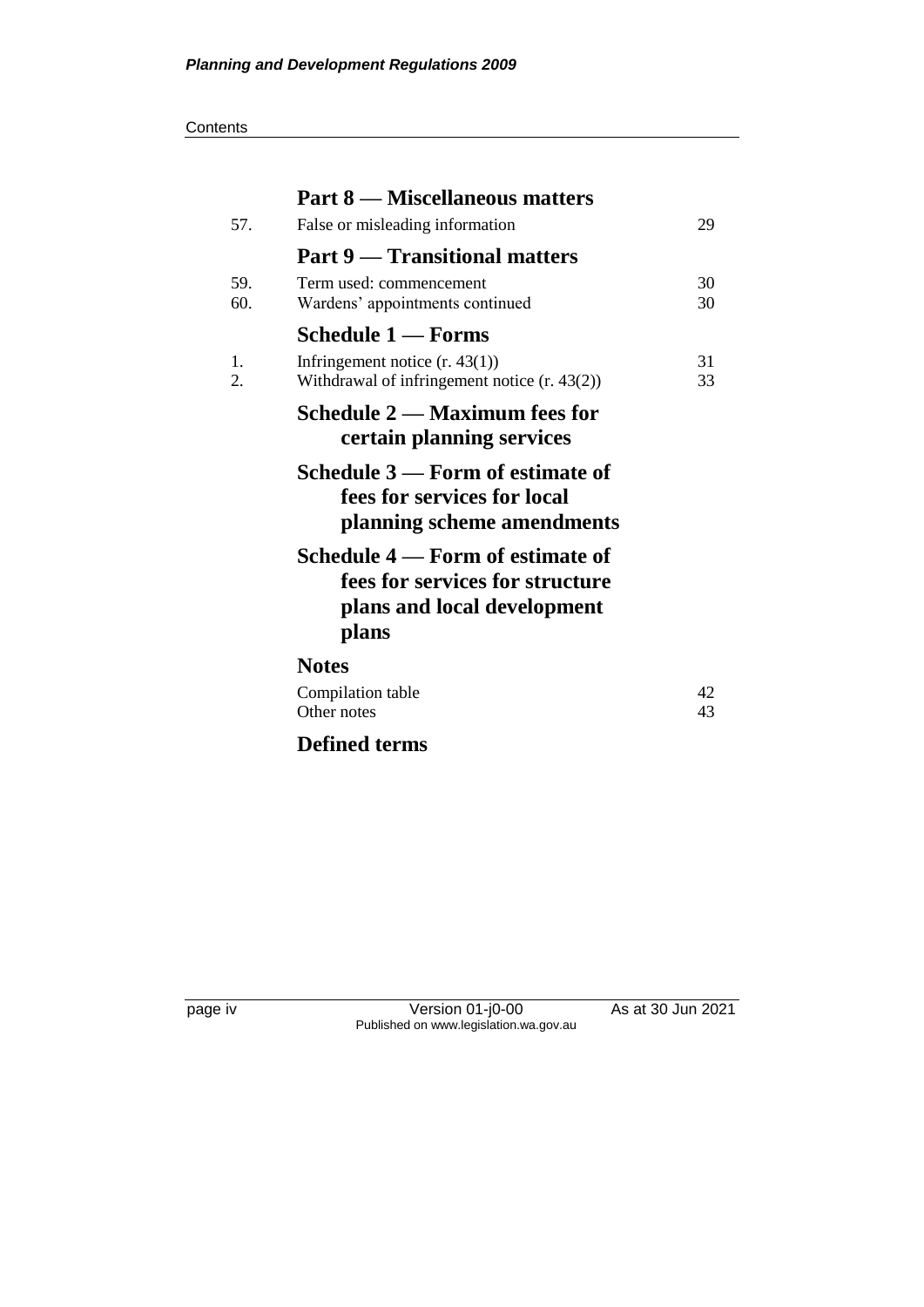Planning and Development Act 2005

# **Planning and Development Regulations 2009**

# **Part 1 — Preliminary matters**

# **1. Citation**

These regulations are the *Planning and Development Regulations 2009*.

# **2. Commencement**

These regulations come into operation as follows —

- (a) regulations 1 and  $2$  on the day on which these regulations are published in the *Gazette*;
- (b) the rest of these regulations when section 150 and Part 13 Division 3 of the Act come into operation.

# **3. Terms used**

In these regulations, unless the contrary intention appears — *Act* means the *Planning and Development Act 2005*;

*Registrar of Titles* means the person designated under the *Transfer of Land Act 1893* to be the Registrar of Titles; *section* means a section of the Act.

# **4. Utility services prescribed (Act s. 4(1))**

These services are prescribed for the purposes of the definition of *utility services* in section 4(1) —

- (a) gas supply services;
- (b) telecommunications supply services.

As at 30 Jun 2021 **Version 01-j0-00 page 1** Published on www.legislation.wa.gov.au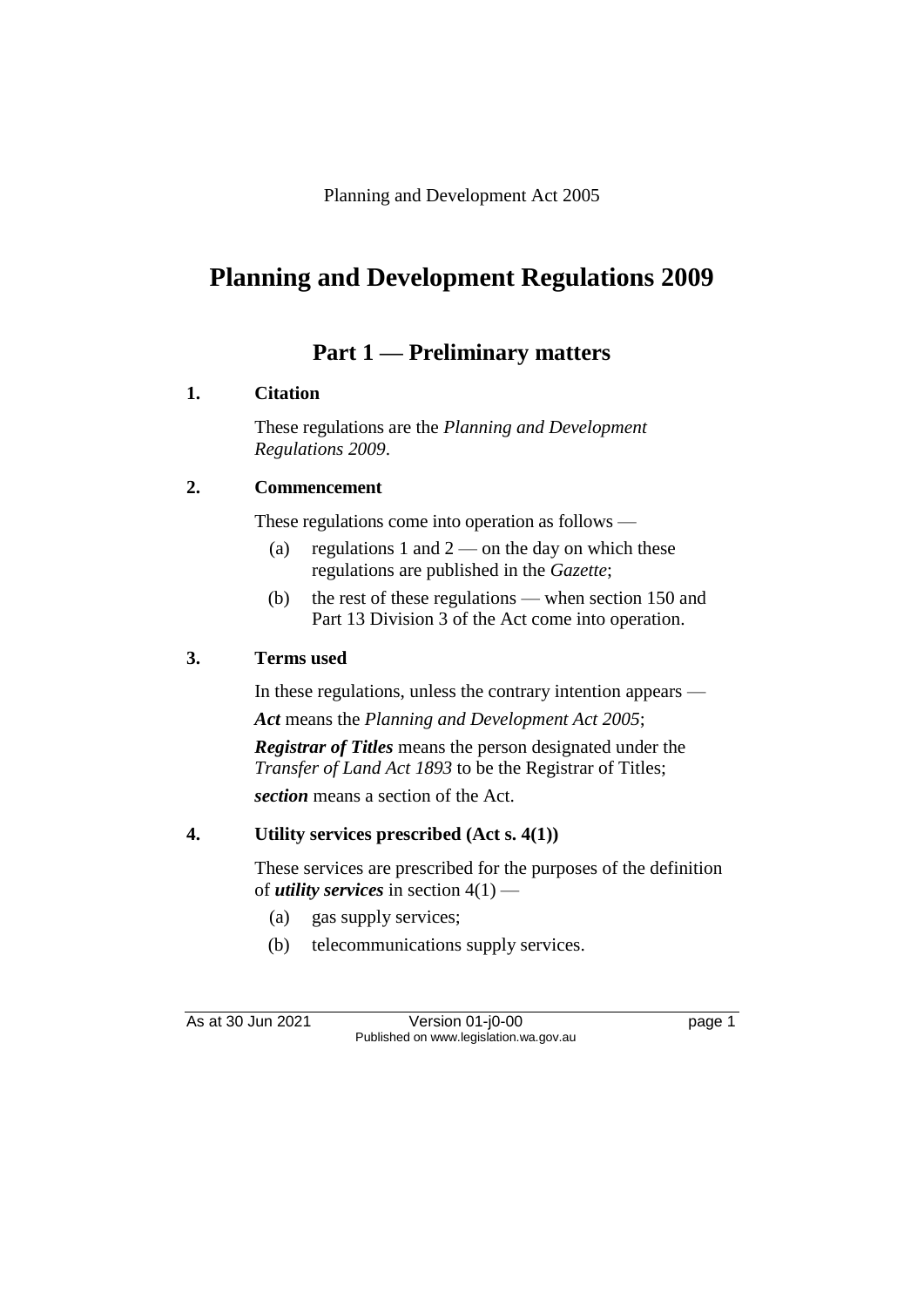# **Part 2 — Activities on certain State land**

# **Division 1 — Preliminary matters**

## **5. Terms used**

In this Part —

*identified State land* means any land that is unallocated Crown land (within the meaning given by the *Land Administration Act 1997*), or that is vested in or owned by the Crown, the State or the Commission, and —

- (a) is reserved under a planning scheme for a public purpose; or
- (b) is subject to an improvement plan in force under section 119;

*road vehicle* means any thing on wheels or tracks that is capable of transporting people or things by road, other than any such thing  $-$ 

- (a) that is propelled solely by human power; or
- (b) that has 3 or more wheels, is self-propelled and is designed to transport a single person with a physical disability at a pedestrian speed;

*warden* means a person appointed under regulation 7 as a warden.

## **6. Application of this Part**

- (1) This Part does not apply to a warden acting in the course of duty.
- (2) If any identified State land is leased by the State or the Commission to a person, this Part —
	- (a) does not prevent the lessee, or a person acting with the lessee's authority, from doing any act on that land that is authorised by the lease; and
	- (b) does not authorise the lessee or any other person to do any act on that land that is prohibited by the lease.

page 2 Version 01-j0-00 As at 30 Jun 2021 Published on www.legislation.wa.gov.au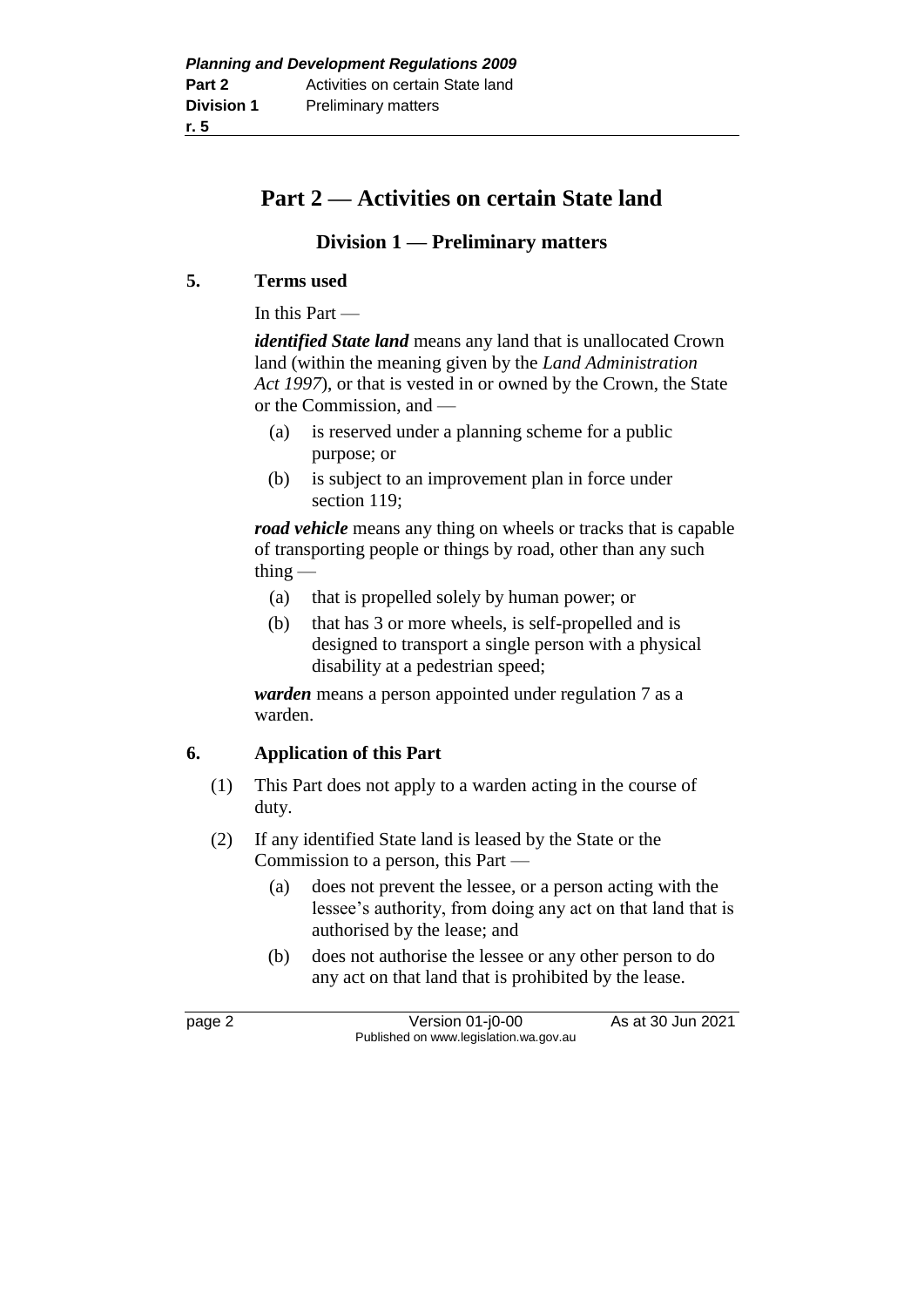# **Division 2 — Wardens**

### **7. Appointment**

- (1) Any act done by the Commission under this regulation must be in writing.
- (2) The Commission may appoint any person to be a warden.
- (3) A warden may be appointed on an honorary basis.
- (4) The Commission may cancel a warden's appointment.
- (5) The Commission must give each warden a certificate of his or her appointment signed by the chairperson.
- (6) A person whose appointment as a warden is cancelled must return his or her certificate of appointment to the Commission within 21 days after the date on which he or she is notified of the cancellation.

Penalty: a fine of \$500.

### **8. Functions**

- (1) A warden's functions are those set out in this Part and in any other written law and include the enforcement of this Part.
- (2) A warden may give a person on identified State land any direction that is reasonably necessary —
	- (a) for the proper control and management of the land; or
	- (b) to enable the public to peacefully use and enjoy the land.
- (3) A warden who reasonably believes a person on identified State land has committed or is committing an offence against this Part may order the person to leave the land, or a part of it specified by the warden.
- (4) If, while performing any of a warden's functions, a warden is asked to do so by any person, the warden must produce his or her certificate of appointment for inspection by the person.

As at 30 Jun 2021 Version 01-j0-00 Page 3 Published on www.legislation.wa.gov.au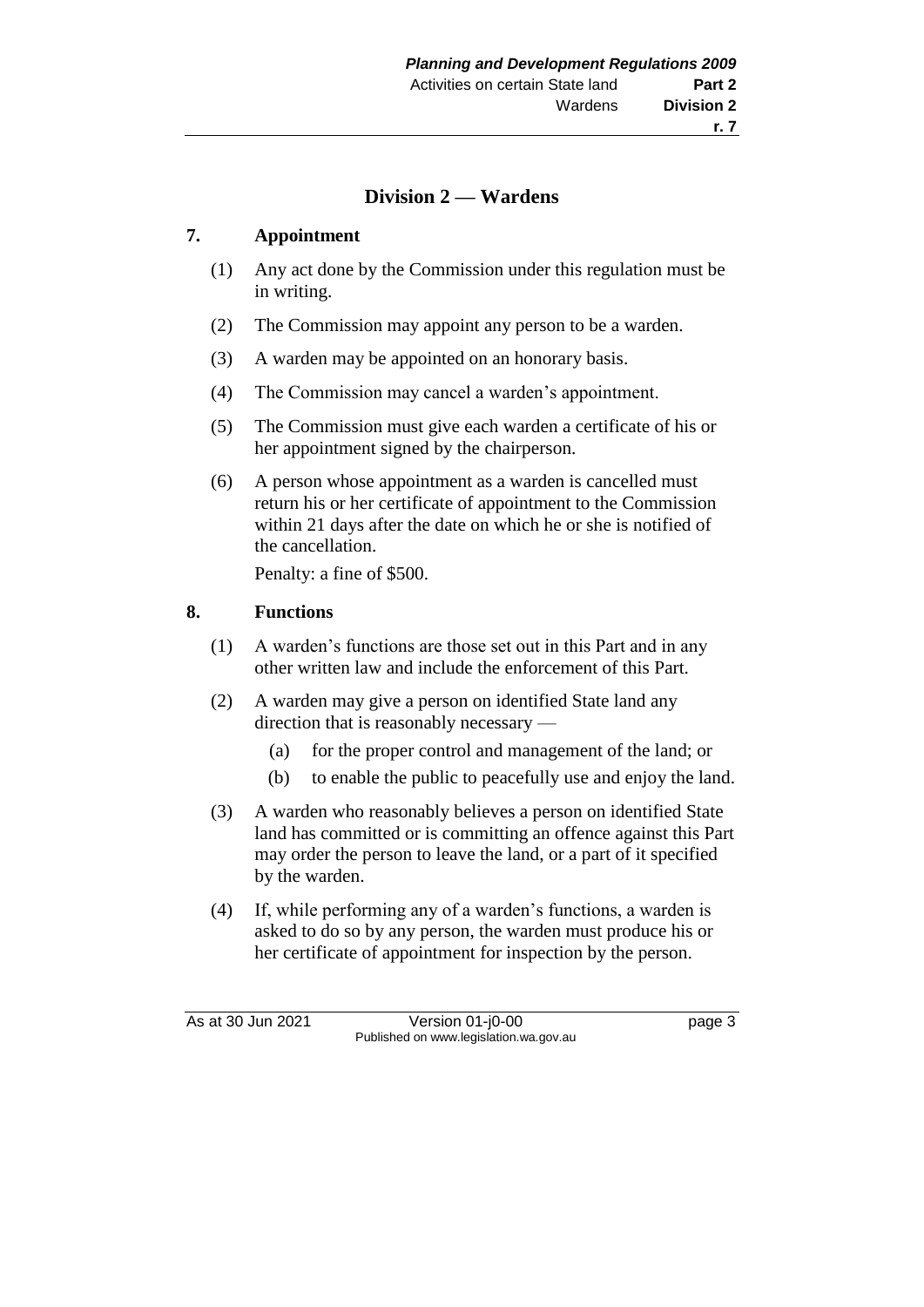# **Division 3 — General matters**

#### **9. Defences to charges of offences against this Part**

It is a defence to a charge of an offence against this Part to prove the accused was acting —

- (a) under an authority conferred under a written law; or
- (b) with the written permission of the Commission.

### **10. Signs and wardens' directions or orders to be obeyed**

- (1) A person who is given a direction or order by a warden under regulation 8 must obey it.
- (2) A person must obey any sign that is erected on or near identified State land by or on behalf of the Commission. Penalty: a fine of \$5 000.

### **11. Camping etc. and fires prohibited**

- (1) A person must not place or use a temporary dwelling (such as a tent or caravan) on identified State land.
- (2) A person must not light or attempt to light a fire on identified State land.

Penalty: a fine of \$2 000.

### **12. Public events prohibited**

A person must not arrange, advertise or take part in an event on identified State land to which the public is invited. Penalty: a fine of \$2 000.

### **13. Animals on identified State land**

- (1) A person must not bring or allow an animal on identified State land.
- (2) A person who brings an animal on identified State land must keep it under control by means of a rein or leash.

page 4 Version 01-j0-00 As at 30 Jun 2021 Published on www.legislation.wa.gov.au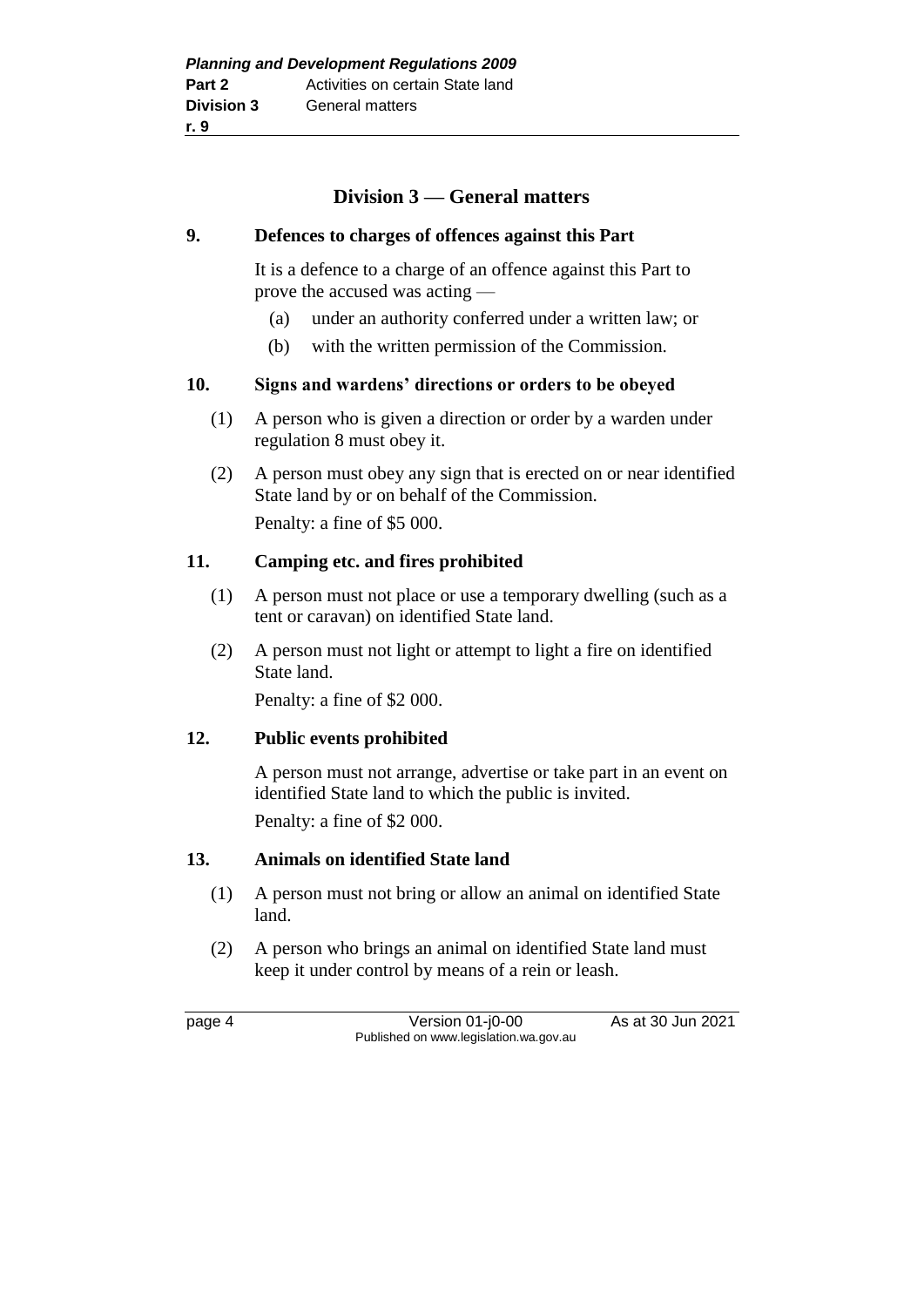- (3) A person must not ride an animal on identified State land.
- (4) A person who rides an animal on identified State land without due care and attention commits an offence. Penalty: a fine of \$2 000.

### **14. Vehicles on identified State land**

A person must not bring or use a road vehicle on identified State land.

Penalty: a fine of \$2 000.

### **15. Protection of nature**

 $(1)$  In this regulation —

*fauna* means any living thing or the eggs of any living thing, but not a human being or flora;

*flora* means any form of, or any part of, plant life or a fungus;

*take* —

- (a) in relation to fauna, includes to catch, kill, remove, snare and trap;
- (b) in relation to flora, includes to cut, pull up, dig up, pick and remove.
- (2) A person must not chase, injure, interfere with, take or attempt to take any fauna on identified State land.
- (3) A person must not interfere with or destroy any nest or habitat of fauna on identified State land.
- (4) A person must not damage, destroy or take any flora, living or dead, on identified State land.
- (5) A person must not disturb or remove any soil or rock on identified State land.
- (6) A person must not take any water from, or interfere with the flow of any water on, identified State land.

Penalty: a fine of \$5 000.

As at 30 Jun 2021 Version 01-j0-00 Page 5 Published on www.legislation.wa.gov.au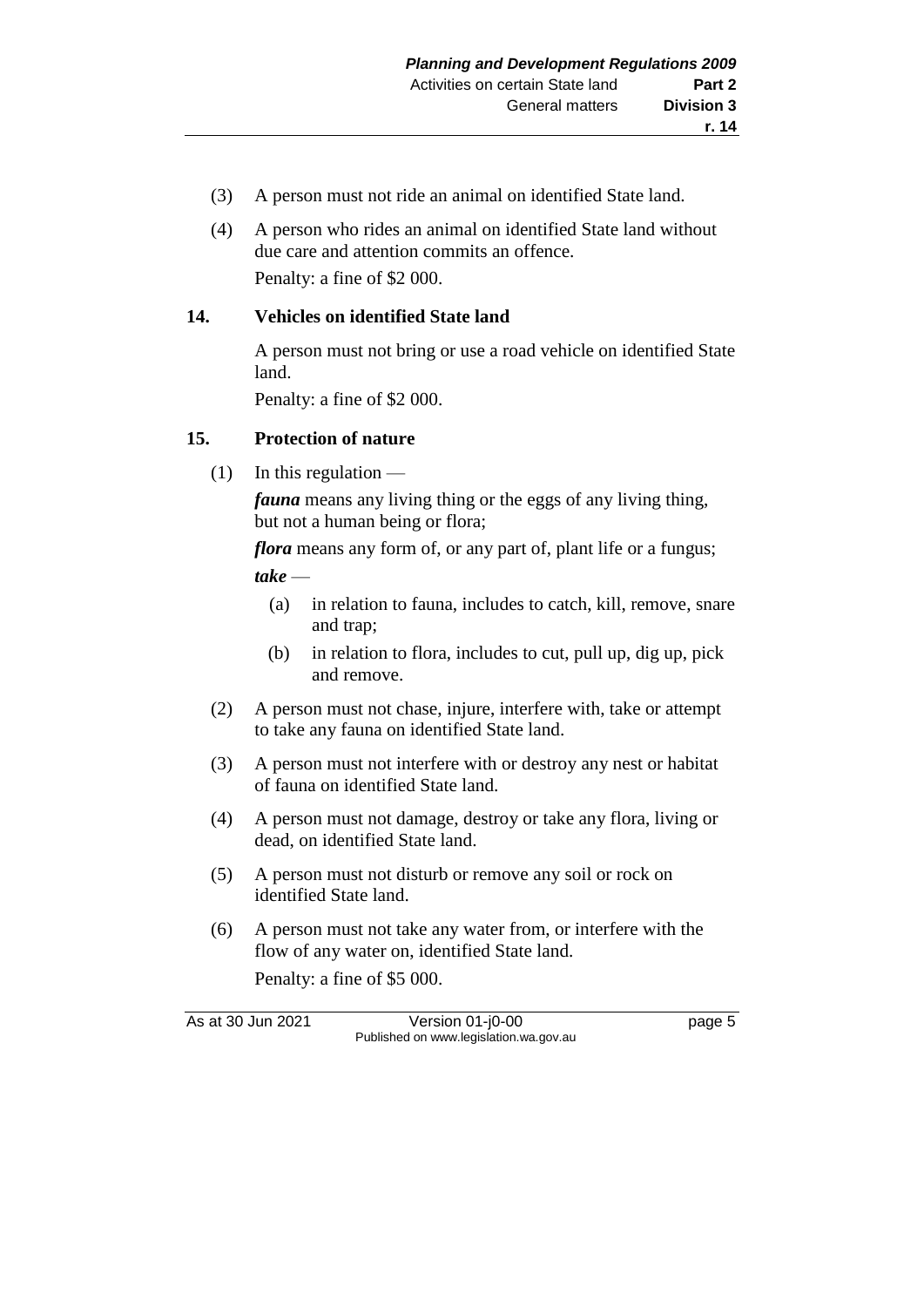### **16. Rubbish and signs prohibited**

 $(1)$  In this regulation —

*place* a sign, includes to draw, erect, paint, post, stick, stencil and otherwise affix the sign;

*rubbish* in a person's possession, means any solid or liquid matter in the person's possession that the person has no use for, no longer wants or has rejected;

*sign* includes graffiti and an advertisement, bill, notice, placard and poster.

- (2) A person must not deposit, discharge, leave or allow to escape on identified State land any rubbish in the person's possession.
- (3) Subregulation (2) does not apply to the deposit of solid rubbish in a receptacle provided for the deposit of rubbish.
- (4) A person must not place a sign on identified State land. Penalty: a fine of \$5 000.

### **17. Firearms, weapons and explosives prohibited**

- (1) A person must not carry or use a firearm (as defined in the *Firearms Act 1973*) on identified State land.
- (2) A person must not carry or use a dangerous or offensive weapon or instrument on identified State land.
- (3) A person must not carry or use an explosive on identified State land.

Penalty: a fine of \$5 000.

### **18. Unauthorised removal of material**

A person must not interfere with or take from identified State land any thing on State land that the person does not own or is not entitled to possess.

Penalty: a fine of \$10 000.

page 6 Version 01-j0-00 As at 30 Jun 2021 Published on www.legislation.wa.gov.au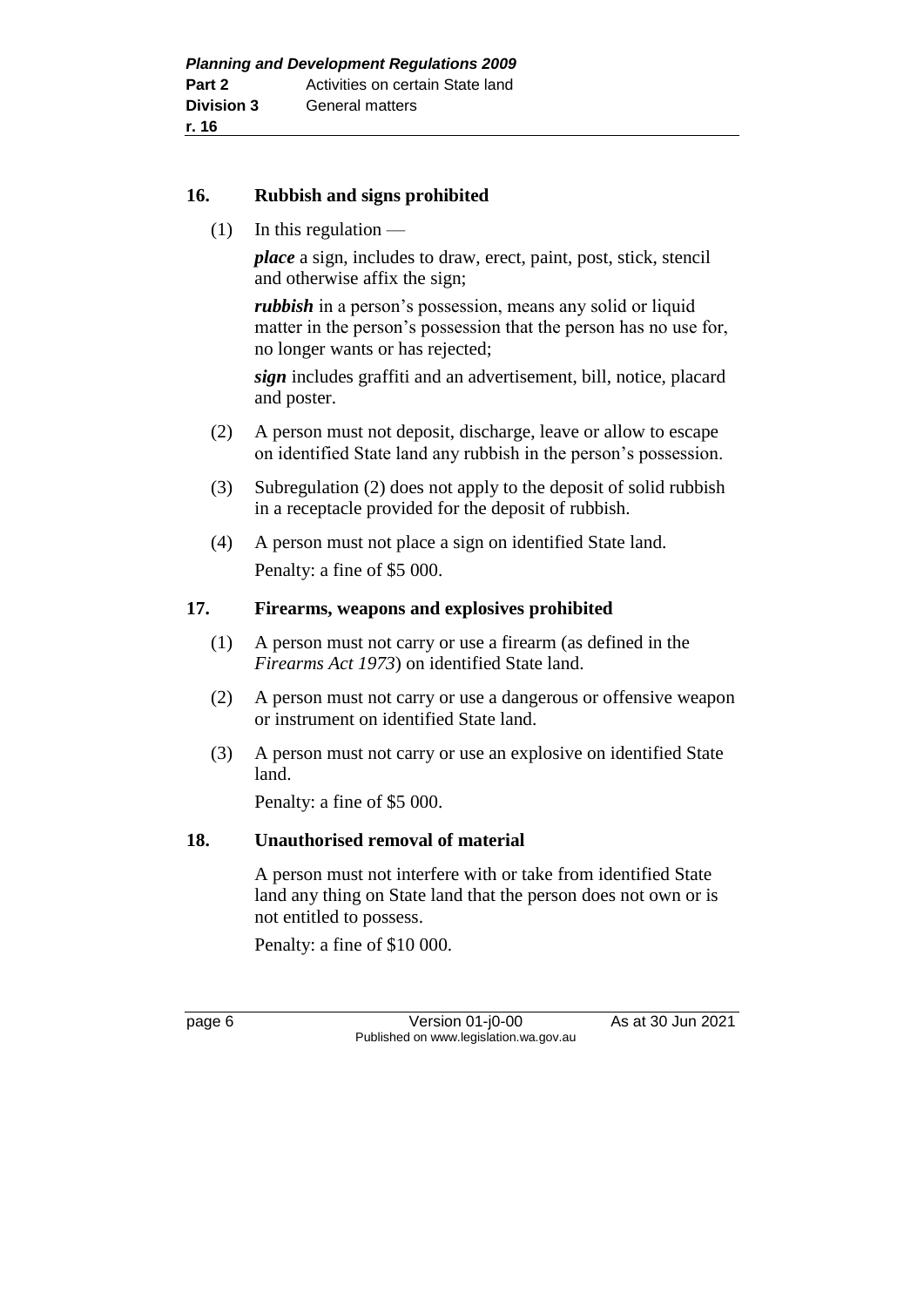# **Part 3 — Subdivision and development control**

# **Division 1 — Subdivisions and similar matters**

# **19. Term used: section 135 application**

In this Division —

*section 135 application* means an application for the approval of the Commission under section 135.

## **20. How to apply for approval under Act s. 135**

To make a section 135 application, a person must give the Commission the following —

- (a) an application in a form approved by the Commission;
- (b) 8 copies (or such other number as the Commission requires) of a plan, in a form approved by the Commission, that —
	- (i) clearly illustrates the proposed subdivision, amalgamation or road, as the case may be; and
	- (ii) contains any other information the Commission requires;
- (c) any fee set under section 20.

## **21. Matters to be considered on application for subdivision**

When considering a section 135 application, the Commission must have regard to all relevant matters including but not limited to these —

- (a) the size, shape and dimensions of each lot;
- (b) the services available to each lot;
- (c) drainage of the land;
- (d) access to each lot;
- (e) the amount of public open space to be provided;
- (f) any relevant planning scheme;

As at 30 Jun 2021 Version 01-j0-00 Page 7 Published on www.legislation.wa.gov.au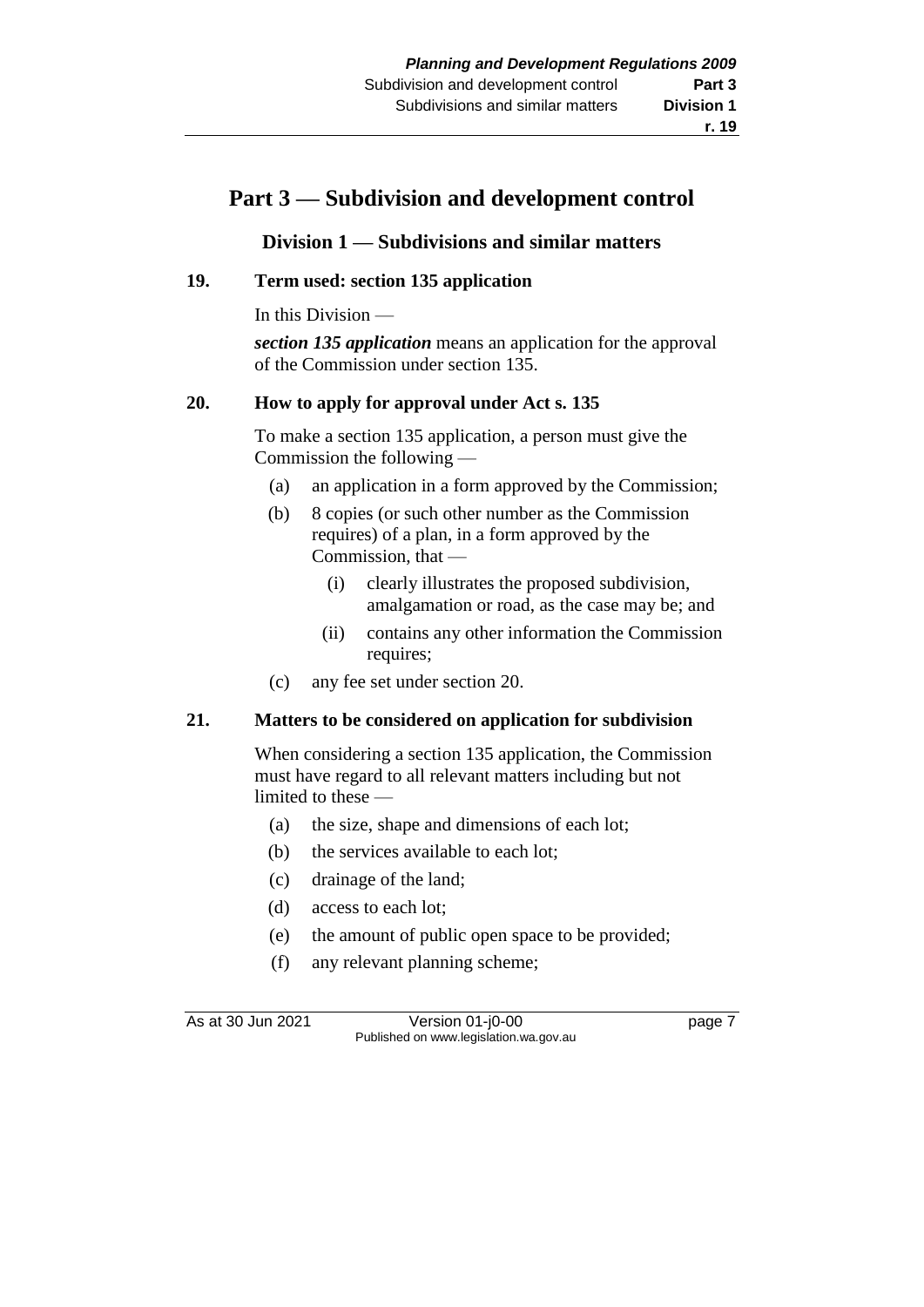- (g) any relevant regulations made by the Minister under the Act;
- (h) any relevant local laws relating to town planning.

## **22. Notice of Commission's decision under Act s. 143**

- (1) The Commission must give the applicant written notice of any decision it makes on a section 135 application.
- (2) If the Commission refuses to approve a section 135 application, the written notice must set out the reasons for the refusal.

### **23. How to apply for approval of diagram or plan of survey (Act s. 145)**

A person who, under section 145, submits to the Commission a diagram or plan of survey of a plan of subdivision that has been approved, must also submit a request in a form approved by the Commission.

# **24. Commission's duties on application under Act s. 145**

- (1) If the Commission, under section 145, endorses its approval on a diagram or plan of survey it must —
	- (a) give the diagram or plan to the Registrar of Titles; and
	- (b) give a copy of the diagram or plan to the local government of the district where the land is situated.
- (2) If under section 145 the Commission refuses to endorse its approval on a diagram or plan of survey, it must give the person who made the request under section 145 written notice of and reasons for its decision.

# **Division 2 — Applications for approval of certain transactions**

## **25. How to apply for approval under Act s. 136**

To apply for the Commission's approval, under section 136, of a transaction referred to in section 136(1), a person must give the Commission the following —

(a) an application in a form approved by the Commission;

page 8 Version 01-j0-00 As at 30 Jun 2021 Published on www.legislation.wa.gov.au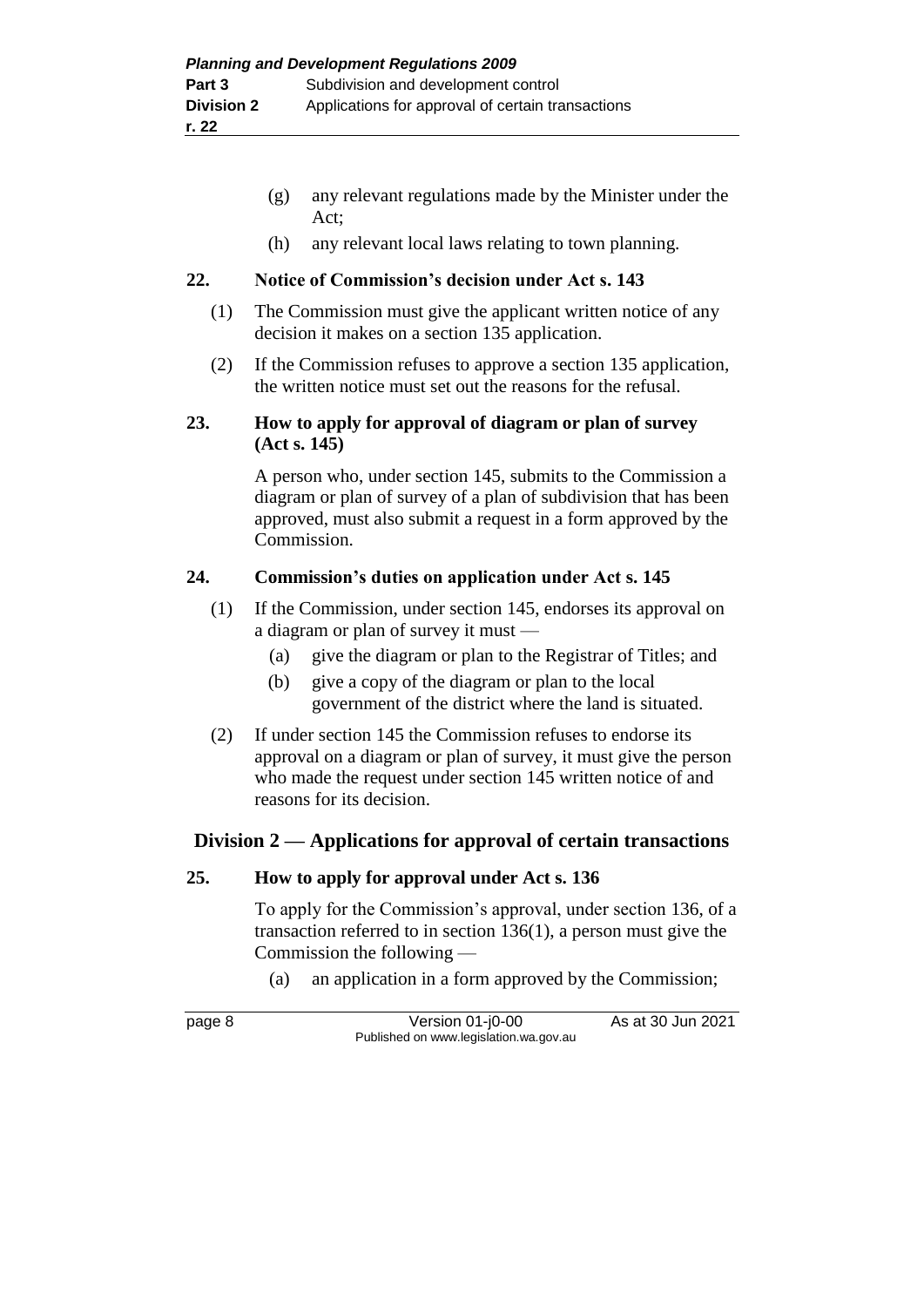- (b) a copy of the transaction;
- (c) 8 copies (or such other number as the Commission requires) of a sketch showing the land to which the transaction relates;
- (d) any other information the Commission requires;
- (e) any fee set under section 20.

#### **26. How to apply for approval under Act s. 139**

To apply for the Commission's approval, under section 139, of a class of lease or licence in respect of a person, the person must give the Commission the following —

- (a) an application in a form approved by the Commission;
- (b) an example of a lease or licence of the class concerned;
- (c) any other information the Commission requires;
- (d) any fee set under section 20.

### **27. Commission's duties on applications under Act s. 136 and 139**

- (1) The Commission must give the applicant written notice of any decision it makes on an application for its approval under section 136 or 139.
- (2) If the Commission refuses to give the approval requested, the written notice must set out the reasons for the refusal.
- (3) If the Commission grants an approval under section 136, it must give a copy of the approval and the sketch of the land concerned to the local government of the district where the land is situated.

### **Division 3 — Road access conditions**

### **28. Terms used**

In this Division —

*plan* includes a deposited plan, a diagram, a plan of survey of a subdivision, and a scheme plan lodged for registration under the *Strata Titles Act 1985* or the *Community Titles Act 2018*;

As at 30 Jun 2021 Version 01-j0-00 Page 9 Published on www.legislation.wa.gov.au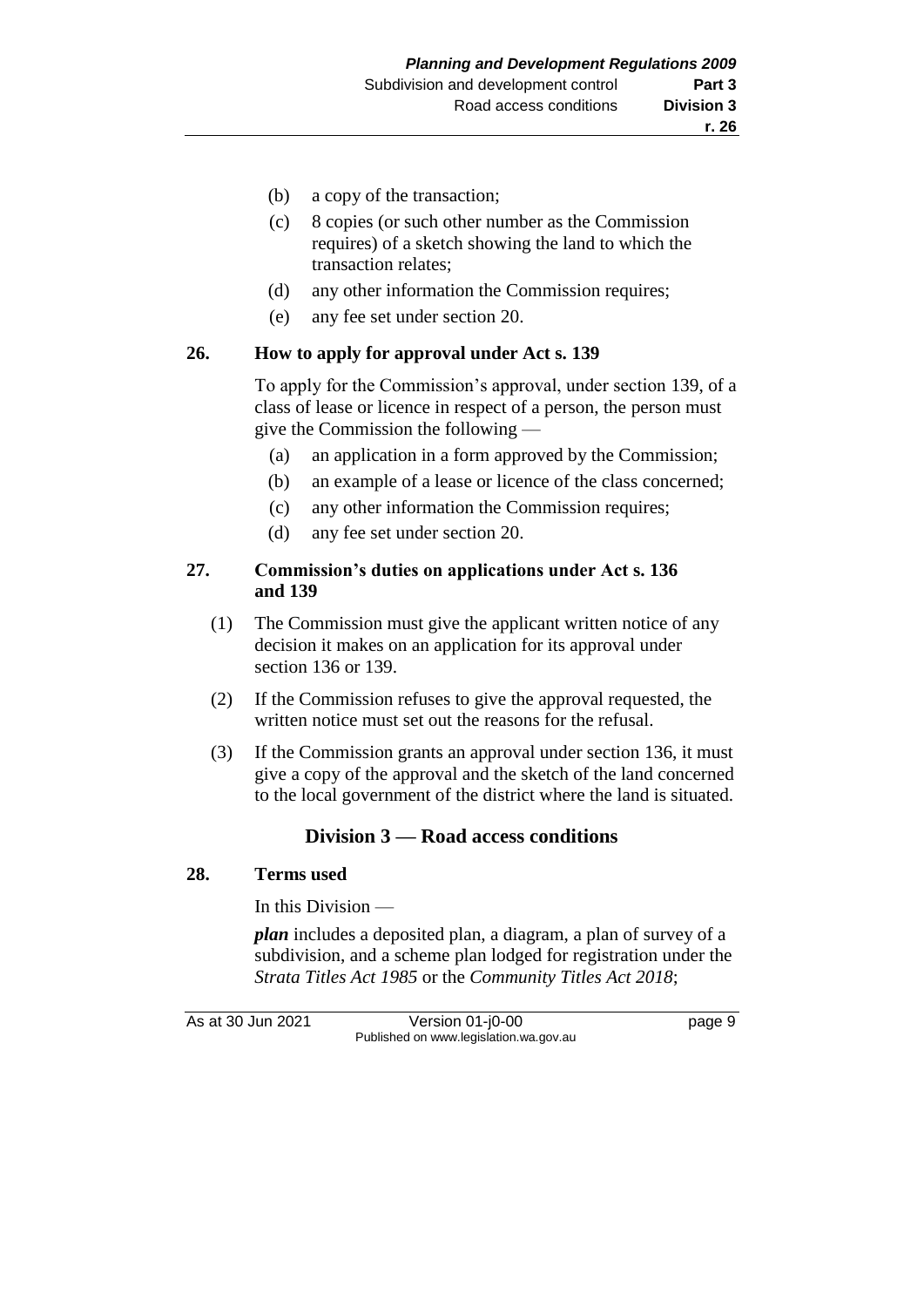*road access condition* means a condition imposed under section 143 and in accordance with section 150.

*[Regulation 28 amended: Gazette 31 Dec 2019 p. 4653; SL 2021/78 r. 4.]*

### **29. Commission's power to impose conditions not limited**

This Division does not affect the Commission's power under section 143 to impose any condition it thinks fit to ensure that a road access condition it imposes in respect of land is obeyed, including but not limited to a condition requiring the erection of a barrier or other means to physically prevent the access that the condition prohibits.

### **30. Imposing road access conditions**

- (1) A road access condition imposed in respect of land must specify the following —
	- (a) by annotations on an approved plan that shows the land, the portion or portions of the boundary between the land and a road across which access to or from the land is restricted or prohibited;
	- (b) details of the restriction or prohibition and to whom or what it applies and when and in what circumstances;
	- (c) as the covenantee, either or both of these persons
		- (i) the Commission;
		- (ii) the road control authority,

and no other person.

(2) If a road access condition specifies the road control authority as the covenantee (whether or not the Commission is also specified), the reference in the condition to the road control authority is to be taken as a reference to whichever of the following from time to time has the control and management of the portion of the road to which the condition relates —

page 10 Version 01-j0-00 As at 30 Jun 2021 Published on www.legislation.wa.gov.au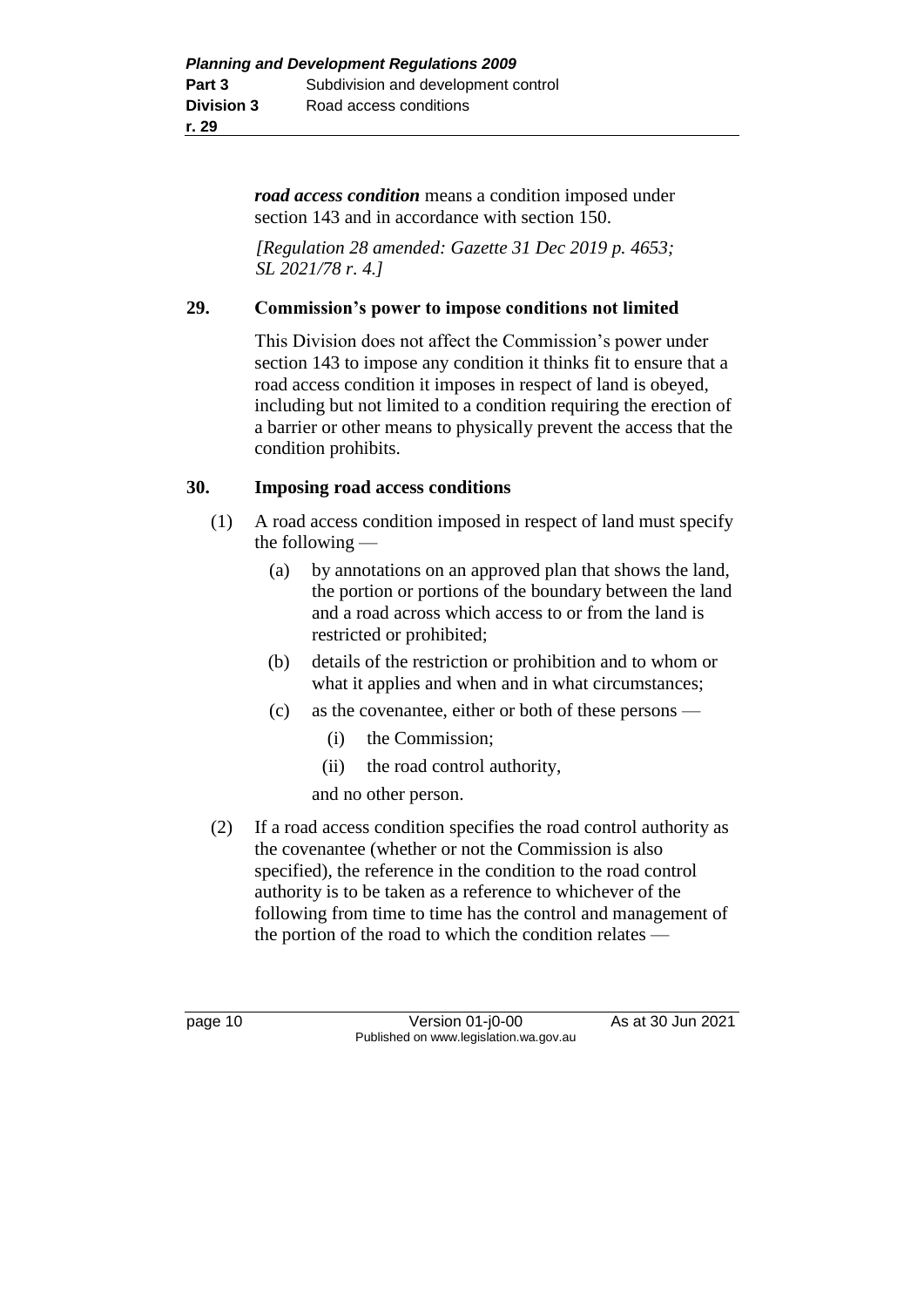- (a) the Commissioner of Main Roads established under the *Main Roads Act 1930*;
- (b) the Minister administering the *Public Works Act 1902*;
- (c) the local government of the district in which the portion is situated.

# **31. Offences**

- (1) The owner of land subject to a road access condition must not contravene or permit another person to contravene the condition.
- (2) The owner of land subject to a road access condition must not damage, destroy or remove any barrier or other structure erected on the land in compliance with a condition imposed under section 143 to ensure the road access condition is obeyed. Penalty: a fine of \$50 000.

# **32. Modifying and discharging covenants**

- (1) If land is subject to a covenant referred to in section 150 because of a road access condition, the owner of the land may apply to the Commission for its consent to modifying or discharging the covenant.
- (2) The application must
	- (a) be made in a form approved by the Commission; and
	- (b) be accompanied by any fee set under section 20.
- (3) The Commission may consent to modifying or discharging the covenant if it is satisfied —
	- (a) that the circumstances that justified imposing the road access condition have materially changed since the condition was imposed; and
	- (b) that the current circumstances justify modifying or discharging the covenant.
- (4) If the Commission consents to modifying or discharging the covenant, the Commission must give the applicant a written notice that specifies either —

As at 30 Jun 2021 Version 01-j0-00 Page 11 Published on www.legislation.wa.gov.au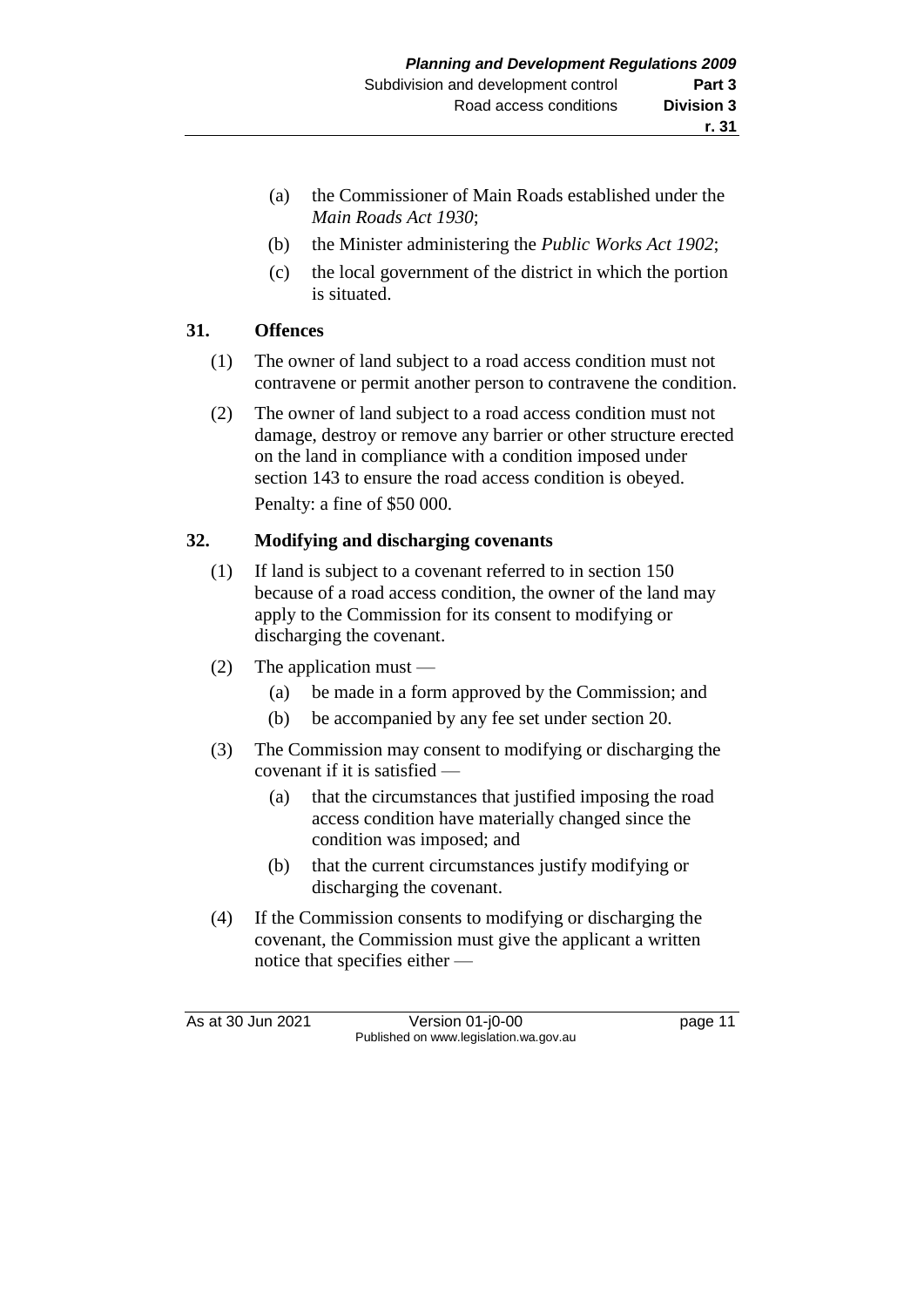- (a) the modification to which the Commission consents; or
- (b) that the Commission consents to the discharge of the covenant.
- (5) If the owner of the land
	- (a) applies to the Registrar of Titles to have the covenant modified or discharged (as the case may be); and
	- (b) gives the Registrar the Commission's written notice given under subregulation (4) in relation to the covenant,

the Registrar may, by order, modify or discharge the covenant accordingly and may make any entries or endorsements that may be necessary or proper to evidence the modification or discharge.

- (6) If the Commission refuses its consent on an application made under this regulation, it must give the applicant a written notice of its decision that includes its reasons for refusing.
- (7) A person who is dissatisfied with the Commission's decision made on an application by the person under this regulation may apply to the State Administrative Tribunal for a review, in accordance with Part 14 of the Act, of the decision.

## **Division 3A — Integration of subdivision and development**

*[Heading inserted: SL 2021/78 r. 5.]*

## **32A. Commission or responsible authority to consider policy or position statements**

The Commission or responsible authority must have regard to any relevant Commission policy or position statement when determining whether subdivision and development approvals should be integrated under section 164A.

*[Regulation 32A inserted: SL 2021/78 r. 5.]*

page 12 **Version 01-j0-00** As at 30 Jun 2021 Published on www.legislation.wa.gov.au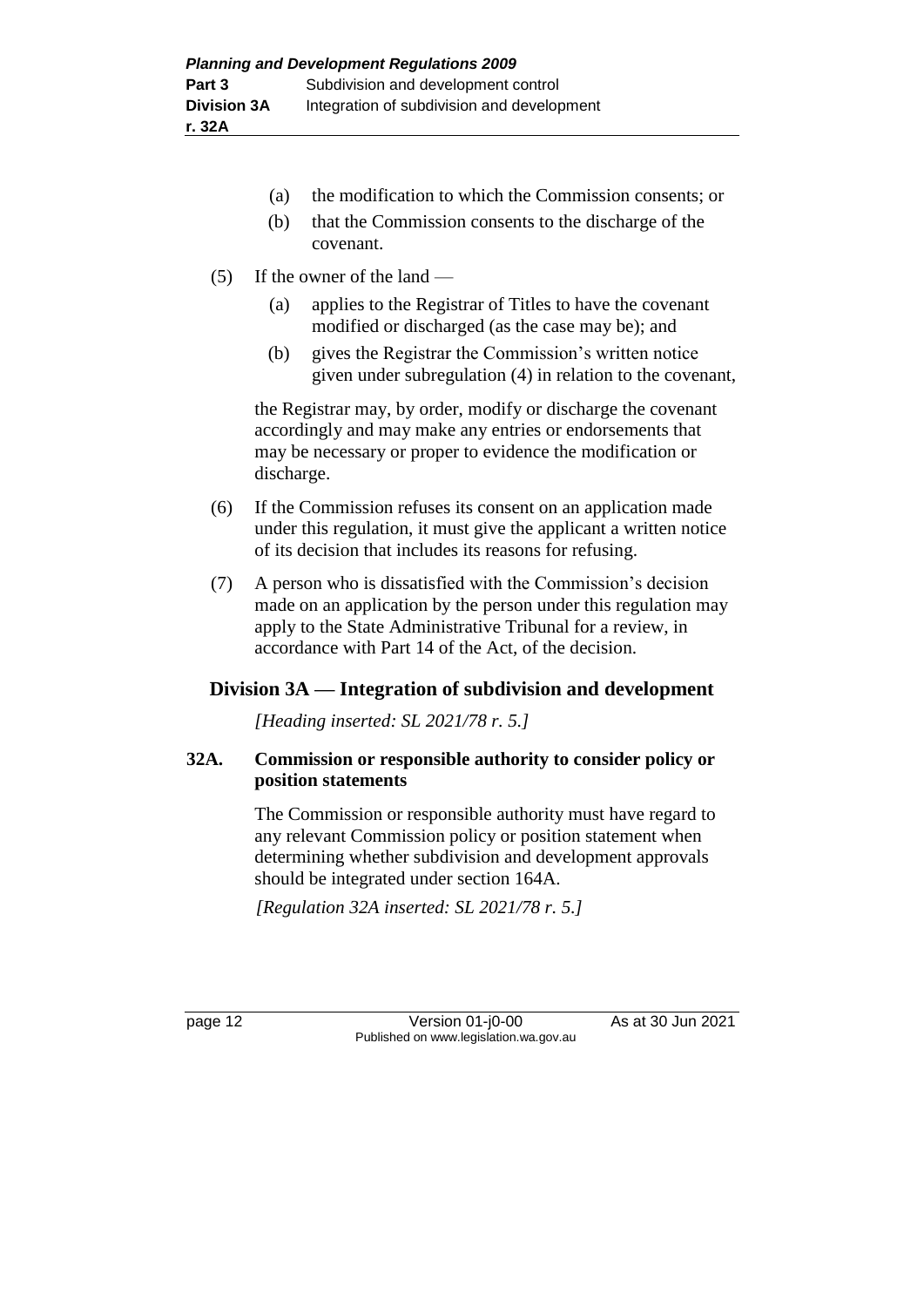### **Division 4 — Easements**

#### **33. Terms used**

In this Division —

*affected land*, in relation to an easement, means that part of any land comprised in a plan that the plan shows is subject to the easement;

*easement* means an easement created under section 167;

#### *easement holder* means —

- (a) a local government in whose favour an easement exists for the purposes of sewerage or drainage or access to sewerage or drainage works;
- (b) a licensee as defined in the *Water Services Act 2012* in whose favour an easement exists for the purpose of water supply, sewerage, irrigation or drainage works or access to water supply, sewerage, irrigation or drainage works;
- (c) the holder of a licence under the *Electricity Industry Act 2004* in whose favour an easement exists for the purpose of the supply of electricity or access to electricity supply works;
- (d) the holder of a distribution licence under the *Energy Coordination Act 1994* in whose favour an easement exists for the purpose of the supply of gas, or access to gas supply works, under the authority of that licence;
- (e) the holder of a licence under a written law in whose favour an easement exists for the purpose of the supply of a utility service or access to a utility service under the authority of that licence;

*plan* includes a deposited plan, a diagram, a plan of survey of a subdivision, and a scheme plan lodged for registration under the *Strata Titles Act 1985* or the *Community Titles Act 2018*.

*[Regulation 33 amended: Gazette 14 Nov 2013 p. 5059; 31 Dec 2019 p. 4654; SL 2021/78 r. 6.]*

As at 30 Jun 2021 Version 01-j0-00 Page 13 Published on www.legislation.wa.gov.au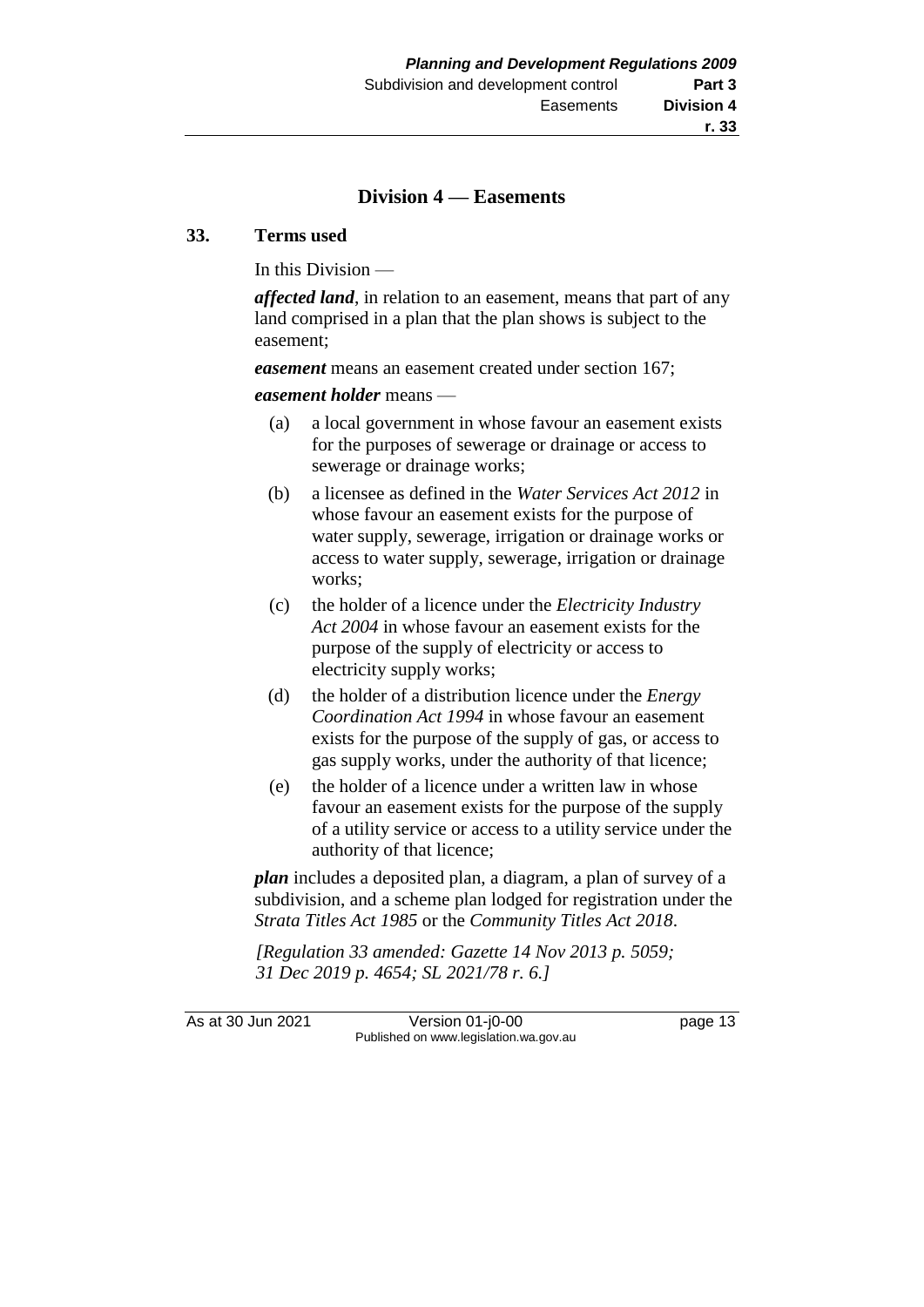### **34. Other Acts' operation not affected by this Division**

This Division does not affect —

- (a) any right, power or authority conferred by any other Act on an easement holder; or
- (b) the operation of any Act that applies to land that is subject to an easement.

### **35. How easements to be depicted on plans**

An easement must be depicted on a plan in such a manner as to identify the easement holder.

### **36. Rights, powers and privileges under easements (Act s. 167(2))**

- (1) An easement holder may at any time, for the purpose for which the easement exists, do any or all of the following —
	- (a) enter the affected land with or without vehicles and other equipment;
	- (b) survey the affected land and conduct tests of soil or other materials on it;
	- (c) subject to the *Environmental Protection Act 1986*, clear and remove any vegetation or other material or any thing on the affected land (including any thing the owner or occupier of the land has placed or permitted on the land) that, in the opinion of the easement holder, hinders —
		- (i) the carrying out of any work needed for the purpose for which the easement exists; or
		- (ii) the exercise of any powers in this regulation;
	- (d) disturb and excavate the affected land;
	- (e) use any material cleared or excavated from the affected land;
	- (f) construct, install, reconstruct, replace, reinstate and extend over, on or under the affected land any thing needed for the purpose for which the easement exists;

page 14 Version 01-j0-00 As at 30 Jun 2021 Published on www.legislation.wa.gov.au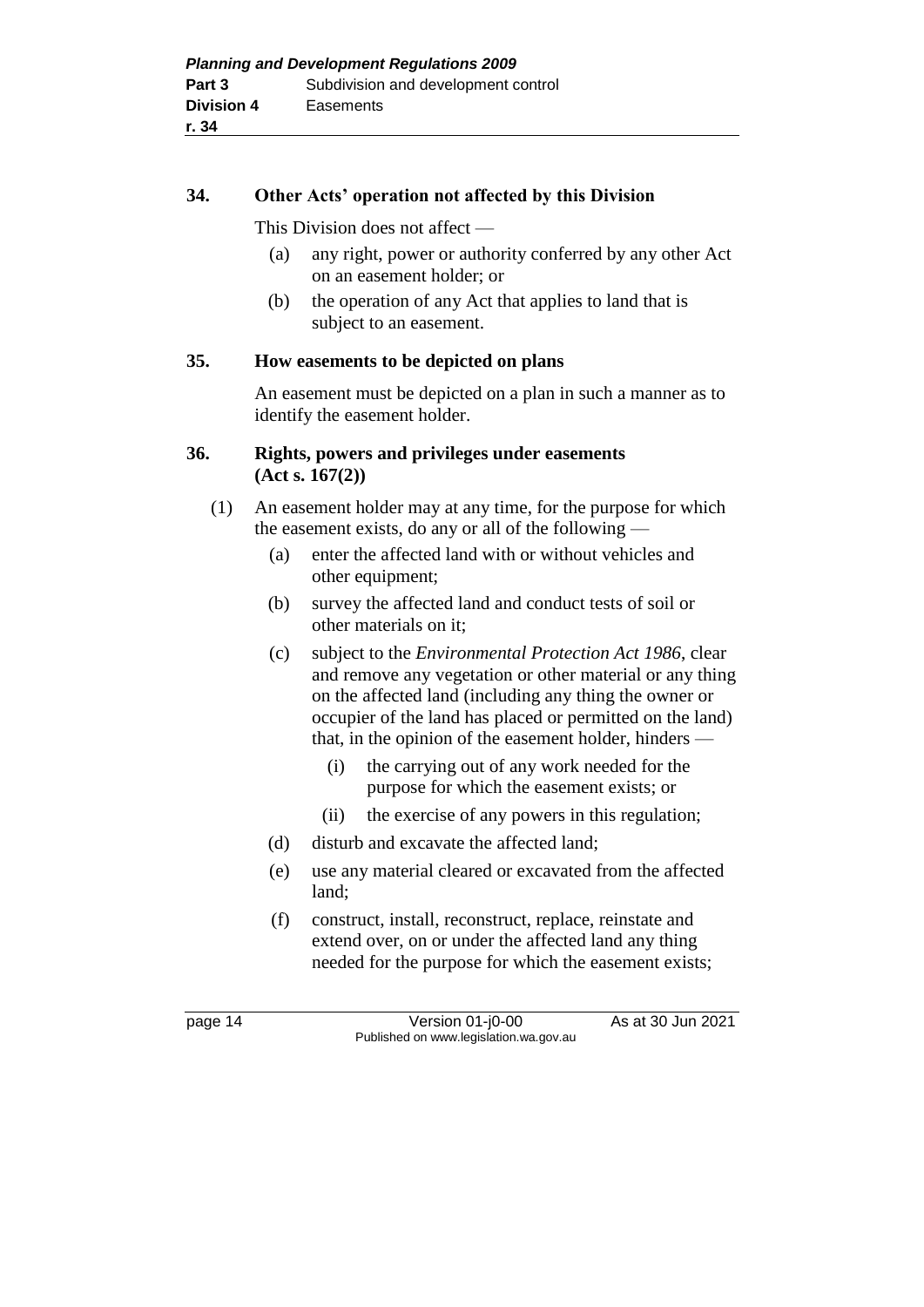- (g) alter, maintain, repair, inspect and service any such thing.
- (2) An easement holder may use any thing constructed or installed over, on or under the affected land under this regulation for the purpose for which the easement exists.
- (3) An easement holder does not have to fence off the affected land or any part of it but may install any gate that the holder needs in any fence that crosses the affected land.
- (4) Any thing constructed or installed on or under the affected land by an easement holder remains the property of the easement holder even if it is fixed to the land.

As at 30 Jun 2021 Version 01-j0-00 page 15 Published on www.legislation.wa.gov.au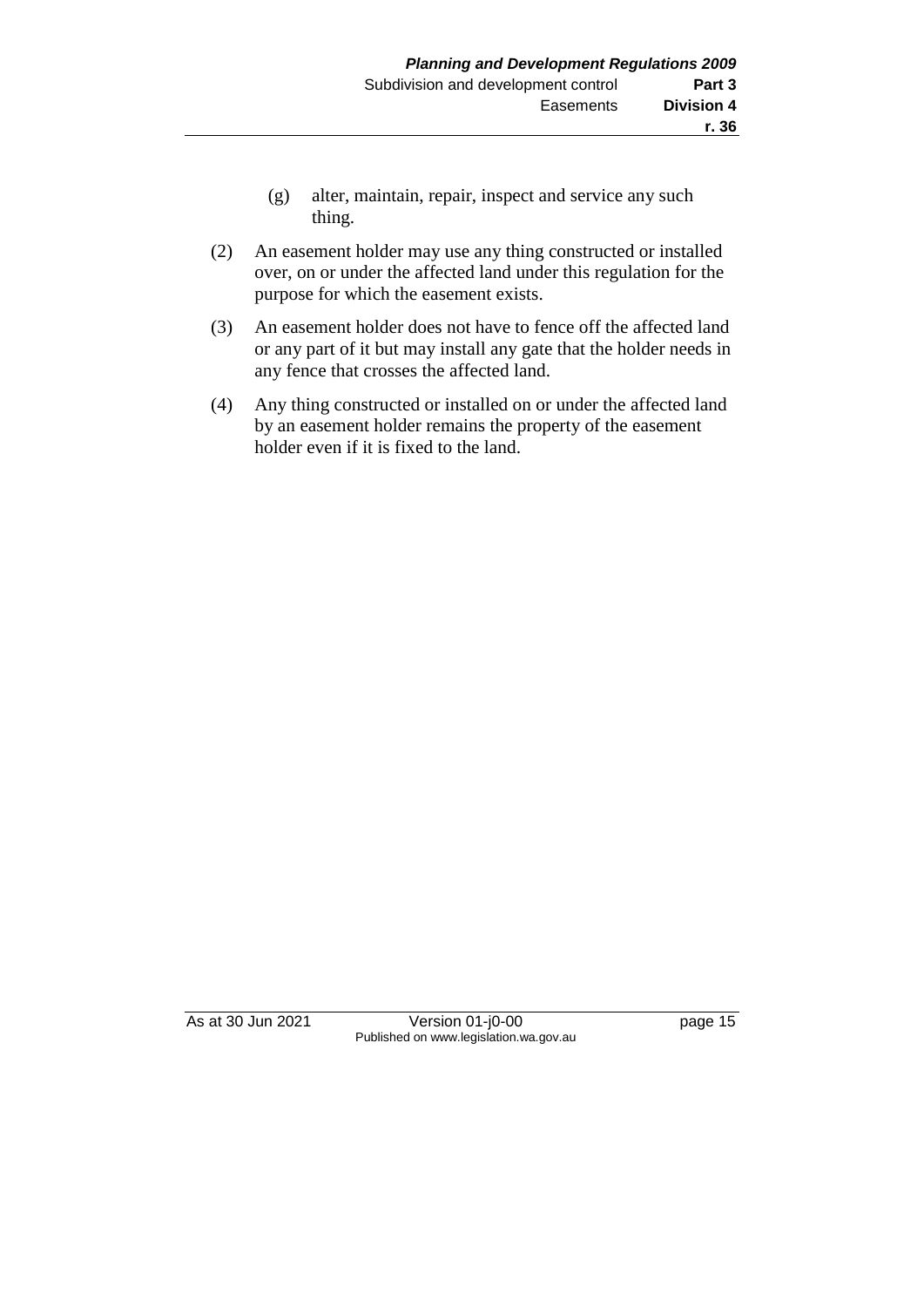**r. 37**

# **Part 4 — Compensation and acquisition**

### **37. Term used: Board**

In this Part —

*Board* means the Board of Valuers established under section 182.

### **38. Notice of intention to sell (Act s. 181(11))**

For the purposes of section 181(11), a written notice given by an owner of land to the responsible authority must state —

- (a) whether the owner intends to subdivide the land; and
- (b) whether the owner intends to sell the land.

### **39. Application for valuation (Act s. 183(1))**

- (1) For the purposes of section 183(1) an application by an owner of land for a valuation of the land must be made by posting or delivering a written application to the Board at the office of the Commission.
- (2) The application must
	- (a) describe the land to which it relates; and
	- (b) state whether the owner wants to be heard by the Board on the making of the valuation.

### **40. Board of Valuers, procedure for**

- (1) On receiving an application made under section 183(1) the Board's chairperson must —
	- (a) appoint a member of the Board (other than the chairperson) to —
		- (i) inspect the land concerned; and
		- (ii) prepare and summarise the data necessary for the making of a valuation; and
		- (iii) give the Board a preliminary report,

before the day fixed for the making of the valuation; and

page 16 Version 01-j0-00 As at 30 Jun 2021 Published on www.legislation.wa.gov.au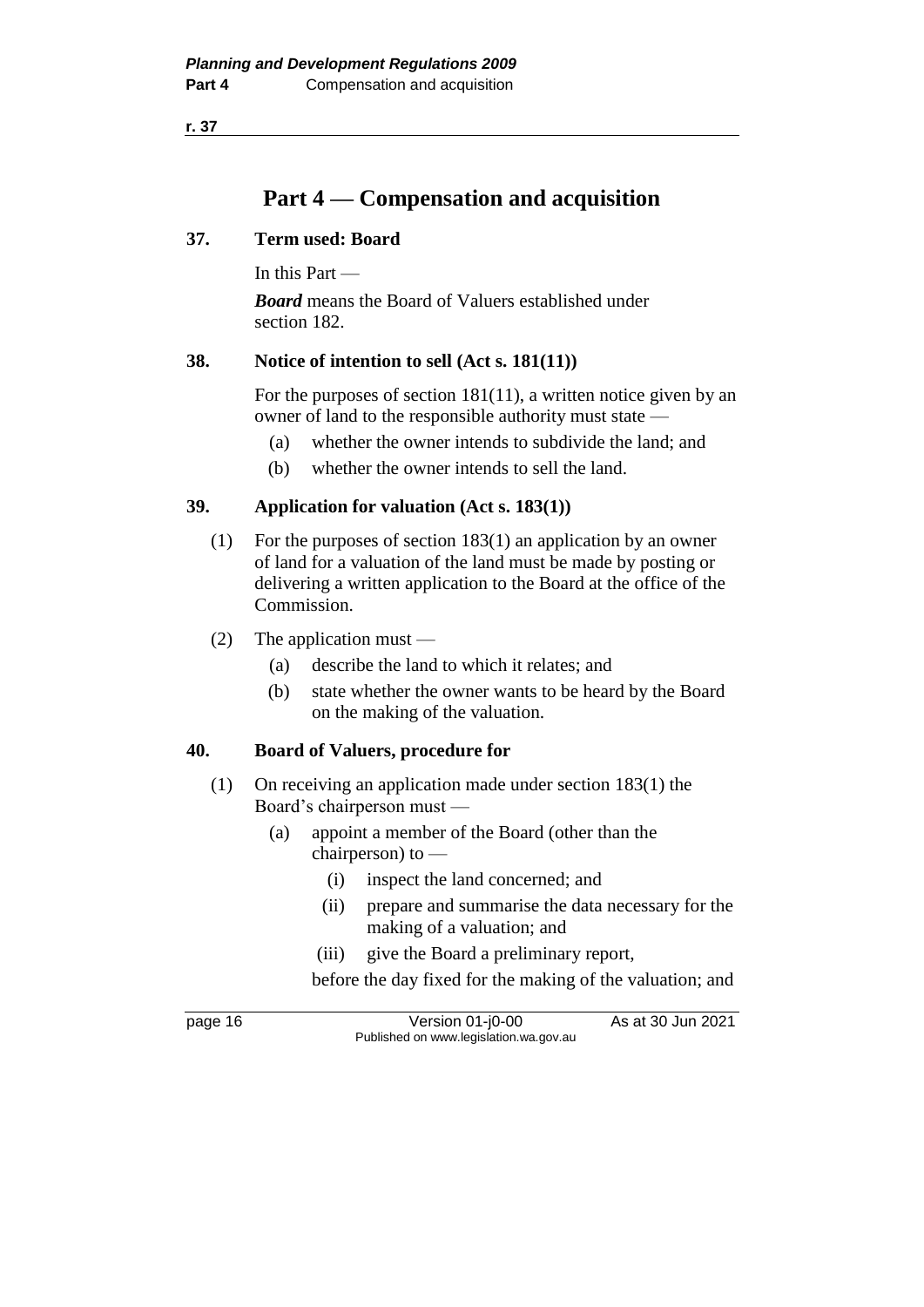- (b) give the applicant written notice of the day and time fixed for the making of the valuation.
- (2) Any evidence presented to the Board by an applicant must be in the form of a statutory declaration.
- (3) An applicant is entitled to be heard by the Board, either in person or by counsel.
- (4) The Board may adjourn its proceedings from time to time and from place to place.
- (5) Proceedings of the Board shall not be impugned for want of formality.

### **41. Fees for valuation**

- (1) A person who applies under section 183(1) for a valuation is liable to reimburse the State the fees it pays to the Board under Schedule 9 clause 5 of the Act in relation to determining the application.
- (2) The Board must give a person written notice of the amount payable to the State under subregulation (1) as soon as practicable after determining the person's application.
- (3) The State may recover an amount payable under subregulation (1) in a court of competent jurisdiction as debt due and payable.

As at 30 Jun 2021 Version 01-j0-00 page 17 Published on www.legislation.wa.gov.au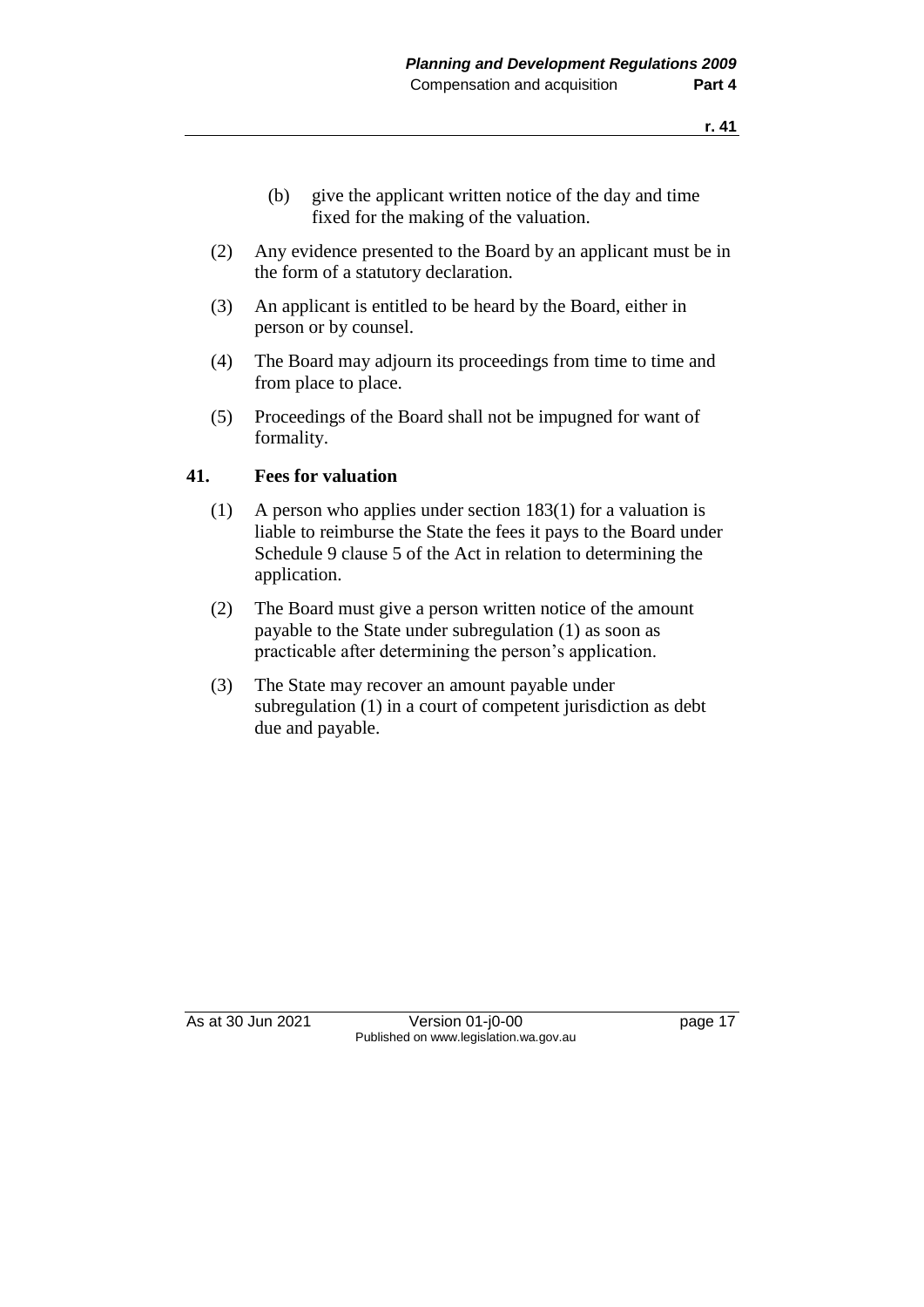**r. 42**

# **Part 5 — Enforcement and legal proceedings**

## **42. Prescribed offences and their modified penalties (Act s. 227)**

- (1) For the purposes of section 227
	- (a) each offence against a provision of the Act listed in column 1 of the Table is prescribed to be an offence for which an infringement notice may be issued under Part 13 Division 3 of the Act; and
	- (b) the amount opposite the provision in column 2 of the Table is prescribed as the modified penalty for the offence.

| <b>Table</b>                |                         |  |  |
|-----------------------------|-------------------------|--|--|
| <b>Provision of the Act</b> | <b>Modified penalty</b> |  |  |
| s. 214                      | \$500                   |  |  |
| s. 218                      | \$500                   |  |  |
| s. 220                      | \$500                   |  |  |
| s. 221                      | \$500                   |  |  |

- (2) For the purposes of section 227
	- (a) each offence against a provision of these regulations listed in column 1 of the Table is prescribed to be an offence for which an infringement notice may be issued under Part 13 Division 3 of the Act; and
	- (b) the amount opposite the provision in column 2 of the Table is prescribed as the modified penalty for the offence.

| Table                                                            |                                                        |  |  |
|------------------------------------------------------------------|--------------------------------------------------------|--|--|
| <b>Provision of these regulations</b><br><b>Modified penalty</b> |                                                        |  |  |
| Part 2                                                           | 10% of the maximum penalty<br>provided for the offence |  |  |
| r. 31                                                            | \$500                                                  |  |  |

| 18<br>page |  |
|------------|--|
|------------|--|

page 18 Version 01-j0-00 As at 30 Jun 2021 Published on www.legislation.wa.gov.au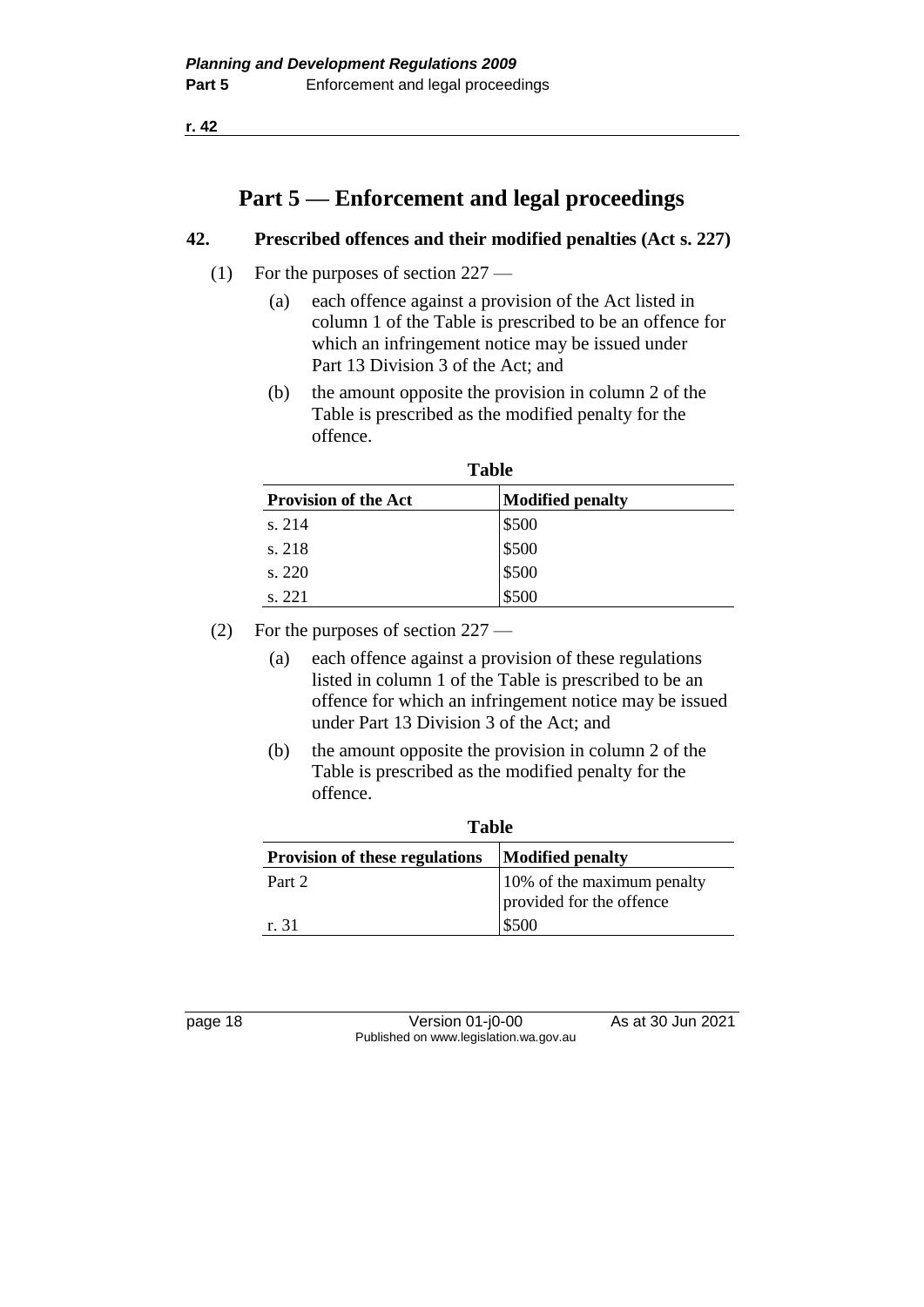# **43. Prescribed forms (Act s. 229 and 231)**

- (1) For the purposes of section 229, Schedule 1 Form 1 is the prescribed form of an infringement notice.
- (2) For the purposes of section 231, Schedule 1 Form 2 is the prescribed form of the withdrawal of an infringement notice.

As at 30 Jun 2021 Version 01-j0-00 page 19 Published on www.legislation.wa.gov.au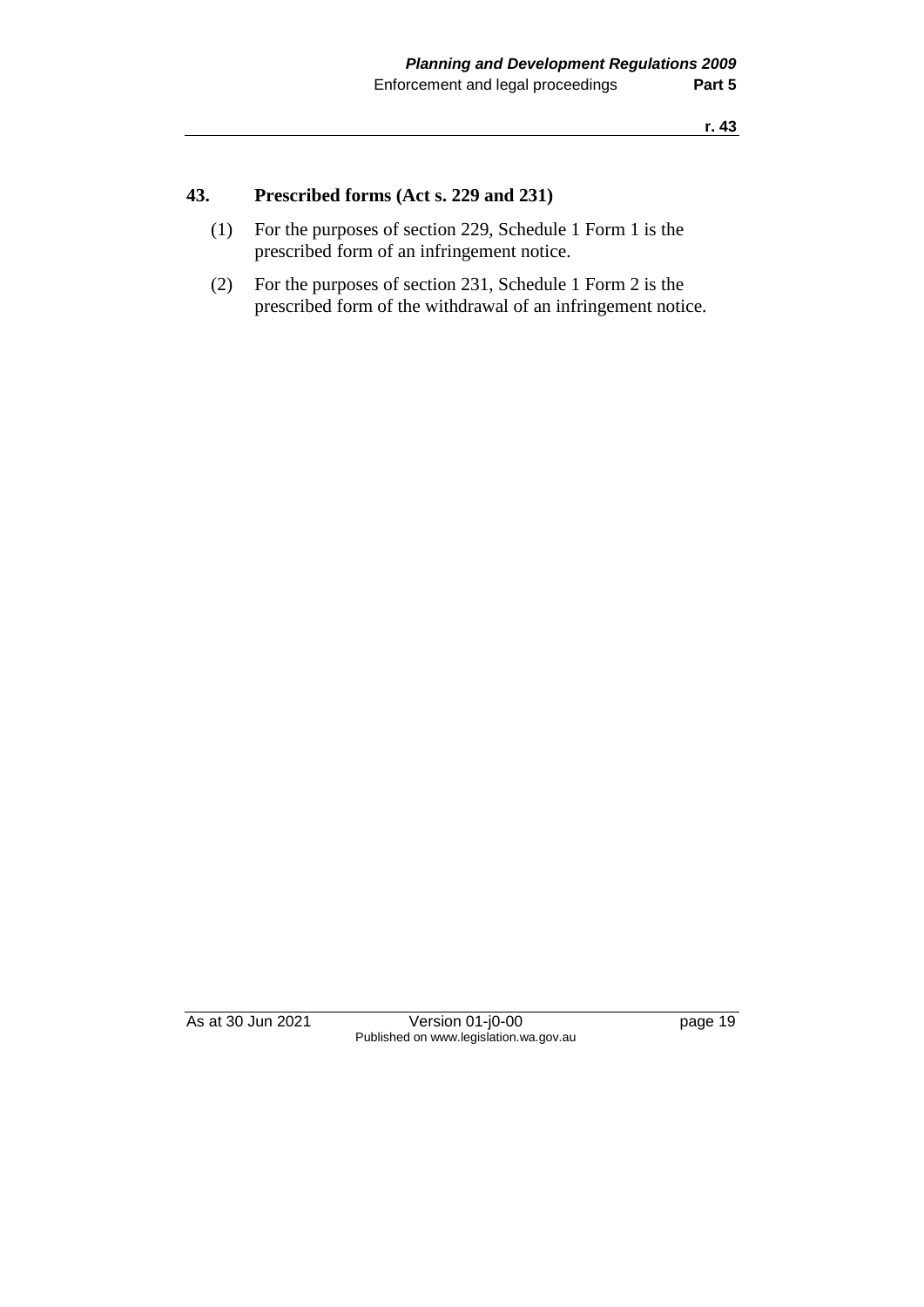**r. 44**

# **Part 6 — Applications for review**

### **44. Submissions considered by Minister (Act s. 246(7))**

For the purposes of section 246(7)(b), a copy or transcript of a submission must be published by making it available to the public during office hours at the Commission's office.

### **45. Fee for Minister's reasons (Act s. 247(4))**

- (1) For the purposes of section  $247(4)(c)$ , the fee for a copy of reasons is \$45.00.
- (2) The fee for the supply of a copy is payable before the copy is supplied.
- (3) Despite subregulations (1) and (2), the Minister or the executive officer of the State Administrative Tribunal may, in a particular case for special reasons, direct that —
	- (a) a fee be waived or reduced; or
	- (b) the whole or part of a fee be refunded; or
	- (c) that the payment of the whole or part of a fee be deferred until such time, and upon such conditions, if any, as the Minister or executive officer thinks fit.

page 20 Version 01-j0-00 As at 30 Jun 2021 Published on www.legislation.wa.gov.au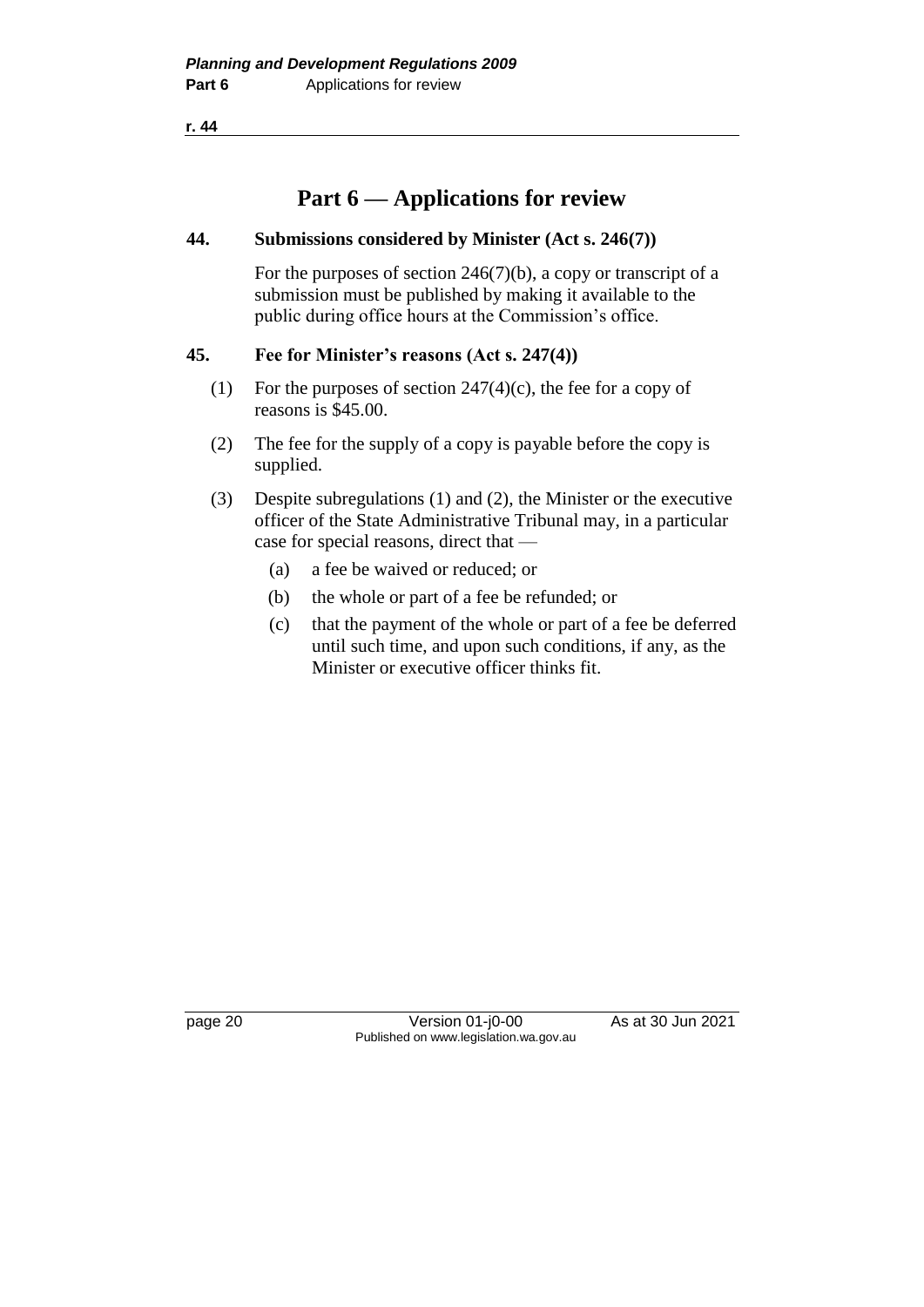# **Part 7 — Local government planning charges**

# **Division 1 — Preliminary matters**

# **46. Terms used**

In this Part —

*applicant* includes a person making a request;

*DAP application* has the meaning given in the *Planning and Development (Development Assessment Panels) Regulations 2011* regulation 3(1);

*fee* includes charge;

*local development plan* has the meaning given in the *Planning and Development (Local Planning Schemes) Regulations 2015* Schedule 2 clause 46;

*Panel* means a Fees Arbitration Panel appointed under regulation 54;

# *structure plan* —

- (a) has the meaning given in the *Planning and Development (Local Planning Schemes) Regulations 2015* Schedule 2 clause 14; and
- (b) includes a plan taken to be a precinct structure plan or standard structure plan under the *Planning and Development (Local Planning Schemes) Regulations 2015* Schedule 2 clause 92 (as that clause applies as part of local planning schemes).

*[Regulation 46 amended: Gazette 24 Mar 2011 p. 1037; 25 Aug 2015 p. 3380-1; SL 2020/252 r. 83.]*

# **Division 2 — Fees and other charges**

## **47. Fees for certain planning services (Sch. 2)**

(1) A local government may impose a fee for a service listed in Schedule 2 provided by the local government.

As at 30 Jun 2021 Version 01-j0-00 Page 21 Published on www.legislation.wa.gov.au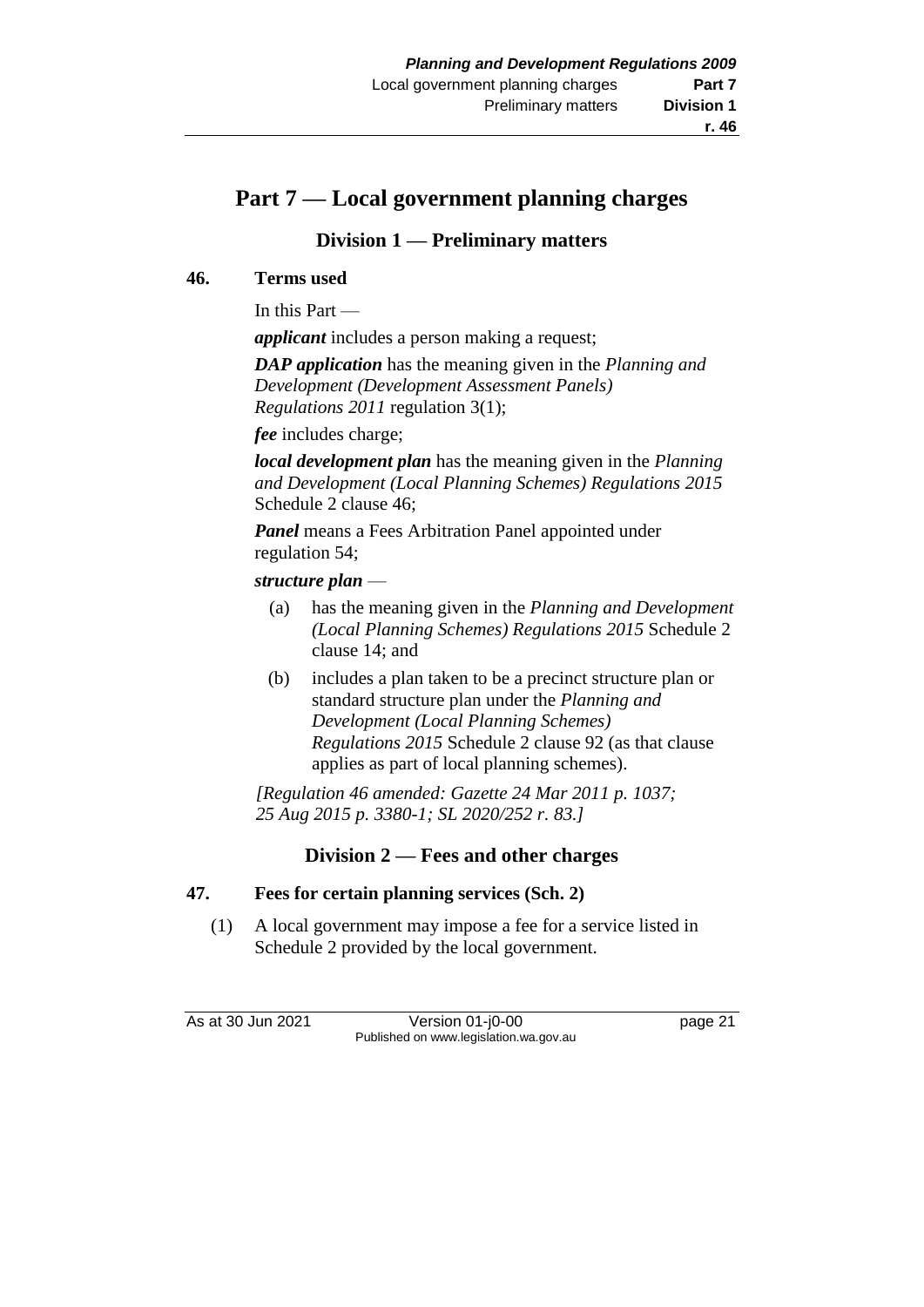- (2) The fee imposed by a local government for a service listed in Schedule 2 must be decided by the local government but must not exceed the fee specified in that Schedule for the service unless the local government is exempted under regulation 53.
- (3) Any fee imposed for a service listed in Schedule 2 must be paid by the applicant when applying for or requesting the service.

### **48A. Fees for DAP applications**

- (1) A local government may impose a fee for services in respect of a DAP application made to it notwithstanding that it will not itself determine the application.
- (2) The fee must be decided by the local government but must not exceed the maximum fee specified in Schedule 2 in relation to a development application in respect of the same kind of development.
- (3) Any fee imposed under subregulation (1) must be paid to the local government by the applicant when making the DAP application.

*[Regulation 48A inserted: Gazette 24 Mar 2011 p. 1038.]*

### **48. Fees for scheme amendments, structure plans and local development plans**

- (1) A local government may impose a fee for a service provided by the local government pursuant to a request for —
	- (a) a local planning scheme amendment; or
	- (b) the adoption of a structure plan or local development plan provided by the applicant; or
	- (c) an amendment to a structure plan or local development plan provided by the applicant.
- (2) No fee can be imposed for a service provided pursuant to a request for a local planning scheme amendment if the sole purpose of the amendment requested is to amend the local planning scheme to make it consistent with a region planning scheme.

page 22 Version 01-j0-00 As at 30 Jun 2021 Published on www.legislation.wa.gov.au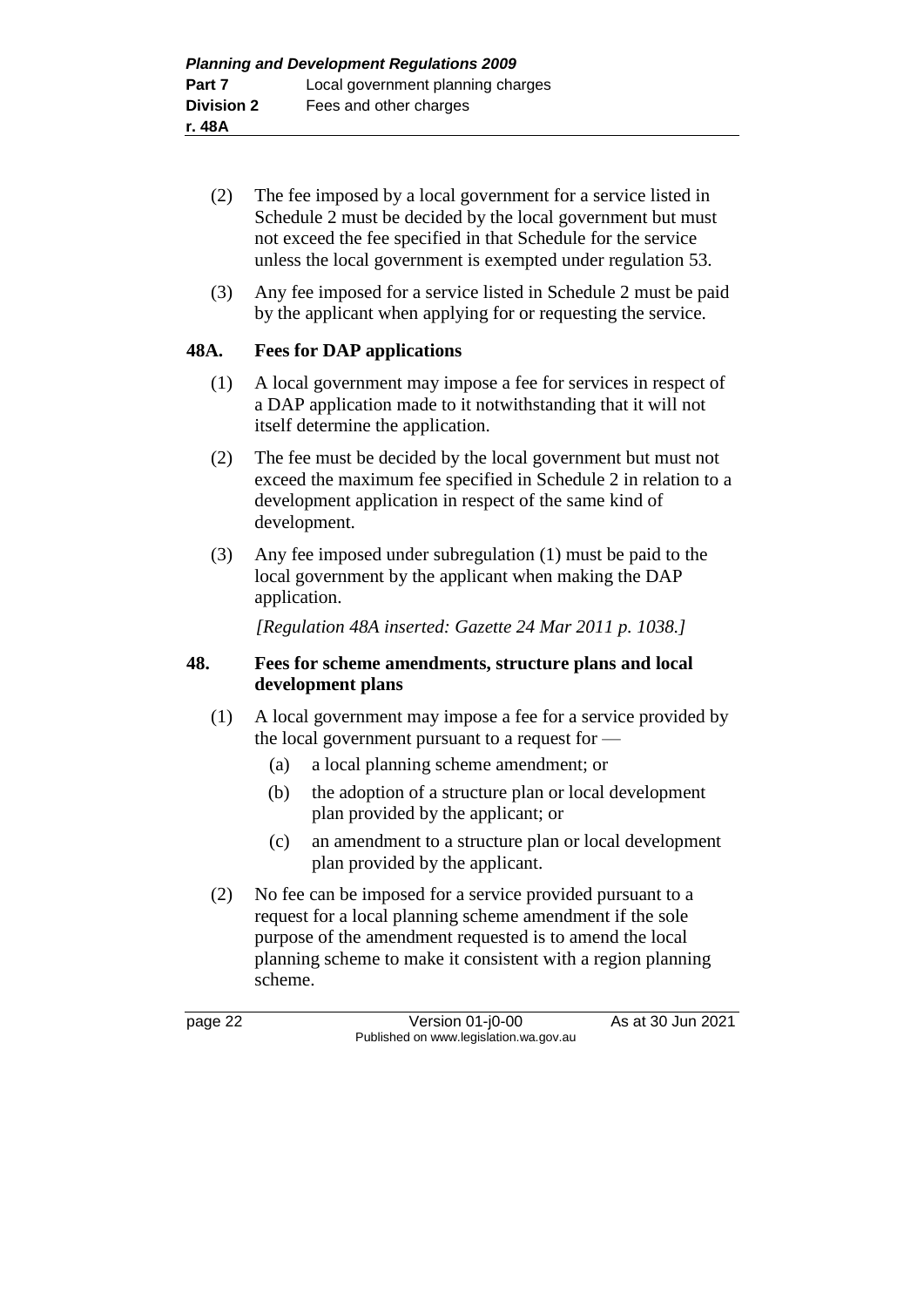- (3) A local government that receives a request for a local planning scheme amendment must give the applicant an estimate, in the form in Schedule 3, of —
	- (a) the hours that the local government's staff will spend dealing with the request; and
	- (b) the total fee, calculated in accordance with that form, that the local government will impose for dealing with the request.
- (4) A local government that receives a request to adopt or amend a structure plan or local development plan provided by the applicant must give the applicant an estimate, in the form in Schedule 4, of —
	- (a) the hours that the local government's staff will spend dealing with the request; and
	- (b) the total fee, calculated in accordance with that form, that the local government will impose for dealing with the request.
- (5) In an estimate given under subregulation (3) or (4), the hourly rates for the local government's staff must be decided by the local government but must not exceed —
	- (a) for the person in charge of planning at the local government, \$88.00 per hour;
	- (b) for a senior planner or manager, \$66.00 per hour;
	- (c) for a planning officer, environmental health officer or other officer with qualifications relevant to the request, \$36.86 per hour;
	- (d) for a secretary or administrative officer, \$30.20 per hour,

unless the local government is exempted under regulation 53.

(6) A local government may reduce the estimated total fee specified in an estimate given under subregulation (3) or (4).

As at 30 Jun 2021 Version 01-j0-00 Page 23 Published on www.legislation.wa.gov.au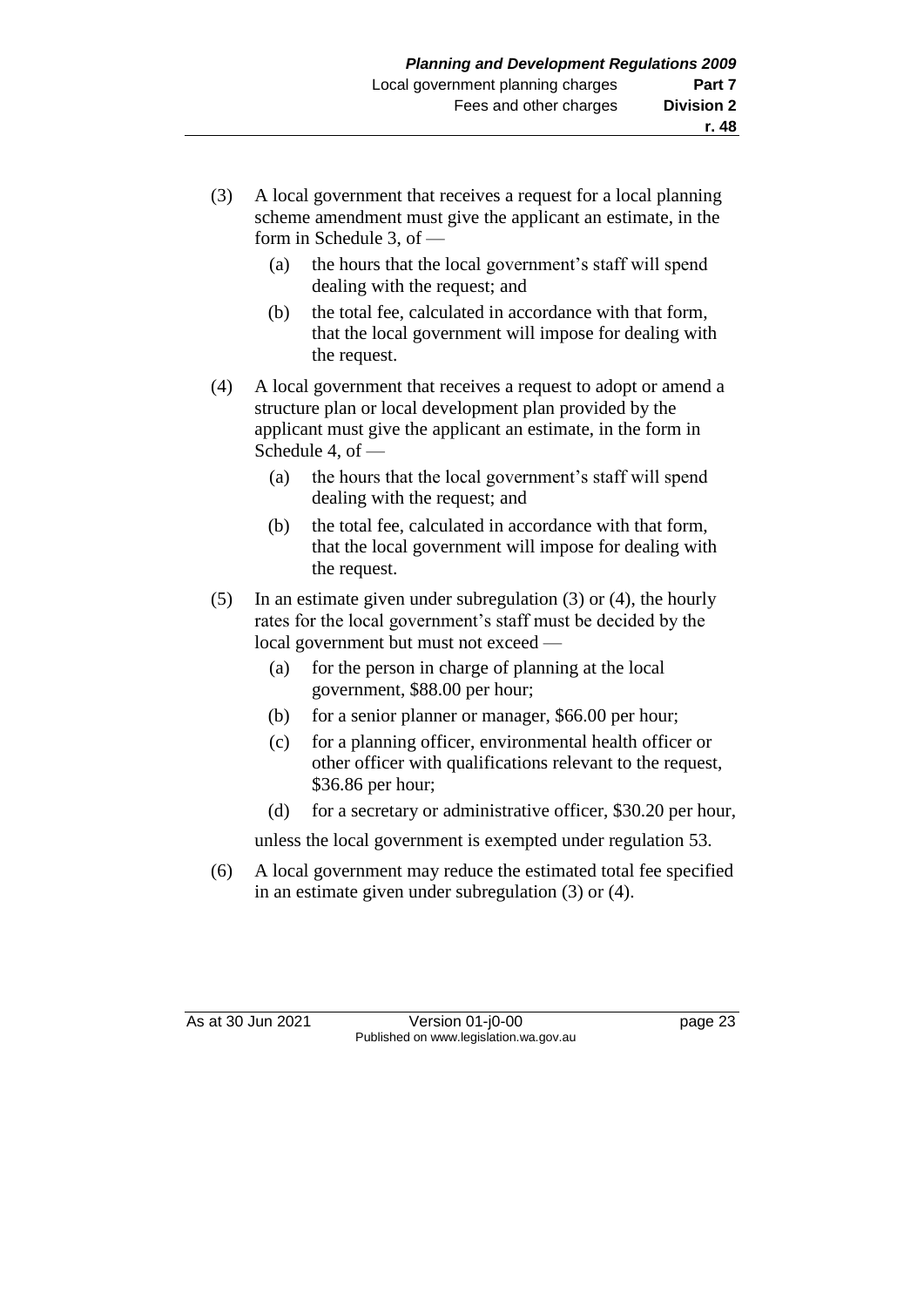- (7) A local government may refuse to deal with a request referred to in subregulation (3) until —
	- (a) the estimated total fee specified in the estimate given in accordance with the subregulation is paid; or
	- (b) if that fee is reduced under subregulation (6), the reduced fee is paid.
- (8A) A local government may refuse to advertise a structure plan or local development plan or an amendment to a structure plan or local development plan related to a request referred to in subregulation (4) until —
	- (a) the estimated total fee specified in the estimate given in accordance with the subregulation is paid; or
	- (b) if that fee is reduced under subregulation (6), the reduced fee is paid.
	- (8) If the local government
		- (a) decides not to initiate the local planning scheme amendment or the adoption or amendment of a structure plan or local development plan; or
		- (b) decides to discontinue the preparation or adoption of a local planning scheme amendment or the adoption or amendment of a structure plan or local development plan,

moneys paid by the applicant to the local government for the planning service and not expended by the local government on the provision of that service must be refunded to the applicant.

*[Regulation 48 amended: Gazette 14 May 2010 p. 2009-10; 6 May 2011 p. 1617; 21 May 2013 p. 2011-12; 25 Aug 2015 p. 3381-2; SL 2020/252 r. 84.]*

## **49. Additional costs and expenses payable by applicants**

(1) The following costs and expenses, if incurred by a local government in providing a service listed in Schedule 2 items 1 to 12 or referred to in regulation 48A(1) or 48, are payable by

page 24 Version 01-j0-00 As at 30 Jun 2021 Published on www.legislation.wa.gov.au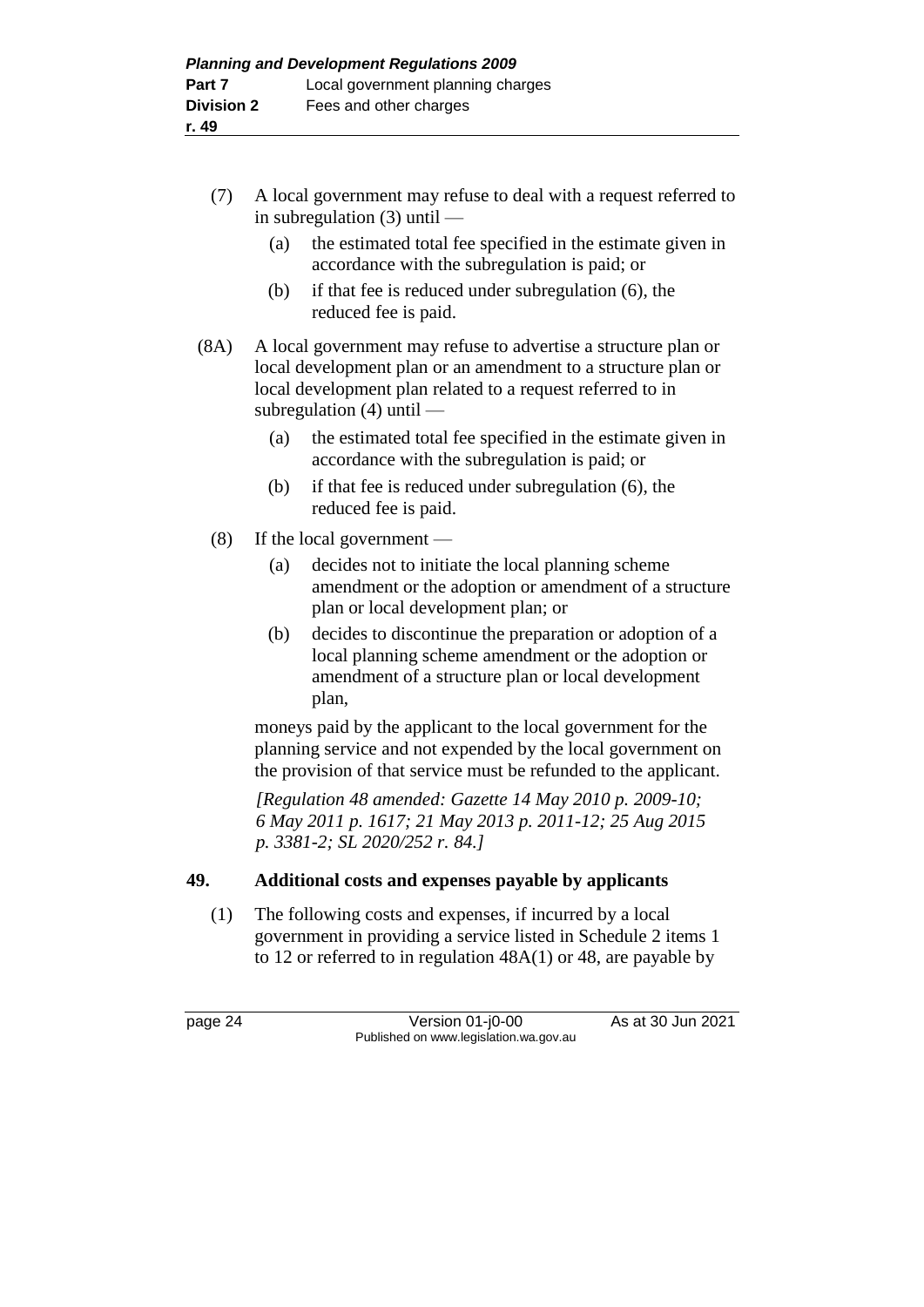the applicant in addition to the fee for the provision of the service —

- (a) costs and expenses of advertising the application and advertising matters related to the application;
- (b) costs and expenses of any specific assessment, such as an environmental assessment, required in relation to the application;
- (c) costs and expenses of consultation procedures required in relation to the application;
- (d) costs and expenses of technical resources and equipment, such as computer modelling, required in relation to the application;
- (e) costs and expenses of specialist advice, such as advice in relation to heritage matters, required in relation to the application.
- (2) A local government, in a bill given to the applicant, may
	- (a) require the applicant to pay the costs and expenses referred to in subregulation (1) that the local government estimates it will incur; or
	- (b) require the applicant to pay the actual costs and expenses referred to in subregulation (1) after they are incurred.
- (3) Any moneys paid in advance by an applicant to a local government for estimated costs or expenses referred to in subregulation (1) that are not incurred by the local government must be refunded to the applicant on the completion of the service.

*[Regulation 49 amended: Gazette 24 Mar 2011 p. 1038.]*

## **50. Itemised account to be provided on request**

If an applicant so requests, a local government must give the applicant an itemised account of any fee the local government has imposed on the applicant under regulation 48 or 49.

As at 30 Jun 2021 Version 01-j0-00 Page 25 Published on www.legislation.wa.gov.au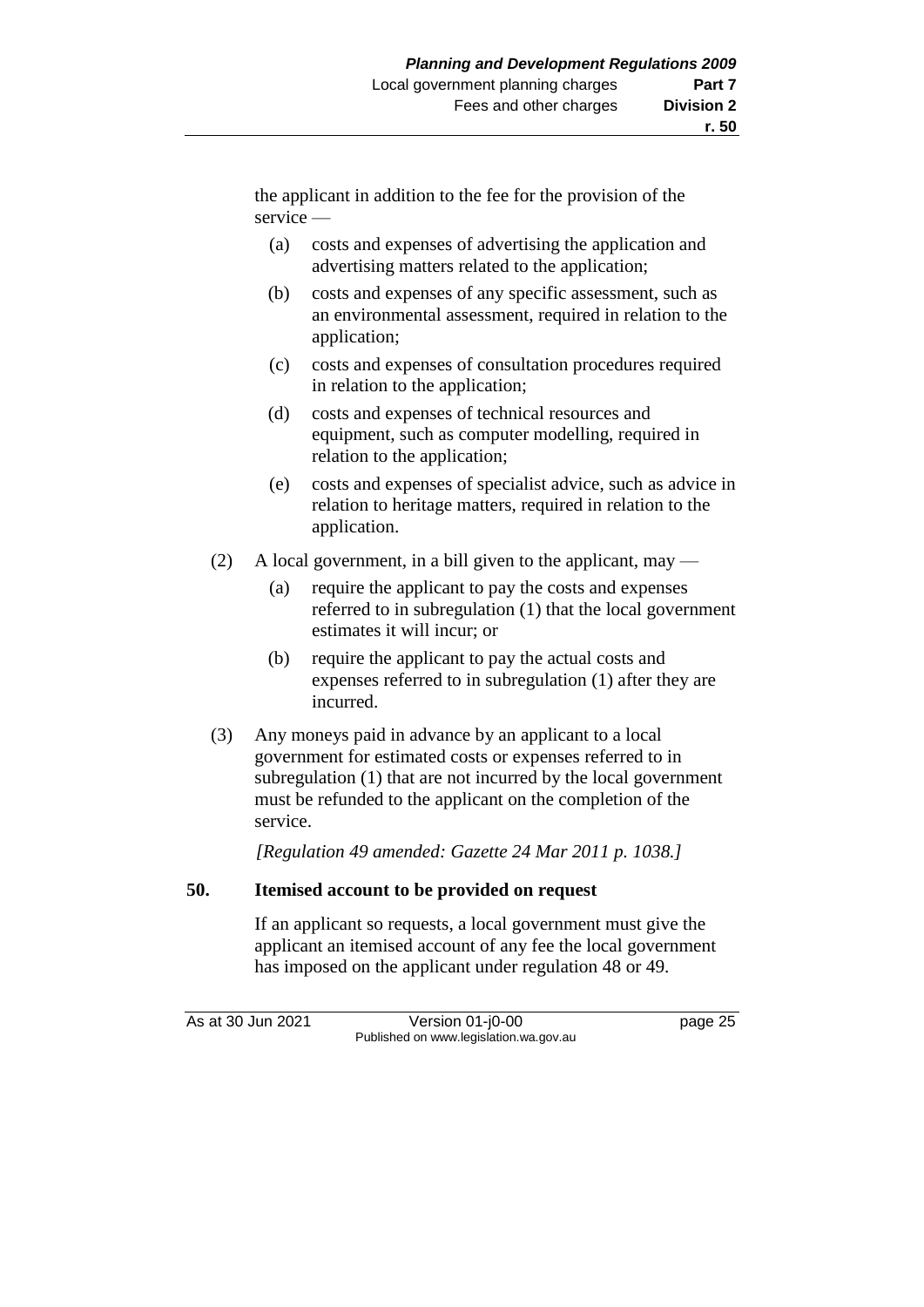### **51. Dispute as to amount payable**

- (1) If a dispute arises as to an amount payable for or in relation to services to be provided pursuant to a request for —
	- (a) a local planning scheme amendment; or
	- (b) adoption or amendment of a structure plan or local development plan provided by the applicant,

the dispute may be referred in writing by the relevant local government or applicant to a Panel for its decision.

- (2) The referral of a dispute to a Panel does not affect the provision of the service in respect of which the fee is paid or the requirement to pay that fee, but the Panel may order the local government to refund any part of the fee paid.
- (3) A Panel's decision on a dispute is final.

*[Regulation 51 amended: Gazette 25 Aug 2015 p. 3382; SL 2020/252 r. 85.]*

### **52. Local government may waive or refund fee**

A local government may waive or refund, in whole or in part, payment of a fee for a planning service.

## **53. Exemption**

- (1) Any act by the Minister under this regulation must be done in a written notice that is given to the local government concerned.
- (2) The Minister may exempt a local government from the requirement to impose fees in accordance with regulations 47 and 48.
- (3) The exemption may include any condition the Minister decides.
- (4) Regulations 47 to 52 do not apply to a local government while an exemption given to it under subregulation (2) is in force and the local government complies with any condition in the exemption.

page 26 Version 01-j0-00 As at 30 Jun 2021 Published on www.legislation.wa.gov.au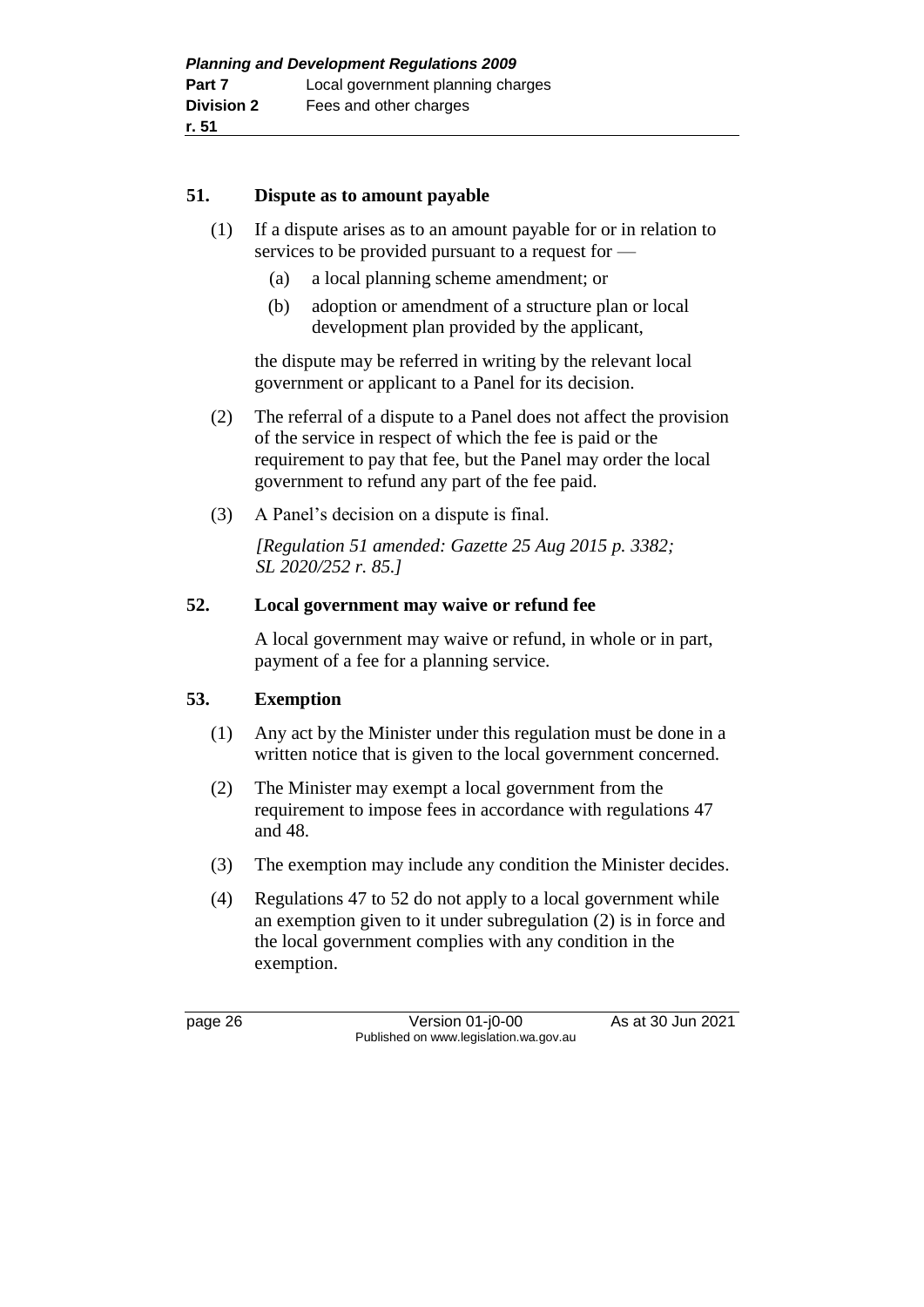(5) The Minister may amend or cancel an exemption given under subregulation  $(2)$ .

# **Division 3 — Fees Arbitration Panels**

### **54. Fees Arbitration Panels**

- (1) A Fees Arbitration Panel consists of the following members appointed by the Minister —
	- (a) a person nominated by WALGA;
	- (b) a person nominated by the Commission;
	- (c) a planning consultant nominated by the Royal Australian Planning Institute;
	- (d) a person selected by the Minister from a panel of names submitted by industry planning groups under subregulation  $(2)$ .
- (2) When it is necessary to appoint a person under subregulation (1)(d) the Minister must request the following to each nominate a person for appointment —
	- (a) the Housing Industry Association;
	- (b) the Urban Development Institute of Australia;
	- (c) the Property Council of Australia;
	- (d) the Building Designers Association;
	- (e) the Real Estate Institute of Western Australia.
- (3) The Minister must appoint one of the members as chairperson of the Panel.
- (4) The function of a Panel is to determine a dispute referred to it under regulation 51.

### **55. Panel meetings**

- (1) A Panel may hold a meeting to decide a dispute referred to the Panel.
- (2) A Panel may invite a person to be present at a meeting of the Panel to advise or inform, or make a submission to, the Panel.

As at 30 Jun 2021 Version 01-j0-00 page 27 Published on www.legislation.wa.gov.au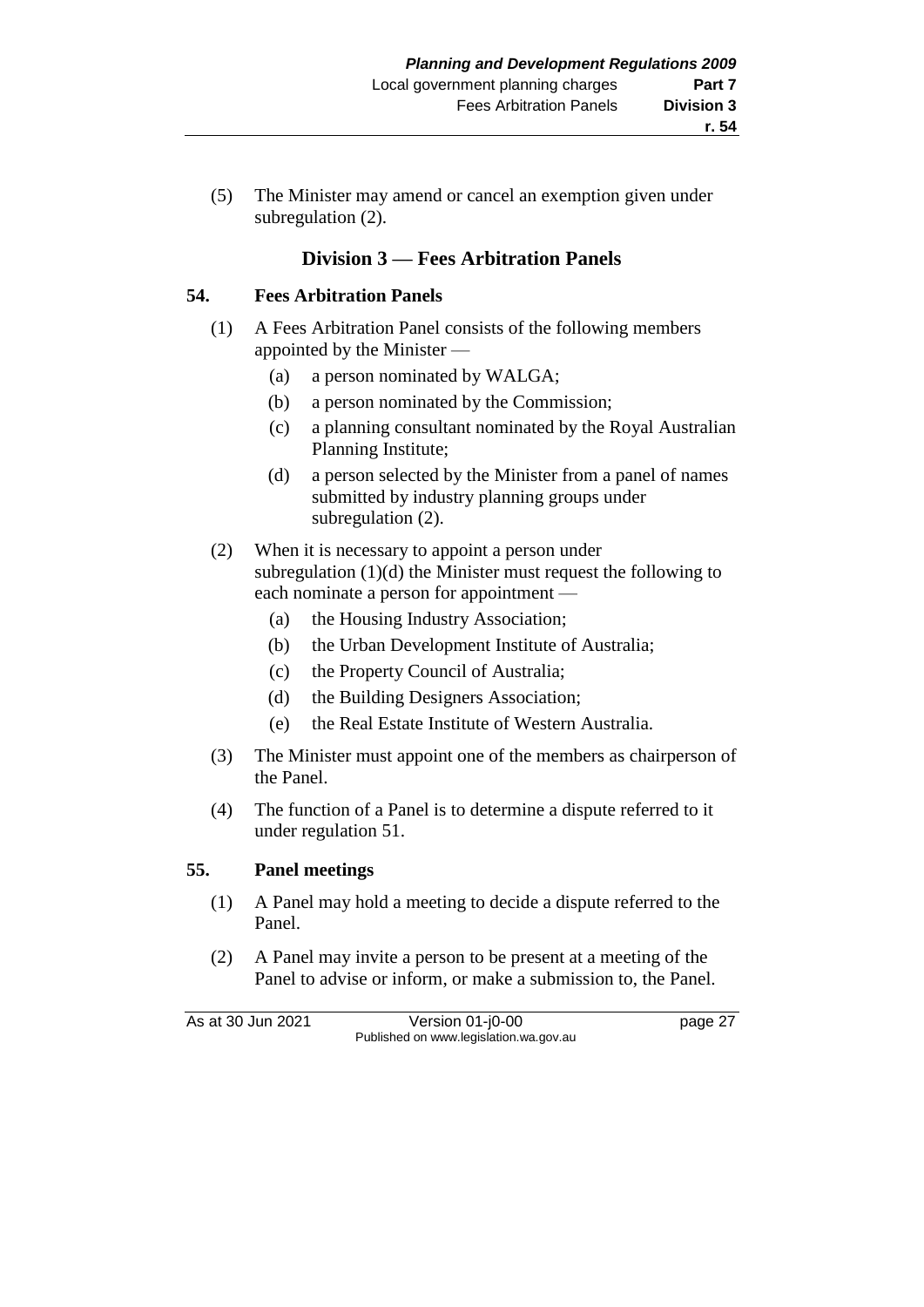(3) The applicant, or a representative of the applicant, and a representative of the local government are entitled to be present whenever a person invited under subregulation (2) is present at a meeting of the Panel.

## **56. Decisions of a Panel**

- (1) A Panel member, including the chairperson, has a single vote on a decision to be made by the Panel and, in the case of an equality of votes, the chairperson also has a casting vote.
- (2) A matter that is to be decided by a Panel must be decided by a majority of votes.
- (3) A decision is a valid decision of the Panel even though it is not made at a meeting of the Panel, if each member of the Panel agrees in writing to the proposed decision.

page 28 Version 01-j0-00 As at 30 Jun 2021 Published on www.legislation.wa.gov.au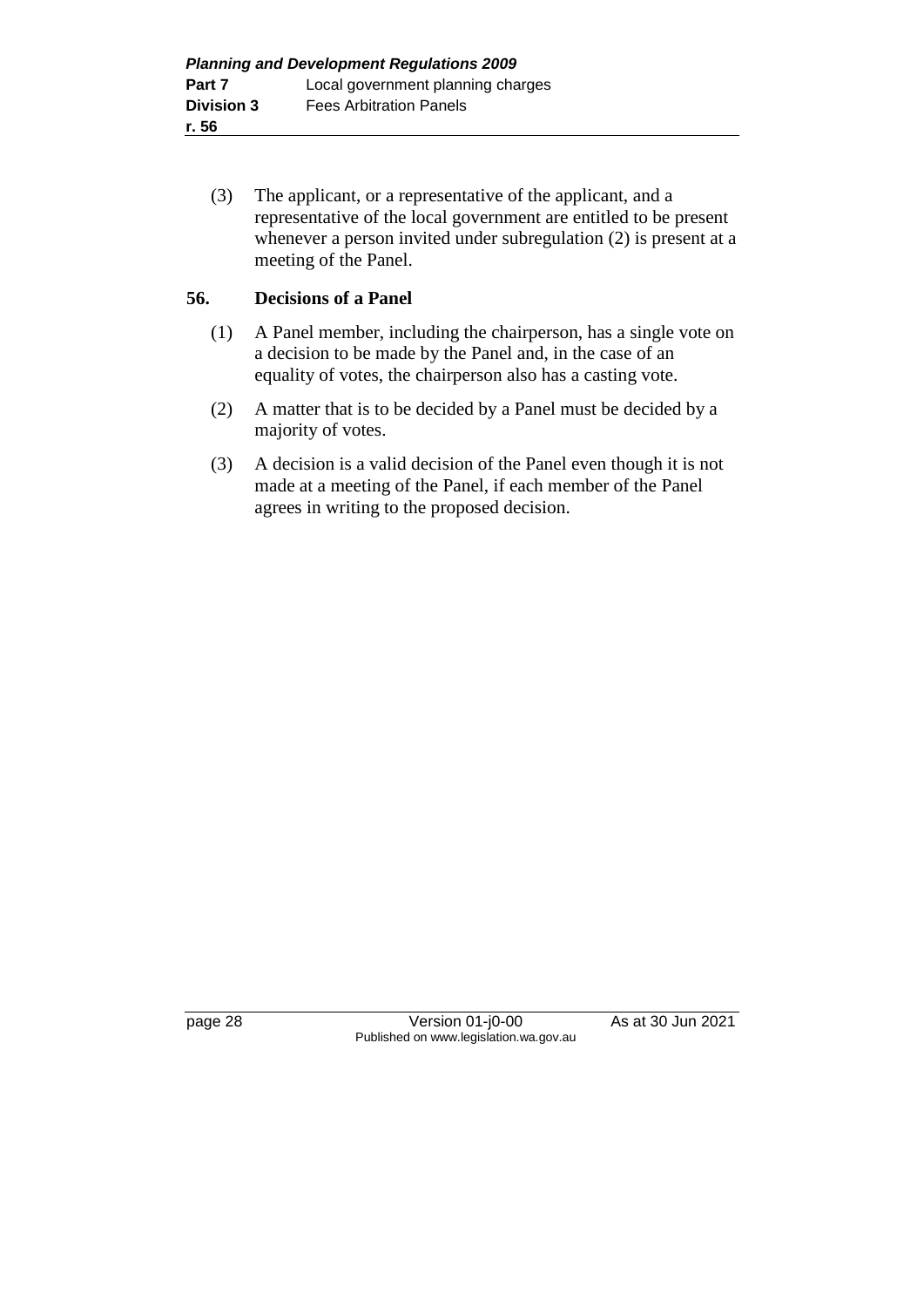# **Part 8 — Miscellaneous matters**

# **57. False or misleading information**

- (1) A person must not give any false or misleading information in, or in relation to, an application or request made under these regulations.
- (2) A person making an application or request made under these regulations must not withhold information that is or may be material to the application or request.

Penalty: a fine of \$50 000.

*[58. Omitted under the Reprints Act 1984 s. 7(4)(f).]*

As at 30 Jun 2021 Version 01-j0-00 page 29 Published on www.legislation.wa.gov.au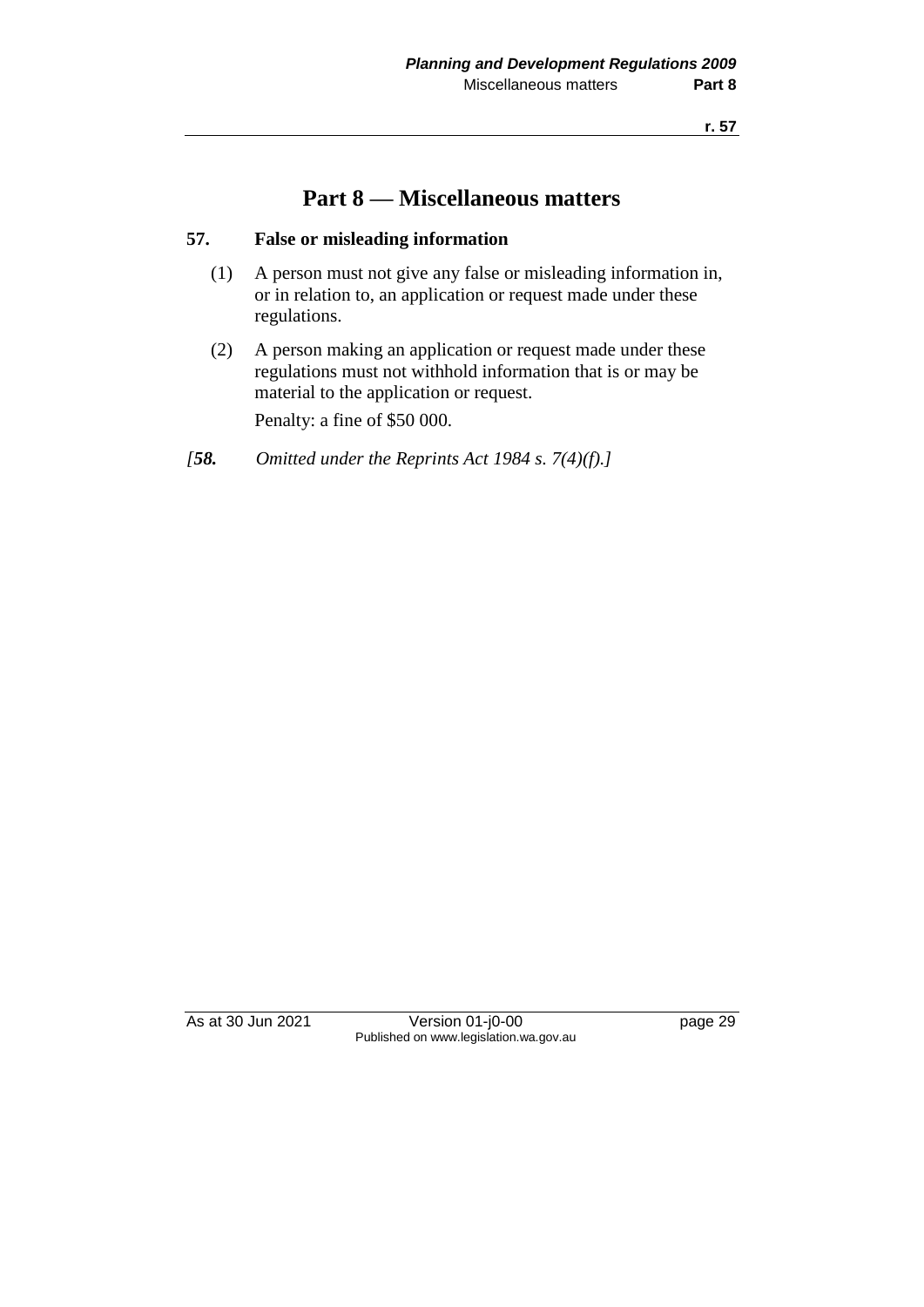**r. 59**

# **Part 9 — Transitional matters**

### **59. Term used: commencement**

In this Division —

*commencement* means the day on which these regulations commence.

### **60. Wardens' appointments continued**

If immediately before commencement a person holds an appointment as a warden or honorary warden made under the *Metropolitan Region Planning Authority (Reserved Land*   $Regularions)$ <sup>1</sup>, then on commencement the person is to be taken to be appointed as a warden under regulation 7 on the same basis as he or she was appointed immediately before commencement.

page 30 Version 01-j0-00 As at 30 Jun 2021 Published on www.legislation.wa.gov.au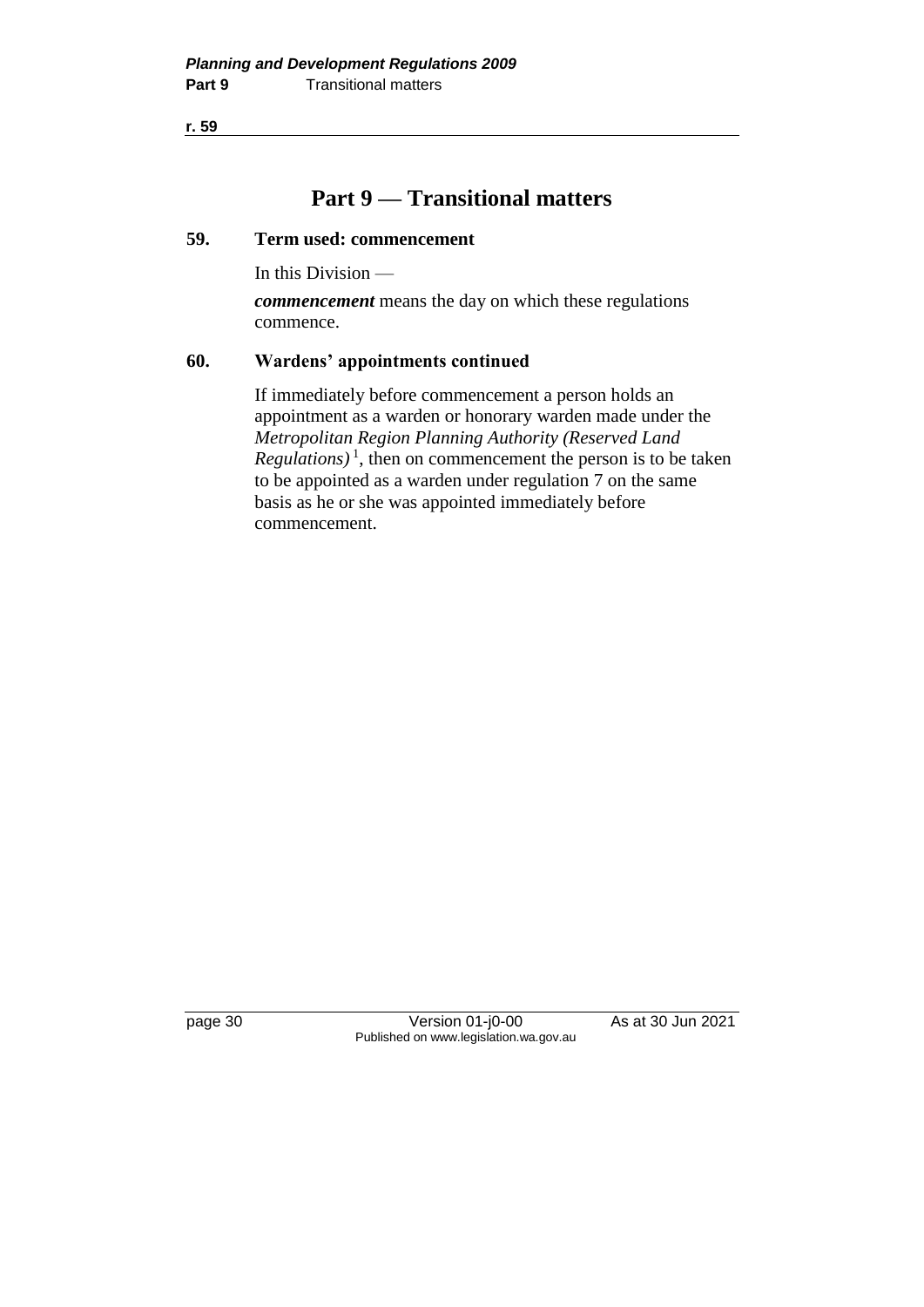**Form 1**

# **Schedule 1 — Forms**

### **1. Infringement notice (r. 43(1))**

| Planning and Development Act 2005 s. 229<br>Planning and Development Regulations 2009            |                                                             |                                                                                                                                                                                   | Number:            |              | <b>Infringement notice</b> |
|--------------------------------------------------------------------------------------------------|-------------------------------------------------------------|-----------------------------------------------------------------------------------------------------------------------------------------------------------------------------------|--------------------|--------------|----------------------------|
| Alleged                                                                                          | Family name                                                 |                                                                                                                                                                                   |                    |              |                            |
| offender                                                                                         | Given names                                                 |                                                                                                                                                                                   |                    |              |                            |
|                                                                                                  | <b>Address</b>                                              |                                                                                                                                                                                   |                    |              |                            |
|                                                                                                  | Date of birth                                               |                                                                                                                                                                                   |                    |              | Male/Female                |
|                                                                                                  | Driver's<br>licence                                         | No.<br>Type: Class(es):                                                                                                                                                           | State/Country:     | Expiry date: |                            |
| Description of                                                                                   | Date                                                        |                                                                                                                                                                                   |                    | Time         |                            |
| alleged offence                                                                                  | Place                                                       |                                                                                                                                                                                   |                    |              |                            |
|                                                                                                  | Details <sup>1</sup>                                        |                                                                                                                                                                                   |                    |              |                            |
|                                                                                                  | Law<br>contravened                                          | Planning and Development Act 2005 s.                                                                                                                                              |                    |              |                            |
| Relevant<br>□<br>planning<br>□<br>document <sup>2</sup><br>П<br>Tick one box<br>and insert other |                                                             | Planning scheme<br>Planning control area declaration<br>Interim development order<br>Name of scheme/details of declaration or order, and<br>number of any provision contravened — |                    |              |                            |
| Modified<br>penalty                                                                              | detailsl                                                    | The modified penalty for the alleged offence is \$                                                                                                                                |                    |              |                            |
| Vehicle details <sup>3</sup>                                                                     | Plate No.                                                   |                                                                                                                                                                                   | <b>State</b>       |              |                            |
|                                                                                                  | Licence<br>expiry date                                      |                                                                                                                                                                                   | Vin/Chassis<br>No. |              |                            |
|                                                                                                  | Make                                                        |                                                                                                                                                                                   | Colour             |              |                            |
|                                                                                                  | Body type                                                   |                                                                                                                                                                                   |                    |              |                            |
| Date of notice                                                                                   |                                                             |                                                                                                                                                                                   |                    |              |                            |
| Service details<br>[Tick one box]                                                                | This notice was served —<br>$\Box$ in person $\Box$ by post |                                                                                                                                                                                   |                    | Date         |                            |

As at 30 Jun 2021 Version 01-j0-00 page 31 Published on www.legislation.wa.gov.au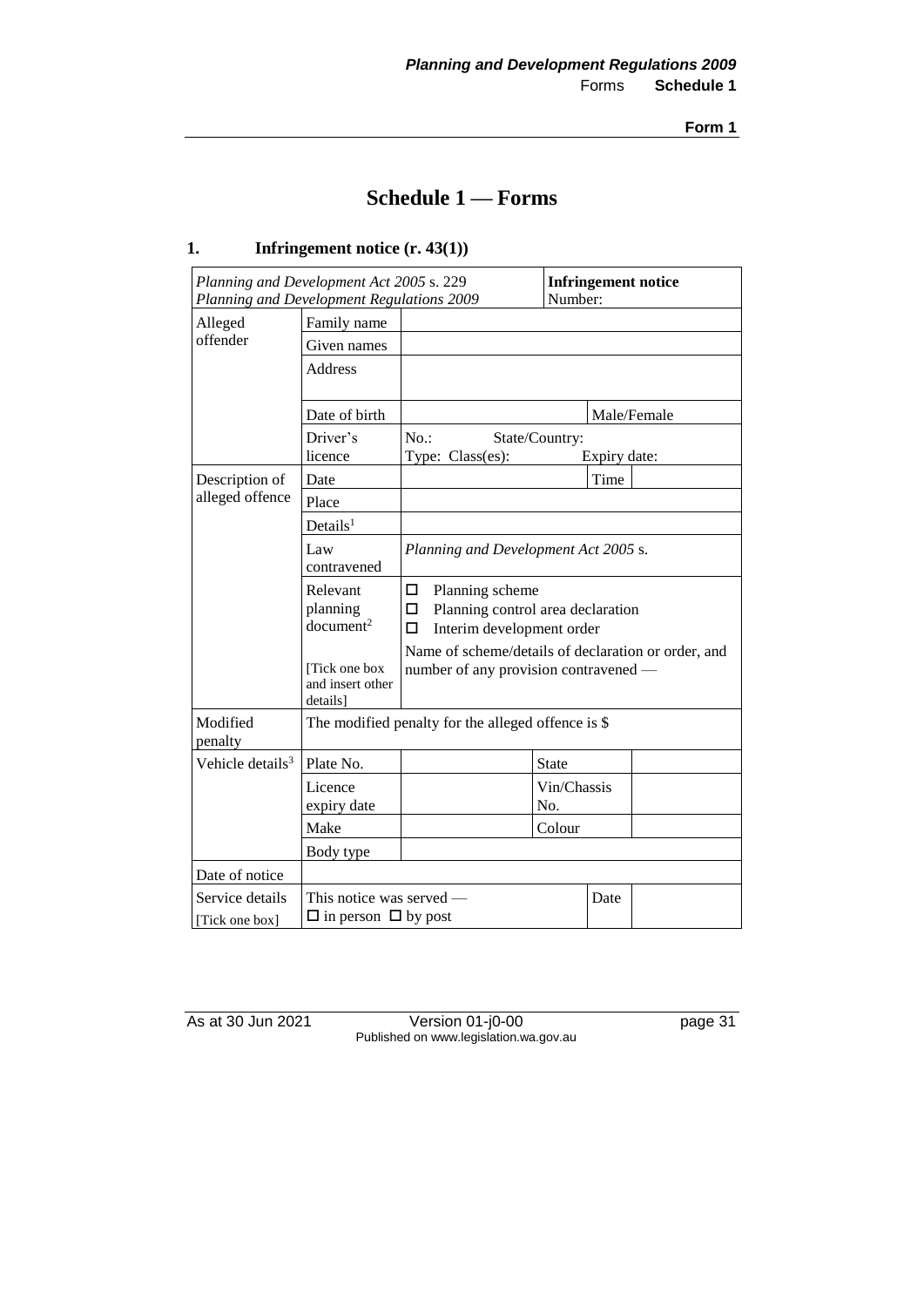#### **Form 1**

| Officer issuing                                     | Name                                                                                                                                                                                                                                                                                                                                                                                                                                                                                                                                                                                                                                                                                                                                                                                                                                                                                                                                                                                                            |  |
|-----------------------------------------------------|-----------------------------------------------------------------------------------------------------------------------------------------------------------------------------------------------------------------------------------------------------------------------------------------------------------------------------------------------------------------------------------------------------------------------------------------------------------------------------------------------------------------------------------------------------------------------------------------------------------------------------------------------------------------------------------------------------------------------------------------------------------------------------------------------------------------------------------------------------------------------------------------------------------------------------------------------------------------------------------------------------------------|--|
| notice                                              | Office                                                                                                                                                                                                                                                                                                                                                                                                                                                                                                                                                                                                                                                                                                                                                                                                                                                                                                                                                                                                          |  |
|                                                     | Responsible<br>authority                                                                                                                                                                                                                                                                                                                                                                                                                                                                                                                                                                                                                                                                                                                                                                                                                                                                                                                                                                                        |  |
|                                                     | Signature                                                                                                                                                                                                                                                                                                                                                                                                                                                                                                                                                                                                                                                                                                                                                                                                                                                                                                                                                                                                       |  |
| Notice to                                           | It is alleged that you have committed the above offence.<br>alleged offender If you want the alleged offence dealt with in court, tick the box<br>below, post this notice to the address below, and do not pay the<br>modified penalty above.<br>If you do not wish to be prosecuted for the alleged offence in court,<br>pay the modified penalty above within 28 days after the date on<br>which you receive this notice.<br>To pay, tick the relevant box below and post this notice and any<br>cheque or credit card details for the modified penalty to the address<br>below.<br>If you want an extension of time to pay the modified penalty, contact<br>the officer named below at the address below.<br>Paying the modified penalty will not be taken to be an admission<br>for the purposes of any civil or criminal court case.<br>If you do not pay the modified penalty, you may be prosecuted in<br>court for the alleged offence and, if convicted, you will be liable to a<br>penalty and costs. |  |
| Alleged<br>offender's<br>response<br>[Tick one box] | $To-4$<br>I want this alleged offence dealt with by a court.<br>□<br>I want to pay the modified penalty. A cheque for the modified<br>□<br>penalty enclosed.<br>I want to pay the modified penalty by using a credit card. The<br>п<br>credit card's details are -                                                                                                                                                                                                                                                                                                                                                                                                                                                                                                                                                                                                                                                                                                                                              |  |

Notes to Form 1 —

- 1. The details should say what the alleged offender has done that is a contravention of the law.
- 2. Complete this if an offence against s. 218, 220 or 221 of the Act is alleged.
- 3. Include vehicle details if alleged offence relates to a vehicle or to a person driving a vehicle.
- 4. Insert the name and address of the responsible authority and the officer responsible for dealing with infringement notices.

| page |  |
|------|--|
|------|--|

Version 01-j0-00 As at 30 Jun 2021 Published on www.legislation.wa.gov.au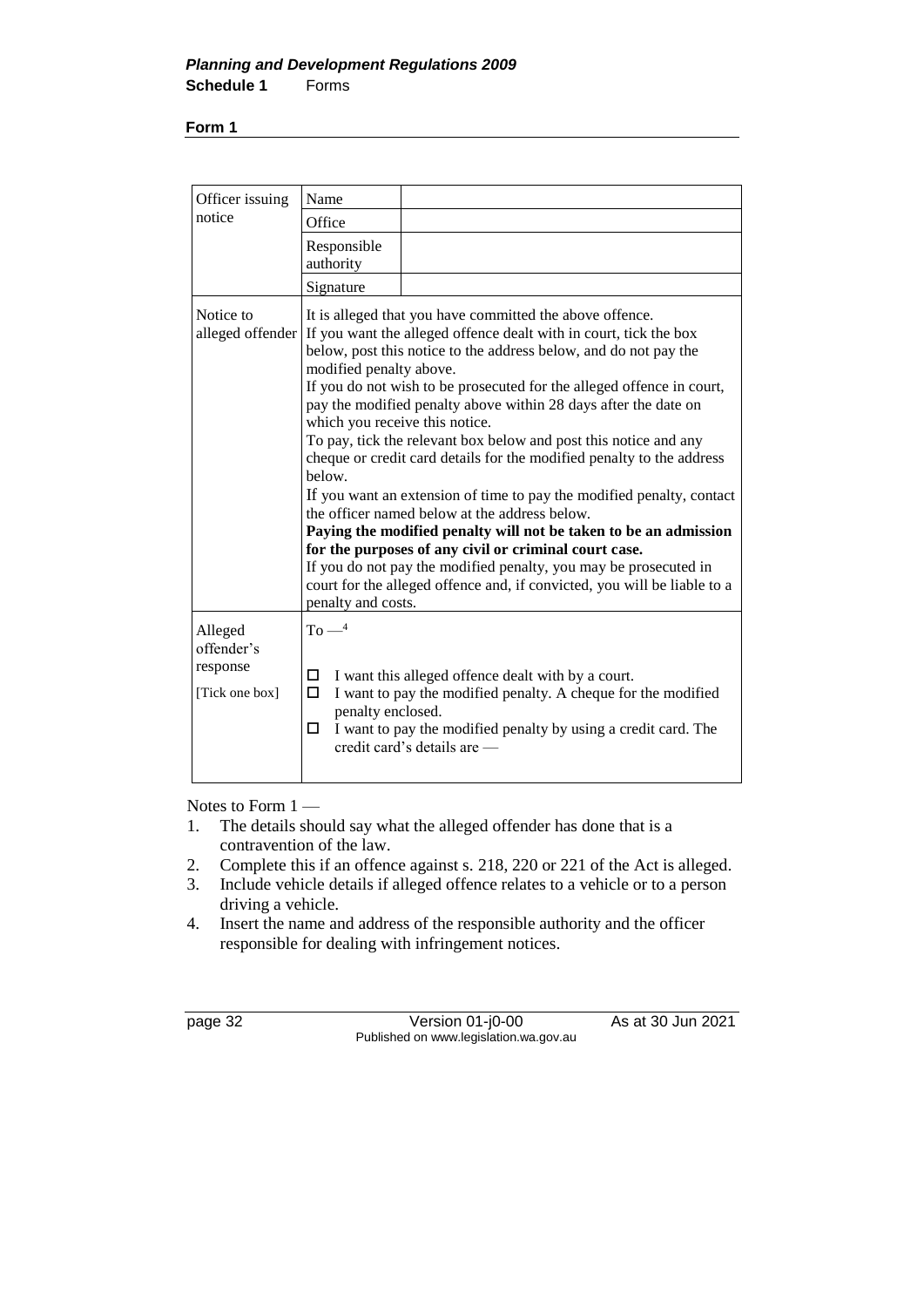| Planning and Development Act 2005 s. 231<br>Planning and Development Regulations 2009 |                                                                                                                                                                                                                                                                                                 |                                      | notice | <b>Withdrawal of infringement</b> |
|---------------------------------------------------------------------------------------|-------------------------------------------------------------------------------------------------------------------------------------------------------------------------------------------------------------------------------------------------------------------------------------------------|--------------------------------------|--------|-----------------------------------|
| Alleged                                                                               | Family name                                                                                                                                                                                                                                                                                     |                                      |        |                                   |
| offender                                                                              | Given names                                                                                                                                                                                                                                                                                     |                                      |        |                                   |
|                                                                                       | <b>Address</b>                                                                                                                                                                                                                                                                                  |                                      |        |                                   |
| Infringement                                                                          | Number                                                                                                                                                                                                                                                                                          |                                      |        |                                   |
| notice                                                                                | Date issued                                                                                                                                                                                                                                                                                     |                                      |        |                                   |
| Description of                                                                        | Date                                                                                                                                                                                                                                                                                            |                                      | Time   |                                   |
| alleged offence                                                                       | Place                                                                                                                                                                                                                                                                                           |                                      |        |                                   |
|                                                                                       | Details                                                                                                                                                                                                                                                                                         |                                      |        |                                   |
|                                                                                       | Law<br>contravened                                                                                                                                                                                                                                                                              | Planning and Development Act 2005 s. |        |                                   |
| Date of this<br>notice                                                                |                                                                                                                                                                                                                                                                                                 |                                      |        |                                   |
| Officer issuing                                                                       | Name                                                                                                                                                                                                                                                                                            |                                      |        |                                   |
| this notice                                                                           | Office                                                                                                                                                                                                                                                                                          |                                      |        |                                   |
|                                                                                       | Responsible<br>authority                                                                                                                                                                                                                                                                        |                                      |        |                                   |
|                                                                                       | Signature                                                                                                                                                                                                                                                                                       |                                      |        |                                   |
| Notice to<br>alleged offender                                                         | The above infringement notice, which was issued for the above<br>alleged offence, has been withdrawn.<br>If you have already paid the modified penalty in accordance with the<br>infringement notice, you are entitled to a refund of the money.<br>To obtain a refund post this notice to $-1$ |                                      |        |                                   |
|                                                                                       |                                                                                                                                                                                                                                                                                                 |                                      |        |                                   |

## **2. Withdrawal of infringement notice (r. 43(2))**

Notes to Form 2 —

1. Insert the name and address of the responsible authority and the officer responsible for dealing with application for refunds.

As at 30 Jun 2021 Version 01-j0-00 page 33 Published on www.legislation.wa.gov.au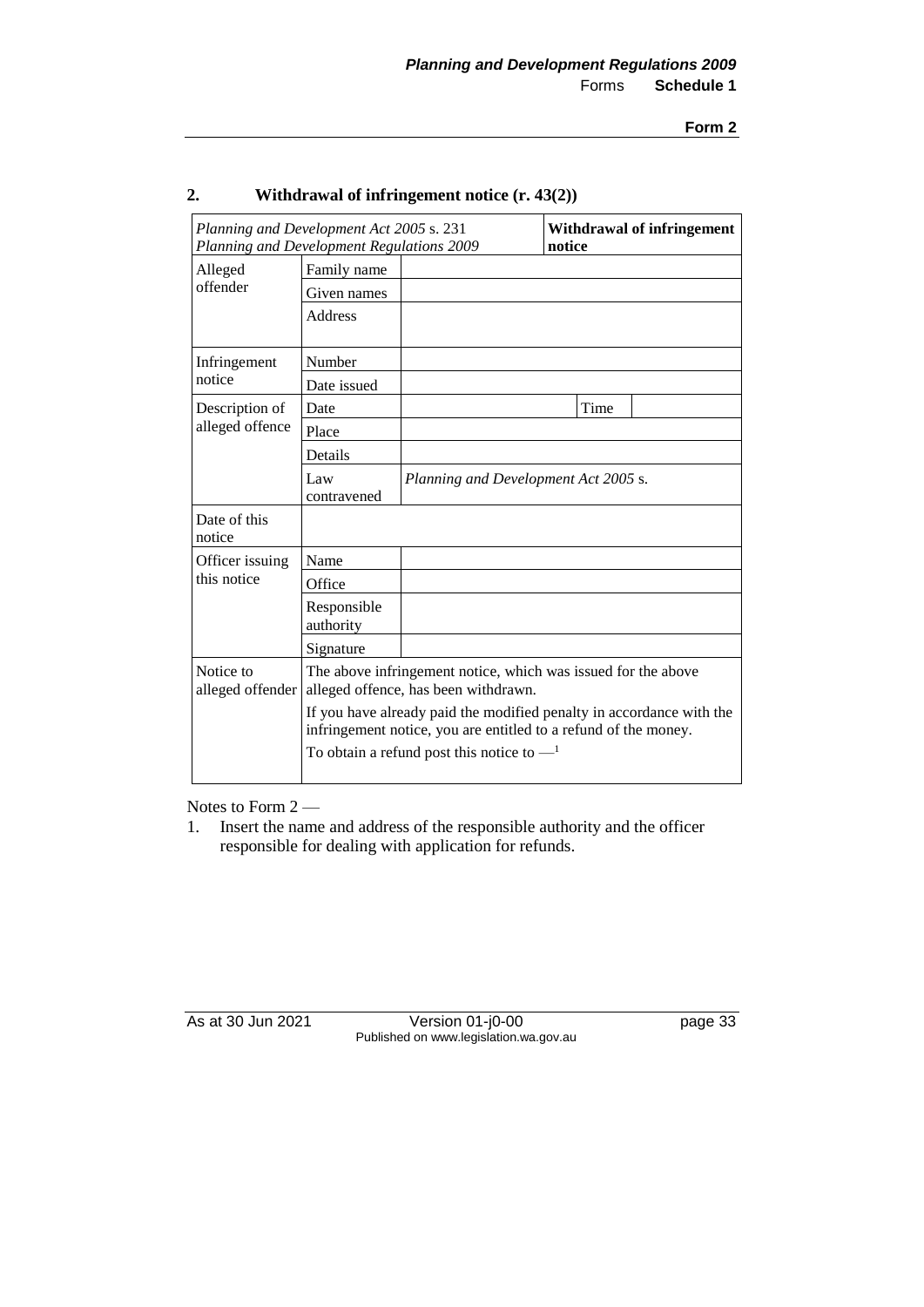# **Schedule 2 — Maximum fees for certain planning services**

[r. 47]

| Item |                                                                                                                                                                                                      | Planning service                                          | Maximum fee                                                       |
|------|------------------------------------------------------------------------------------------------------------------------------------------------------------------------------------------------------|-----------------------------------------------------------|-------------------------------------------------------------------|
| 1.   | Determining a development application<br>(other than for an extractive industry)<br>where the development has not<br>commenced or been carried out and the<br>estimated cost of the development is — |                                                           |                                                                   |
|      | (a)                                                                                                                                                                                                  | not more than \$50 000                                    | \$147                                                             |
|      | (b)                                                                                                                                                                                                  | more than \$50 000 but not more<br>than \$500 000         | 0.32% of the estimated<br>cost of development                     |
|      | (c)                                                                                                                                                                                                  | more than \$500 000 but not more<br>than \$2.5 million    | \$1 700 + 0.257% for every<br>\$1 in excess of \$500 000          |
|      | (d)                                                                                                                                                                                                  | more than \$2.5 million but not more<br>than \$5 million  | $$7 161 + 0.206\%$ for every<br>\$1 in excess of<br>\$2.5 million |
|      | (e)                                                                                                                                                                                                  | more than \$5 million but not more<br>than \$21.5 million | $$12\,633 + 0.123\%$ for<br>every \$1 in excess of<br>\$5 million |
|      | (f)                                                                                                                                                                                                  | more than \$21.5 million                                  | \$34 196                                                          |
| 2.   | Determining a development application<br>(other than for an extractive industry)<br>where the development has commenced or<br>been carried out                                                       |                                                           | The fee in item 1 plus, by<br>way of penalty, twice that<br>fee   |
| 3.   | Determining a development application for \$739<br>an extractive industry where the<br>development has not commenced or been<br>carried out                                                          |                                                           |                                                                   |
| 4.   | Determining a development application for The fee in item 3 plus, by<br>an extractive industry where the<br>development has commenced or been<br>carried out                                         |                                                           | way of penalty, twice that<br>fee                                 |

*[Heading inserted: Gazette 21 May 2013 p. 2012.]*

page 34 Version 01-j0-00 As at 30 Jun 2021 Published on www.legislation.wa.gov.au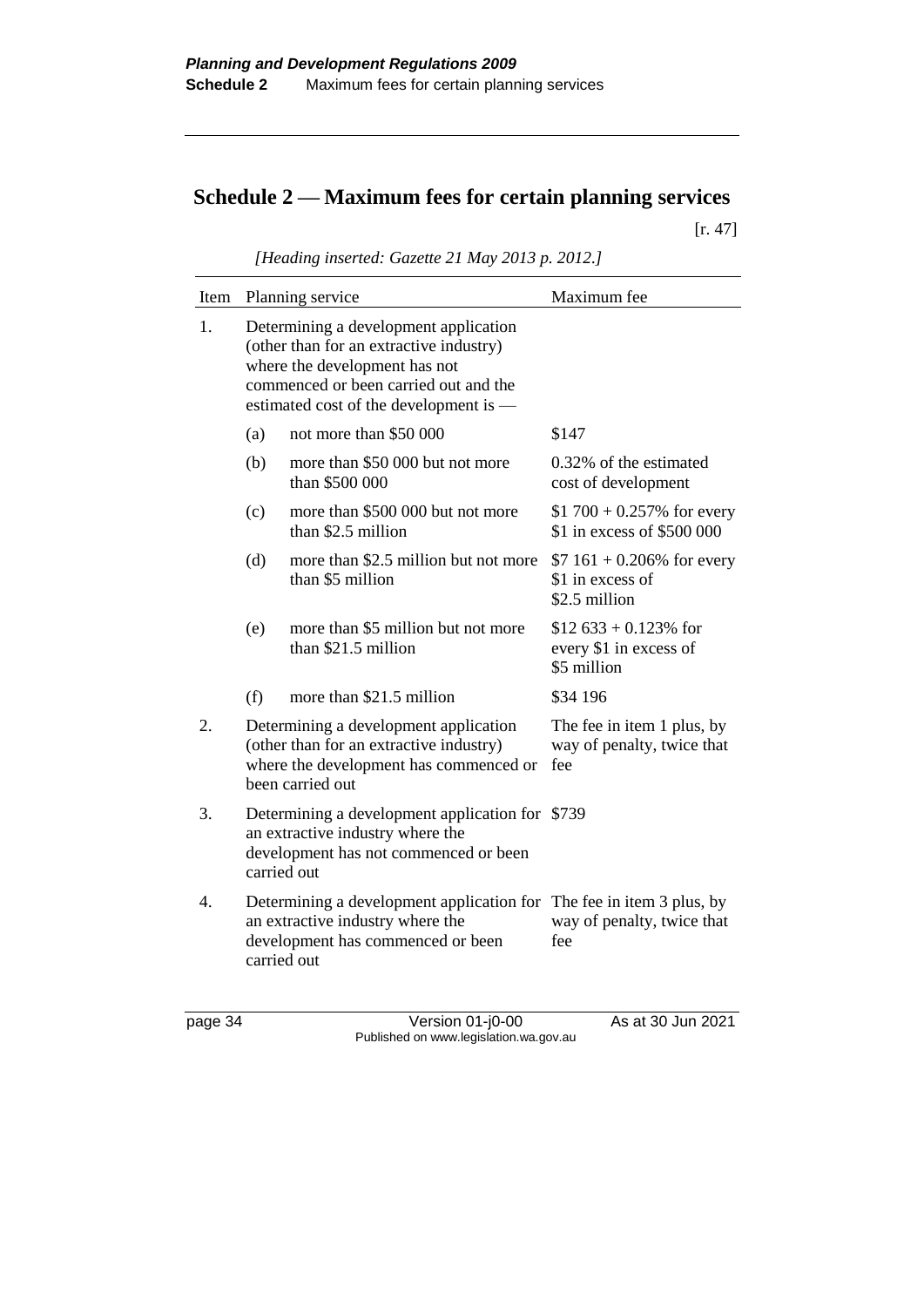| Item |                                                                                                                                                                                                                     | Planning service                                                                                                                                                                                                                                                      | Maximum fee                                                     |
|------|---------------------------------------------------------------------------------------------------------------------------------------------------------------------------------------------------------------------|-----------------------------------------------------------------------------------------------------------------------------------------------------------------------------------------------------------------------------------------------------------------------|-----------------------------------------------------------------|
| 5A.  | Determining an application to amend or<br>cancel development approval                                                                                                                                               |                                                                                                                                                                                                                                                                       | \$295                                                           |
| 5B.  | Determining an application for advice<br>made under the Planning and Development<br>(Local Planning Schemes)<br>Regulations 2015 Sch. 2 cl. 61A (as that<br>clause applies as part of the local planning<br>scheme) |                                                                                                                                                                                                                                                                       | \$295                                                           |
| 5.   |                                                                                                                                                                                                                     | Providing a subdivision clearance for —                                                                                                                                                                                                                               |                                                                 |
|      | (a)                                                                                                                                                                                                                 | not more than 5 lots                                                                                                                                                                                                                                                  | \$73 per lot                                                    |
|      | (b)                                                                                                                                                                                                                 | more than 5 lots but not more than<br>195 lots                                                                                                                                                                                                                        | \$73 per lot for the first<br>5 lots and then \$35 per lot      |
|      | (c)                                                                                                                                                                                                                 | more than 195 lots                                                                                                                                                                                                                                                    | \$7 393                                                         |
| 6.   |                                                                                                                                                                                                                     | Determining an initial application for<br>approval of a home occupation where the<br>home occupation has not commenced                                                                                                                                                | \$222                                                           |
| 7.   | Determining an initial application for<br>approval of a home occupation where the<br>home occupation has commenced                                                                                                  |                                                                                                                                                                                                                                                                       | The fee in item 6 plus, by<br>way of penalty, twice that<br>fee |
| 8.   | Determining an application for the renewal<br>of an approval of a home occupation where<br>the application is made before the approval<br>expires                                                                   |                                                                                                                                                                                                                                                                       | \$73                                                            |
| 9.   | Determining an application for the renewal<br>of an approval of home occupation where<br>the application is made after the approval<br>has expired                                                                  |                                                                                                                                                                                                                                                                       | The fee in item 8 plus, by<br>way of penalty, twice that<br>fee |
| 10.  |                                                                                                                                                                                                                     | Determining an application for a change of \$295<br>use or for an alteration or extension or<br>change of a non-conforming use to which<br>item 1 does not apply, where the change or<br>the alteration, extension or change has not<br>commenced or been carried out |                                                                 |

As at 30 Jun 2021 Version 01-j0-00 page 35 Published on www.legislation.wa.gov.au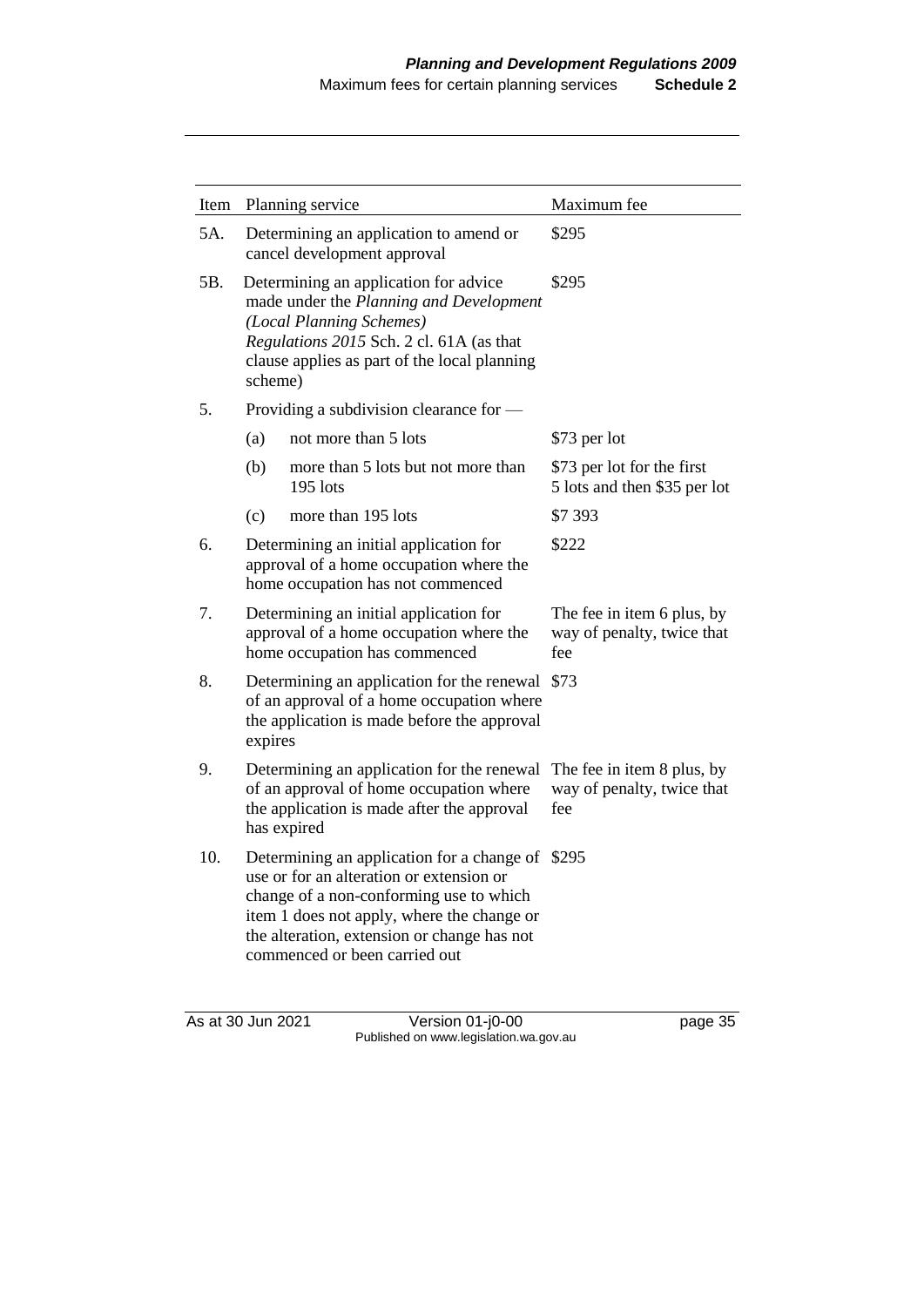| Item | Planning service                                                                                                                                                                                                                                                                        | Maximum fee                       |
|------|-----------------------------------------------------------------------------------------------------------------------------------------------------------------------------------------------------------------------------------------------------------------------------------------|-----------------------------------|
| 11.  | Determining an application for a change of The fee in item 10 plus, by<br>use or for an alteration or extension or<br>change of a non-conforming use to which<br>item 2 does not apply, where the change or<br>the alteration, extension or change has<br>commenced or been carried out | way of penalty, twice that<br>fee |
| 12.  | Providing a zoning certificate                                                                                                                                                                                                                                                          | \$73                              |
| 13.  | Replying to a property settlement<br>questionnaire                                                                                                                                                                                                                                      | \$73                              |
| 14.  | Providing written planning advice                                                                                                                                                                                                                                                       | \$73                              |

*[Schedule 2 inserted: Gazette 21 May 2013 p. 2012-13; amended: Gazette 25 Aug 2015 p. 3382; SL 2020/252 r. 86.]*

page 36 Version 01-j0-00 As at 30 Jun 2021 Published on www.legislation.wa.gov.au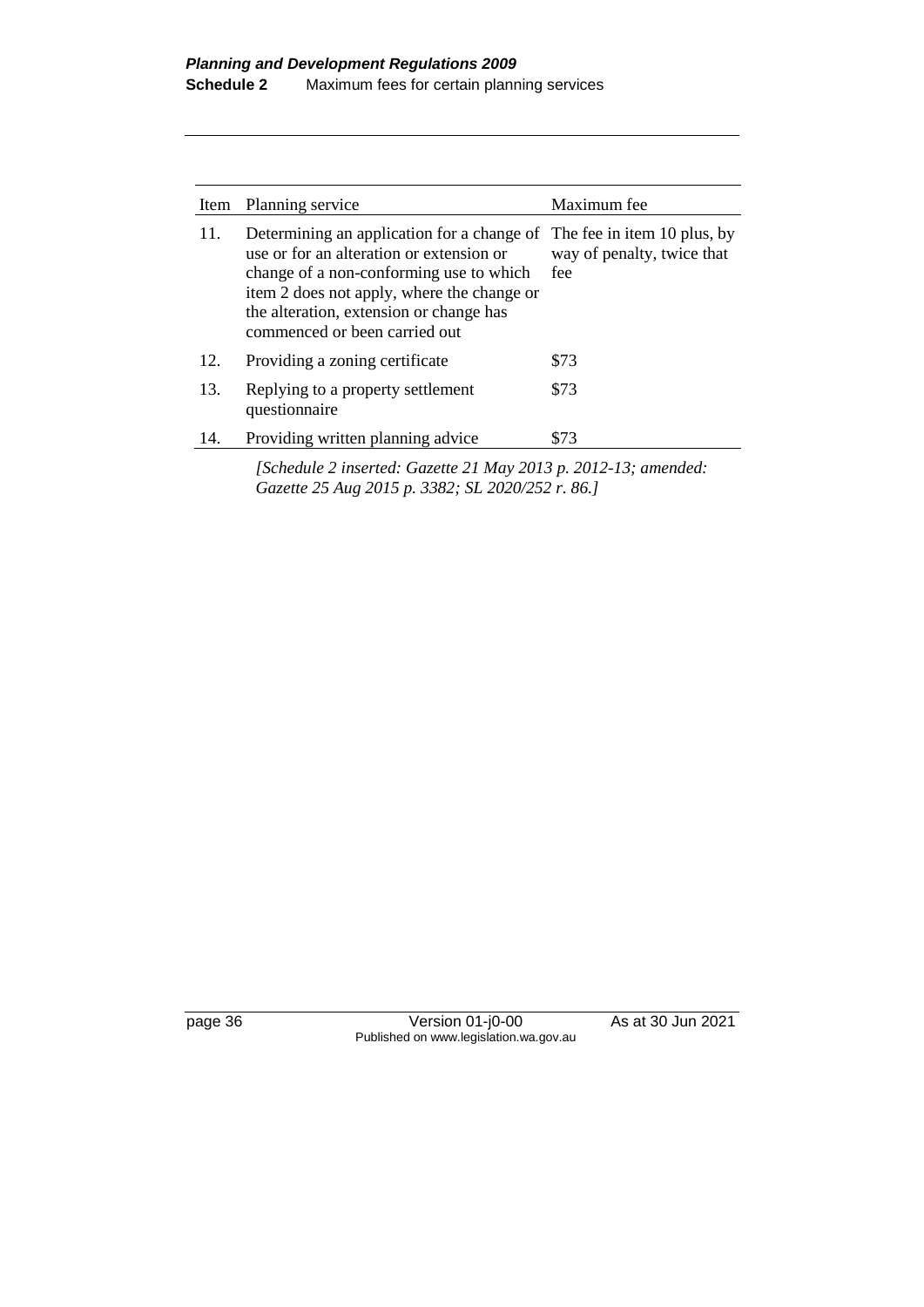# **Schedule 3 — Form of estimate of fees for services for local planning scheme amendments**

 $[r. 48(3)]$ 

| <b>Task</b>    |                        | Estimated hours <sup>1</sup> |                                 |                                   |                                                     |                                         |  |
|----------------|------------------------|------------------------------|---------------------------------|-----------------------------------|-----------------------------------------------------|-----------------------------------------|--|
|                |                        | <b>Head of</b><br>planning   | <b>Senior</b><br><b>Planner</b> | <b>Planning</b><br><b>Officer</b> | Other staff e.g.<br>environmental<br>health officer | Secretary/<br>administrative<br>officer |  |
| 1.             | <b>Preliminaries:</b>  |                              |                                 |                                   |                                                     |                                         |  |
|                | Preliminary            |                              |                                 |                                   |                                                     |                                         |  |
|                | discussions and        |                              |                                 |                                   |                                                     |                                         |  |
|                | registration of        |                              |                                 |                                   |                                                     |                                         |  |
|                | application            |                              |                                 |                                   |                                                     |                                         |  |
| 2.             | Decision to initiate:  |                              |                                 |                                   |                                                     |                                         |  |
| (a)            | Information and        |                              |                                 |                                   |                                                     |                                         |  |
|                | site visit             |                              |                                 |                                   |                                                     |                                         |  |
| (b)            | Applicant              |                              |                                 |                                   |                                                     |                                         |  |
|                | discussion             |                              |                                 |                                   |                                                     |                                         |  |
| (c)            | Development            |                              |                                 |                                   |                                                     |                                         |  |
|                | Control Unit           |                              |                                 |                                   |                                                     |                                         |  |
|                | (DCU) meeting          |                              |                                 |                                   |                                                     |                                         |  |
| (d)            | <b>Action DCU</b>      |                              |                                 |                                   |                                                     |                                         |  |
|                | recommendation         |                              |                                 |                                   |                                                     |                                         |  |
| (e)            | Assessment             |                              |                                 |                                   |                                                     |                                         |  |
|                | report and             |                              |                                 |                                   |                                                     |                                         |  |
|                | agenda                 |                              |                                 |                                   |                                                     |                                         |  |
|                | preparation            |                              |                                 |                                   |                                                     |                                         |  |
|                | <b>MINOR</b>           |                              |                                 |                                   |                                                     |                                         |  |
|                | <b>MAJOR</b>           |                              |                                 |                                   |                                                     |                                         |  |
| 3.             | Approval to advertise: |                              |                                 |                                   |                                                     |                                         |  |
| $\overline{a}$ | <b>Action</b> local    |                              |                                 |                                   |                                                     |                                         |  |
|                | government             |                              |                                 |                                   |                                                     |                                         |  |
|                | recommendation         |                              |                                 |                                   |                                                     |                                         |  |
| (b)            | Refer to               |                              |                                 |                                   |                                                     |                                         |  |
|                | Commission for         |                              |                                 |                                   |                                                     |                                         |  |
|                | approval               |                              |                                 |                                   |                                                     |                                         |  |
| (c)            | Advertising,           |                              |                                 |                                   |                                                     |                                         |  |
|                | notifications,         |                              |                                 |                                   |                                                     |                                         |  |
|                | referrals              |                              |                                 |                                   |                                                     |                                         |  |
| (d)            | Deal with              |                              |                                 |                                   |                                                     |                                         |  |
|                | enquiries              |                              |                                 |                                   |                                                     |                                         |  |
| (e)            | Assess                 |                              |                                 |                                   |                                                     |                                         |  |
|                | submissions            |                              |                                 |                                   |                                                     |                                         |  |

As at 30 Jun 2021 Version 01-j0-00 page 37 Published on www.legislation.wa.gov.au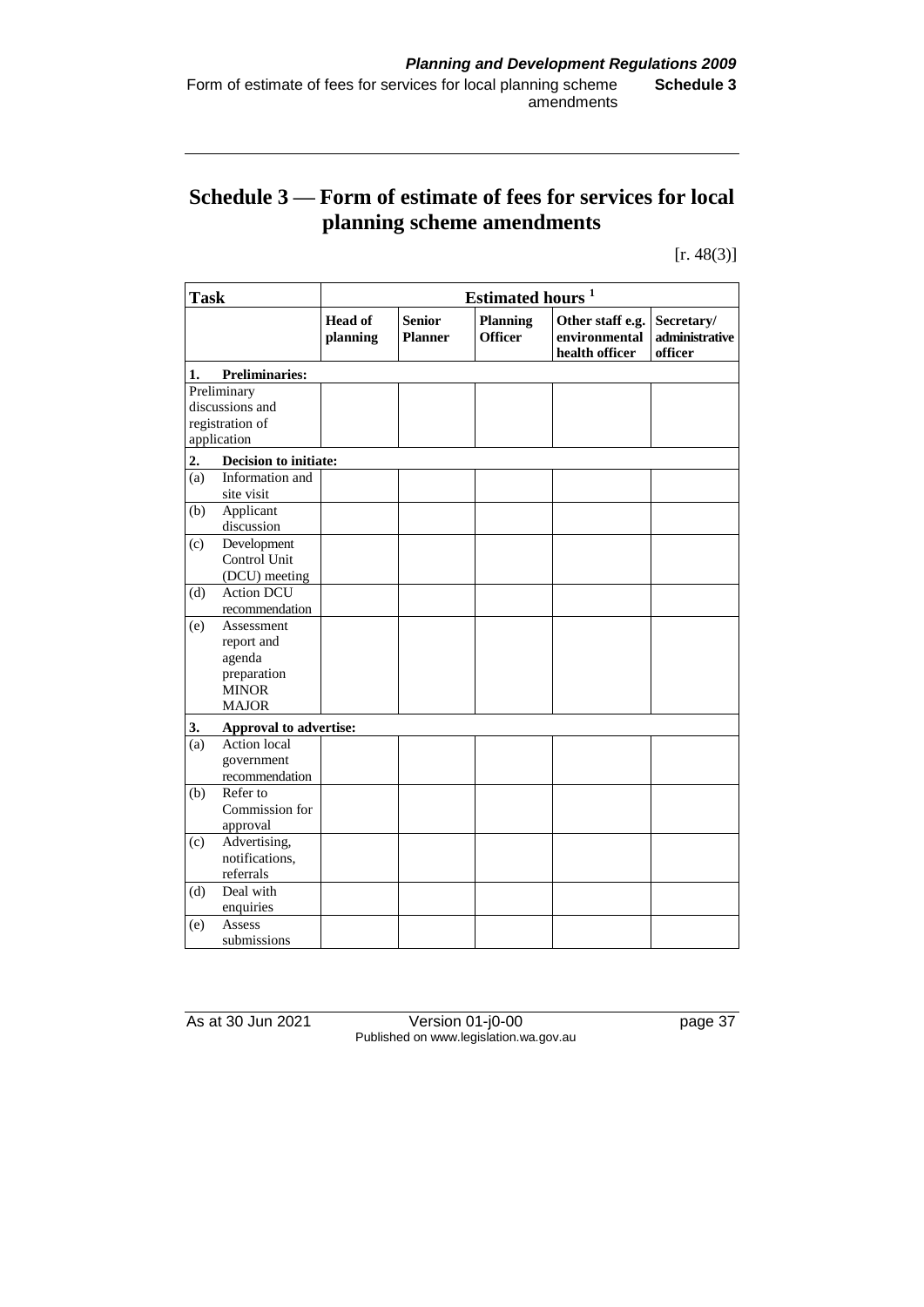#### *Planning and Development Regulations 2009*

**Schedule 3** Form of estimate of fees for services for local planning scheme amendments

| (f)                    | Liaise with                           |                          |                          |                          |                         |                          |  |
|------------------------|---------------------------------------|--------------------------|--------------------------|--------------------------|-------------------------|--------------------------|--|
|                        | external                              |                          |                          |                          |                         |                          |  |
|                        | agencies                              |                          |                          |                          |                         |                          |  |
| (g)                    | Applicant<br>discussion and           |                          |                          |                          |                         |                          |  |
|                        | liaison                               |                          |                          |                          |                         |                          |  |
| 4.                     | Decision to adopt:                    |                          |                          |                          |                         |                          |  |
| (a)                    | Finalise                              |                          |                          |                          |                         |                          |  |
|                        | amendment.                            |                          |                          |                          |                         |                          |  |
|                        | plan, report and                      |                          |                          |                          |                         |                          |  |
|                        | agenda                                |                          |                          |                          |                         |                          |  |
|                        | preparation                           |                          |                          |                          |                         |                          |  |
| (b)                    | Applicant                             |                          |                          |                          |                         |                          |  |
|                        | discussion                            |                          |                          |                          |                         |                          |  |
| (c)                    | <b>Action</b> local                   |                          |                          |                          |                         |                          |  |
|                        | government<br>recommendation          |                          |                          |                          |                         |                          |  |
|                        |                                       |                          |                          |                          |                         |                          |  |
| 5.                     | Amendment/plan approved:              |                          |                          |                          |                         |                          |  |
| (a)                    | Report on                             |                          |                          |                          |                         |                          |  |
|                        | Minister's                            |                          |                          |                          |                         |                          |  |
|                        | approval                              |                          |                          |                          |                         |                          |  |
| (b)                    | Notify                                |                          |                          |                          |                         |                          |  |
| (c)                    | submissions<br>Update text and        |                          |                          |                          |                         |                          |  |
|                        | maps                                  |                          |                          |                          |                         |                          |  |
|                        | <b>Total hours</b>                    |                          |                          |                          |                         |                          |  |
|                        | Hourly rate $(r. 48(5))$              | \$                       | \$                       | \$                       | \$                      | \$                       |  |
|                        | Total hours x rate $=$ \$             | \$                       | $\overline{\mathcal{S}}$ | \$                       | $\overline{\$}$         | $\overline{\$}$          |  |
| $^{+}$                 |                                       | $\overline{\mathcal{S}}$ | $\overline{\$}$          | $\overline{\mathcal{S}}$ | $\overline{\mathsf{s}}$ | $\overline{\mathcal{S}}$ |  |
|                        | 33.3% (To recover<br>operating        |                          |                          |                          |                         |                          |  |
|                        | overhead costs)                       |                          |                          |                          |                         |                          |  |
| $=$                    | Total salary costs                    | $\overline{\$}$          | \$                       | \$                       | $\mathbf{\hat{S}}$      | $\mathcal{S}$            |  |
| Total salary costs b/f |                                       |                          | \$                       |                          |                         |                          |  |
|                        | (sum of amounts in previous row)      |                          |                          |                          |                         |                          |  |
| $\ddot{}$              | Direct costs                          |                          |                          | \$                       |                         |                          |  |
| $^{+}$                 | Special costs                         |                          |                          | \$                       |                         |                          |  |
| $^{+}$                 | Scheme map and text preparation costs |                          |                          | \$                       |                         |                          |  |
| $=$                    | Estimated total fee                   |                          |                          | $\overline{\mathcal{S}}$ |                         |                          |  |
|                        |                                       |                          |                          |                          |                         |                          |  |

Notes to Form —

1. If readvertising of substantial modifications is required, the hours needed to arrange the readvertising and review the submissions and the direct costs incurred in readvertising the amendment are to be included in items 3, 4 and 5.

page 38 Version 01-j0-00 As at 30 Jun 2021 Published on www.legislation.wa.gov.au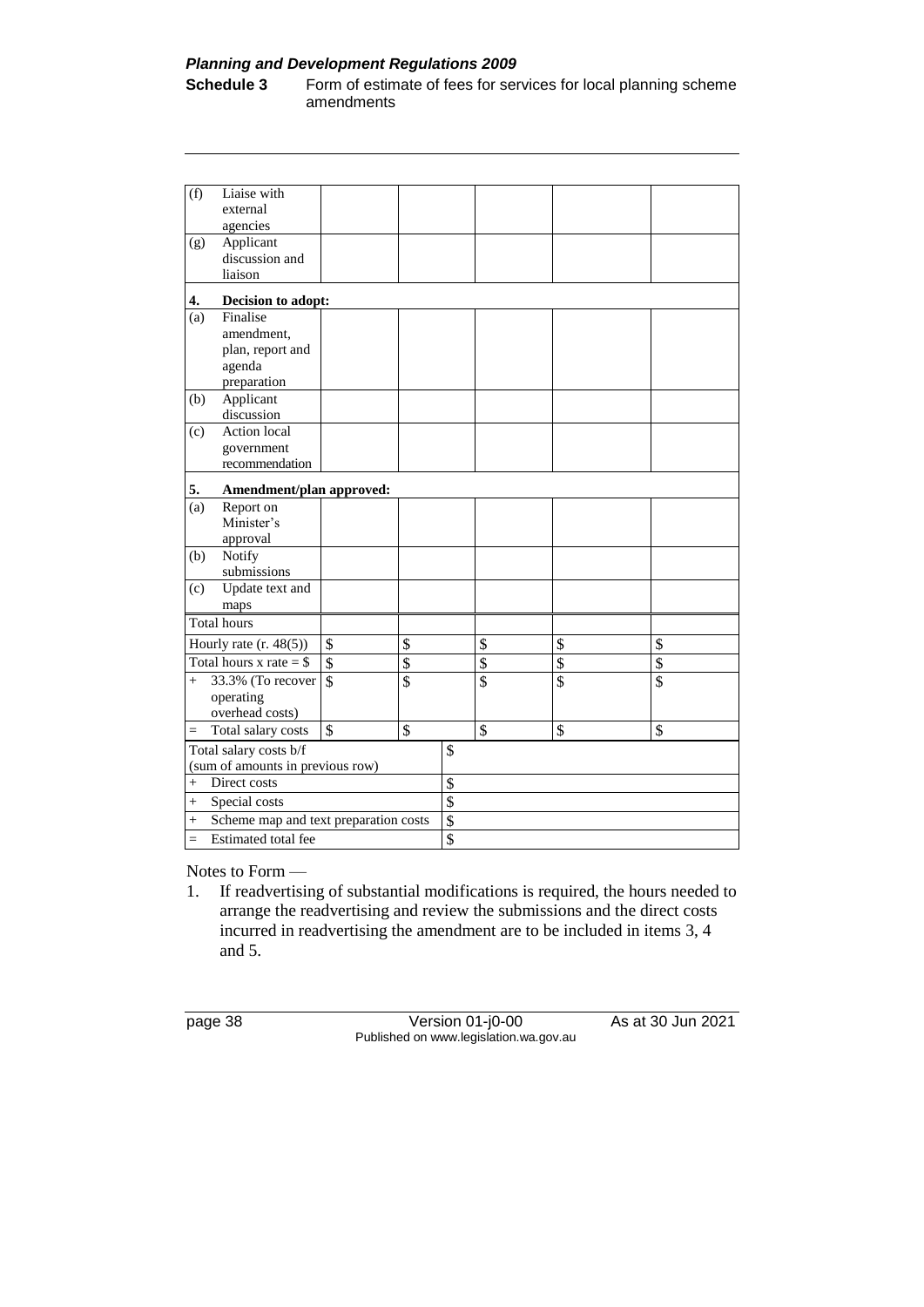# **Schedule 4 — Form of estimate of fees for services for structure plans and local development plans**

 $[r. 48(4)]$ 

| Task <sup>1</sup>                                                |                                                   | Estimated hours <sup>2</sup> |                                 |                                   |                                                     |                                         |  |  |
|------------------------------------------------------------------|---------------------------------------------------|------------------------------|---------------------------------|-----------------------------------|-----------------------------------------------------|-----------------------------------------|--|--|
|                                                                  |                                                   | <b>Head of</b><br>planning   | <b>Senior</b><br><b>Planner</b> | <b>Planning</b><br><b>Officer</b> | Other staff e.g.<br>environmental<br>health officer | Secretary/<br>administrative<br>officer |  |  |
| 1.                                                               | <b>Preliminaries:</b>                             |                              |                                 |                                   |                                                     |                                         |  |  |
| Preliminary<br>discussions and<br>registration of<br>application |                                                   |                              |                                 |                                   |                                                     |                                         |  |  |
| 2.                                                               | <b>Decision to advertise:</b>                     |                              |                                 |                                   |                                                     |                                         |  |  |
| (a)                                                              | Information and<br>site visit                     |                              |                                 |                                   |                                                     |                                         |  |  |
| (b)                                                              | Proponent<br>discussion                           |                              |                                 |                                   |                                                     |                                         |  |  |
| (c)                                                              | Development<br>Control Unit<br>(DCU) meeting      |                              |                                 |                                   |                                                     |                                         |  |  |
| (d)                                                              | <b>Action DCU</b><br>recommendation               |                              |                                 |                                   |                                                     |                                         |  |  |
| (e)                                                              | Assessment<br>report and<br>agenda<br>preparation |                              |                                 |                                   |                                                     |                                         |  |  |
| 3.                                                               | Approval to advertise:                            |                              |                                 |                                   |                                                     |                                         |  |  |
| (a)                                                              | Action local<br>government<br>recommendation      |                              |                                 |                                   |                                                     |                                         |  |  |
| (b)                                                              | Advertising,<br>notifications,<br>referrals       |                              |                                 |                                   |                                                     |                                         |  |  |
| (c)                                                              | Deal with<br>enquiries                            |                              |                                 |                                   |                                                     |                                         |  |  |
| (d)                                                              | Assess<br>submissions                             |                              |                                 |                                   |                                                     |                                         |  |  |

*[Heading amended: Gazette 25 Aug 2015 p. 3382; SL 2020/252 r. 87.]*

As at 30 Jun 2021 Version 01-j0-00 page 39 Published on www.legislation.wa.gov.au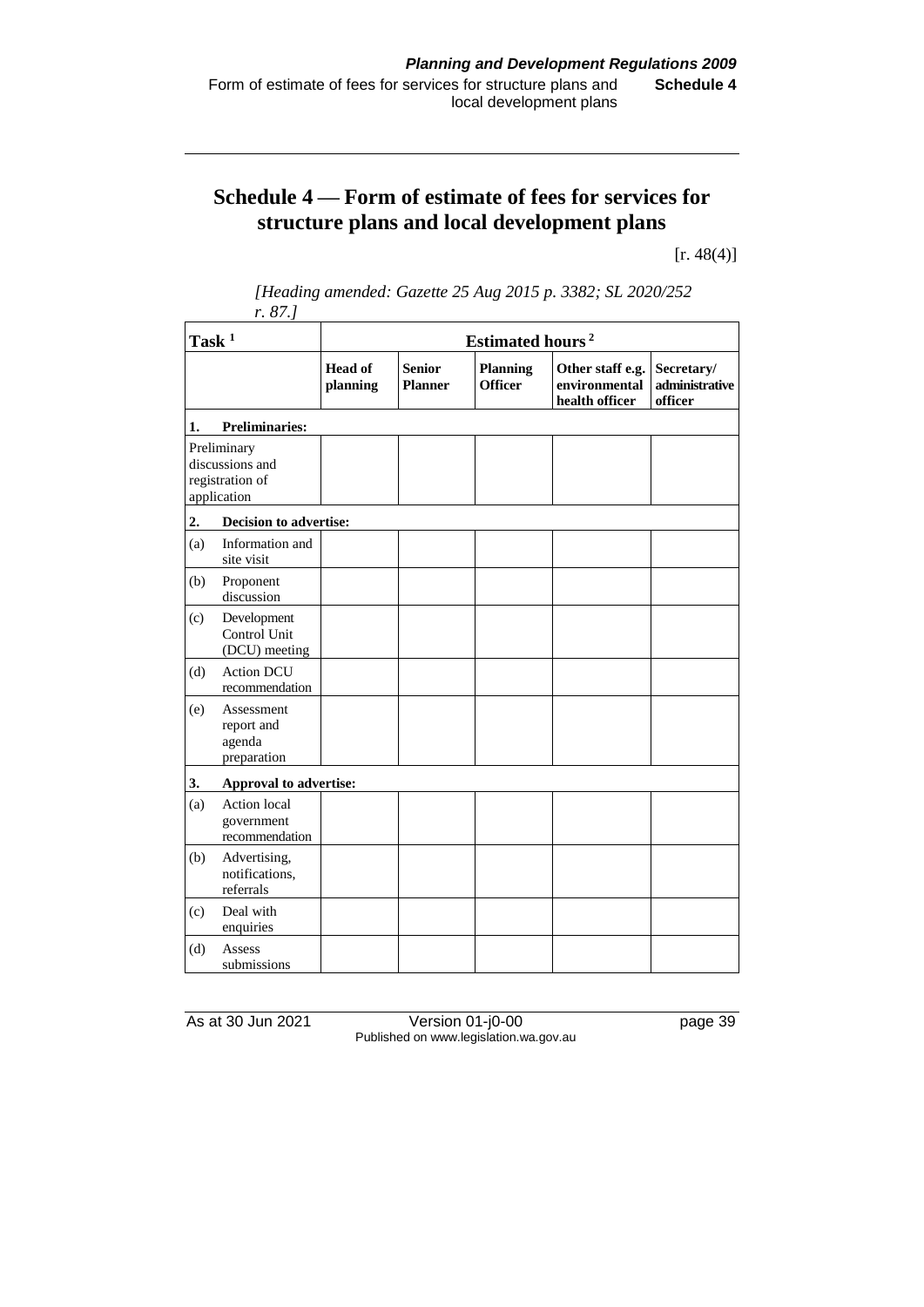#### *Planning and Development Regulations 2009*

**Schedule 4** Form of estimate of fees for services for structure plans and local development plans

| (e)                                                        | Liaise with<br>external<br>agencies               |               |    |    |    |    |  |
|------------------------------------------------------------|---------------------------------------------------|---------------|----|----|----|----|--|
| (f)                                                        | Proponent<br>discussion and<br>liaison            |               |    |    |    |    |  |
| 4.                                                         | Decision to adopt or amend:                       |               |    |    |    |    |  |
| (a)                                                        | Finalise report<br>and agenda<br>preparation      |               |    |    |    |    |  |
| (b)                                                        | Proponent<br>discussion                           |               |    |    |    |    |  |
| (c)                                                        | Action local<br>government<br>recommendation      |               |    |    |    |    |  |
| 5.                                                         | Plan adopted:                                     |               |    |    |    |    |  |
| (a)                                                        | Refer to<br>Commission for<br>endorsement         |               |    |    |    |    |  |
| (b)                                                        | Notification and<br>deposit of plan               |               |    |    |    |    |  |
|                                                            | <b>Total hours</b>                                |               |    |    |    |    |  |
|                                                            | Hourly rate $(r. 48(5))$                          | \$            | \$ | \$ | \$ | \$ |  |
|                                                            | Total hours $x$ rate $=$                          | \$            | \$ | \$ | \$ | \$ |  |
| $^{+}$                                                     | 33.3% (To recover<br>operating<br>overhead costs) | $\mathcal{S}$ | \$ | \$ | \$ | \$ |  |
| $=$                                                        | Total salary costs                                | \$            | \$ | \$ | \$ | \$ |  |
| Total salary costs b/f<br>(sum of amounts in previous row) |                                                   |               | \$ |    |    |    |  |
| Direct costs<br>$+$                                        |                                                   |               | \$ |    |    |    |  |
| $^{+}$                                                     | Special costs                                     |               |    | \$ |    |    |  |
| $=$                                                        | Estimated total fee                               |               |    | \$ |    |    |  |

Notes to Form —

1. This form is based on the provisions for the adoption and amendment of structure plans and local development plans set out in the *Planning and Development (Local Planning Scheme) Regulations 2015*. Item 5 should not be included for local development plans as these are not referred to the Commission.

page 40 Version 01-j0-00 As at 30 Jun 2021 Published on www.legislation.wa.gov.au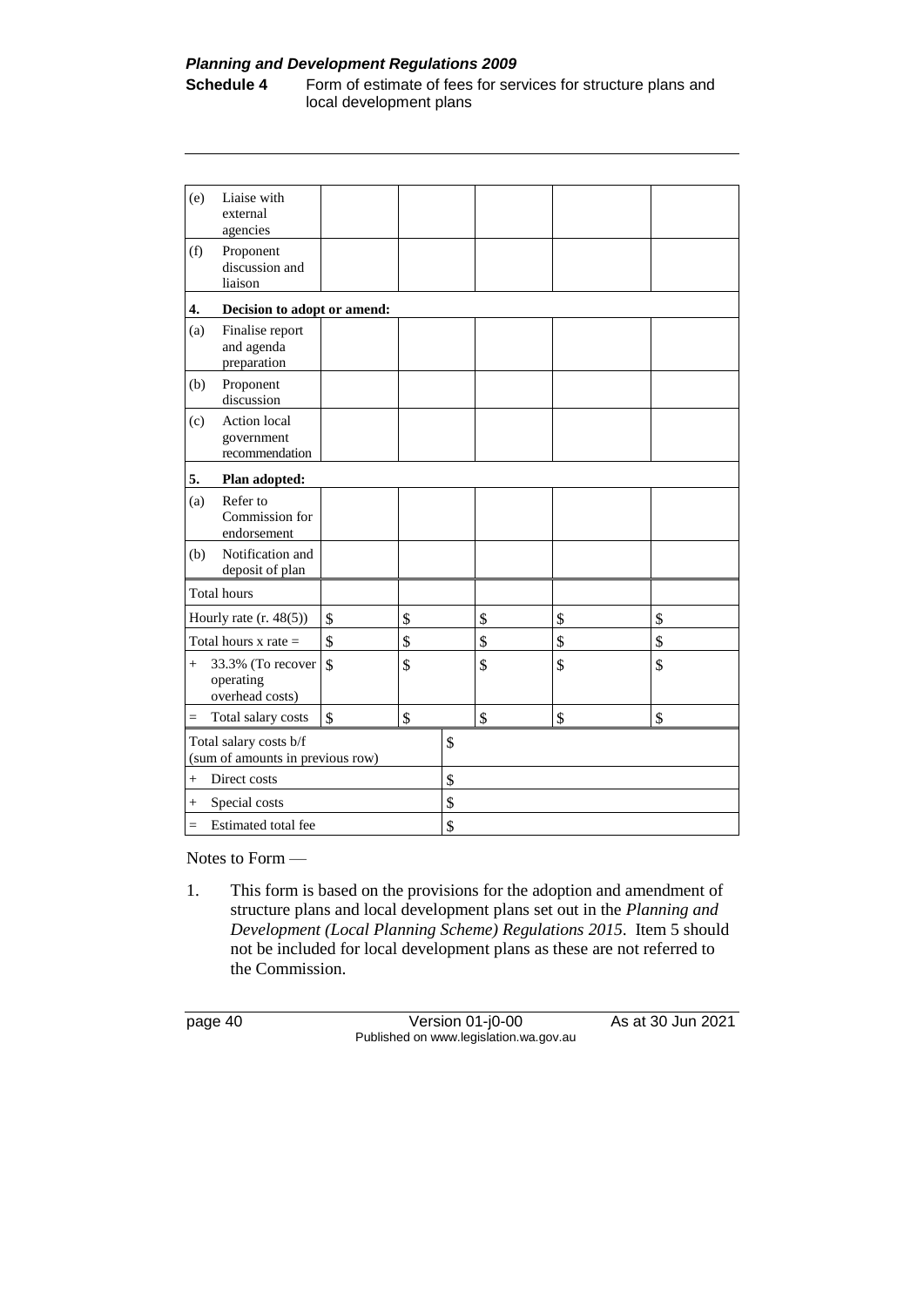2. If readvertising of a proposed structure plan or local development plan or a proposed amendment to one of those plans is required, the hours needed to arrange the readvertising and review the submissions and the direct costs incurred in readvertising the plan or the amendment are to be included in items 3, 4 and 5.

> *[Schedule 4 amended: Gazette 25 Aug 2015 p. 3382-3; SL 2020/252 r. 88.]*

As at 30 Jun 2021 Version 01-j0-00 page 41 Published on www.legislation.wa.gov.au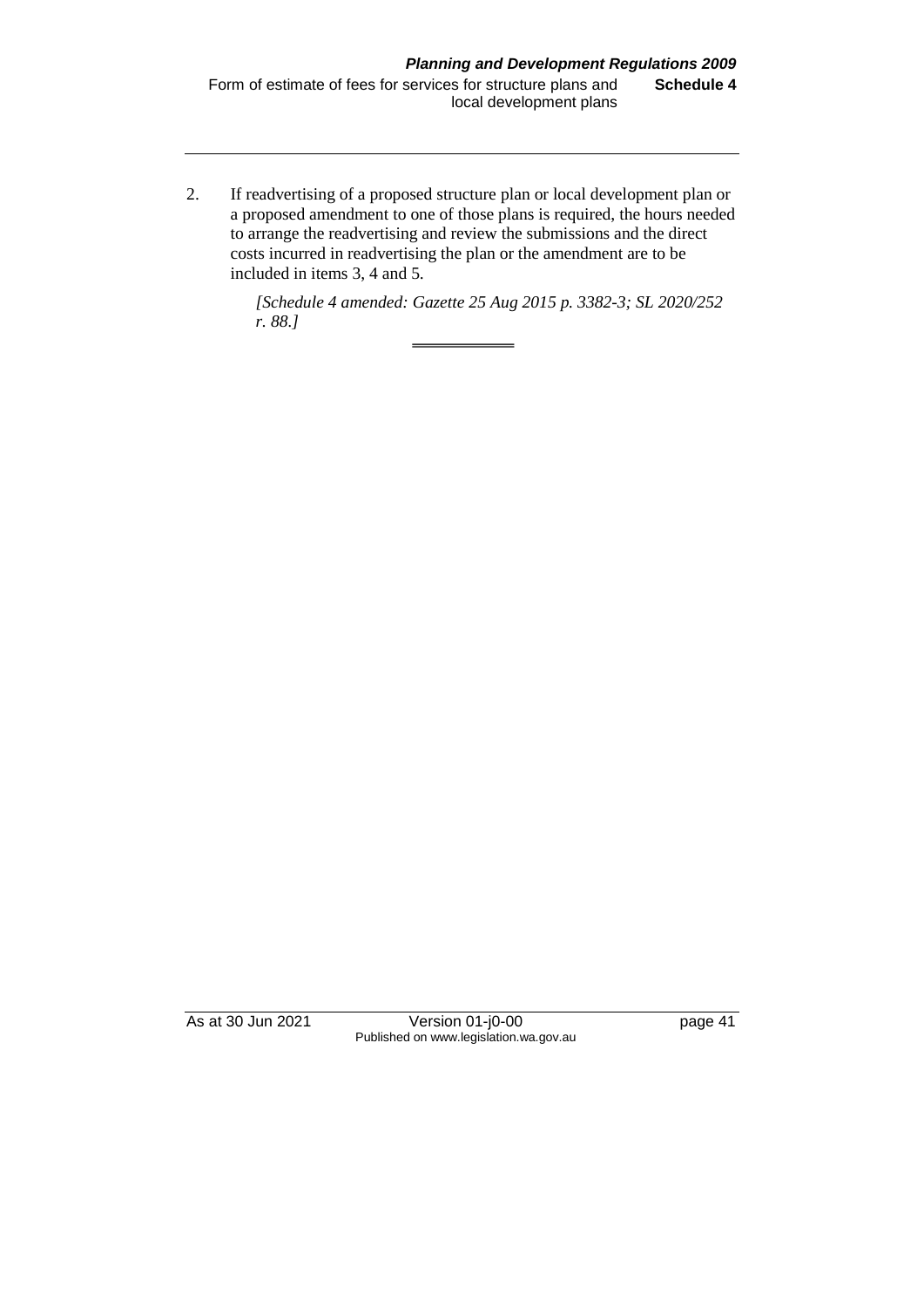# **Notes**

This is a compilation of the *Planning and Development Regulations 2009* and includes amendments made by other written laws. For provisions that have come into operation, and for information about any reprints, see the compilation table.

**Compilation table**

| <b>Citation</b>                                                                                                  | <b>Published</b>           | <b>Commencement</b>                                                                                                                                |
|------------------------------------------------------------------------------------------------------------------|----------------------------|----------------------------------------------------------------------------------------------------------------------------------------------------|
| Planning and Development<br><b>Regulations 2009</b>                                                              | 19 Jun 2009<br>p. 2271-318 | r. 1 and 2: 19 Jun 2009<br>(see r. $2(a)$ );<br>Regulations other than r. 1 and 2:<br>1 Jul 2009 (see r. 2(b) and<br>Gazette 19 Jun 2009 p. 2225)  |
| Planning and Development<br><b>Amendment Regulations 2010</b>                                                    | 14 May 2010<br>p. 2007-12  | r. 1 and 2: 14 May 2010<br>(see r. $2(a)$ );<br>Regulations other than r. 1 and 2:<br>1 Jul 2010 (see r. 2(b))                                     |
| Planning and Development<br><b>Amendment Regulations 2011</b>                                                    | 24 Mar 2011<br>p. 1037-8   | r. 1 and 2: 24 Mar 2011<br>(see r. $2(a)$ );<br>Regulations other than r. 1 and 2:<br>25 Mar 2011 (see r. 2(b) and<br>Gazette 24 Mar 2011 p. 1035) |
| Planning and Development<br>Amendment Regulations (No. 4) 2011                                                   | 6 May 2011<br>p. 1617-19   | r. 1 and 2: 6 May 2011<br>(see r. $2(a)$ );<br>Regulations other than r. 1 and 2:<br>1 Jul 2011 (see r. 2(b))                                      |
| Planning and Development<br><b>Amendment Regulations 2013</b>                                                    | 21 May 2013<br>p. 2011-13  | r. 1 and 2: 21 May 2013<br>(see r. $2(a)$ );<br>Regulations other than r. 1 and 2:<br>1 Jul 2013 (see r. 2(b))                                     |
| Reprint 1: The Planning and Development Regulations 2009 as at 23 Aug 2013<br>(includes amendments listed above) |                            |                                                                                                                                                    |
| Planning and Development<br>Amendment Regulations (No. 2) 2013                                                   | 14 Nov 2013<br>p. 5059     | r. 1 and 2: 14 Nov 2013<br>(see r. $2(a)$ );<br>Regulations other than r. 1 and 2:<br>18 Nov 2013 (see r. 2(b) and<br>Gazette 14 Nov 2013 p. 5027) |
| Planning and Development<br><b>Amendment Regulations 2015</b>                                                    | 25 Aug 2015<br>p. 3380-3   | r. 1 and 2: 25 Aug 2015<br>(see r. $2(a)$ );<br>Regulations other than r. 1 and 2:<br>19 Oct 2015 (see r. 2(b))                                    |

page 42 Version 01-j0-00 As at 30 Jun 2021 Published on www.legislation.wa.gov.au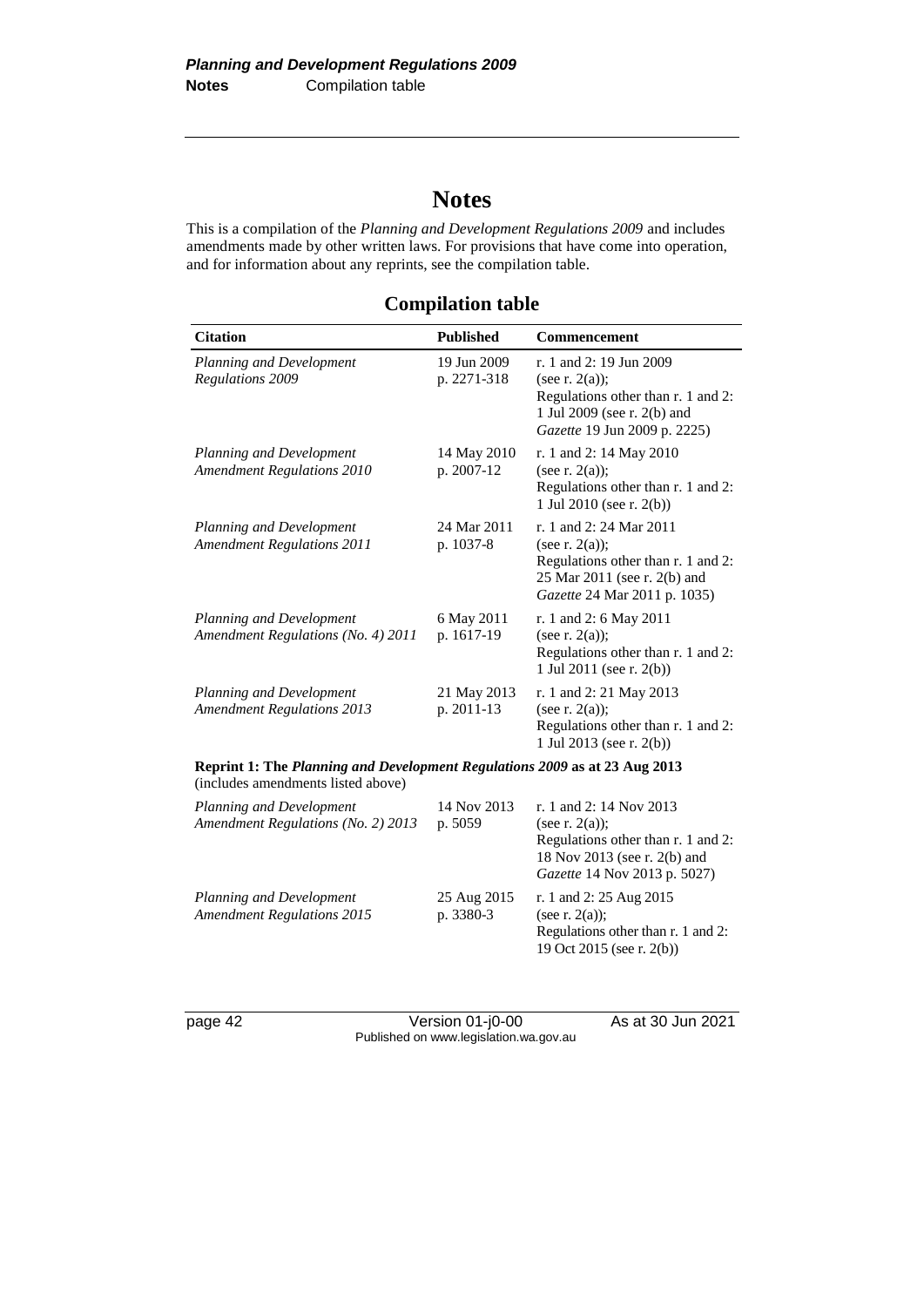| <b>Citation</b>                                                        | <b>Published</b>           | <b>Commencement</b>                                                                                                                     |
|------------------------------------------------------------------------|----------------------------|-----------------------------------------------------------------------------------------------------------------------------------------|
| Planning and Development<br><b>Amendment Regulations 2019</b>          | 31 Dec 2019<br>p. 4653-4   | r. 1 and 2: 31 Dec 2019<br>(see r. $2(a)$ );<br>Regulations other than r. 1 and 2:<br>1 May 2020 (see r. 2(b) and<br>SL 2020/39 cl. 2)  |
| <b>Planning Regulations Amendment</b><br><i>Regulations 2020 Pt. 3</i> | SL 2020/252<br>18 Dec 2020 | 15 Feb 2021 (see r. $2(c)$ )                                                                                                            |
| Planning and Development<br><b>Amendment Regulations 2021</b>          | SL 2021/78<br>18 Jun 2021  | r. 1 and 2: 18 Jun 2021<br>(see r. $2(a)$ );<br>Regulations other than r. 1 and 2:<br>30 Jun 2021 (see r. 2(b) and<br>SL 2021/69 cl. 2) |

## **Other notes**

<sup>1</sup> Repealed by the *Planning and Development (Repeal) Regulations 2009*.

As at 30 Jun 2021 Version 01-j0-00 page 43 Published on www.legislation.wa.gov.au